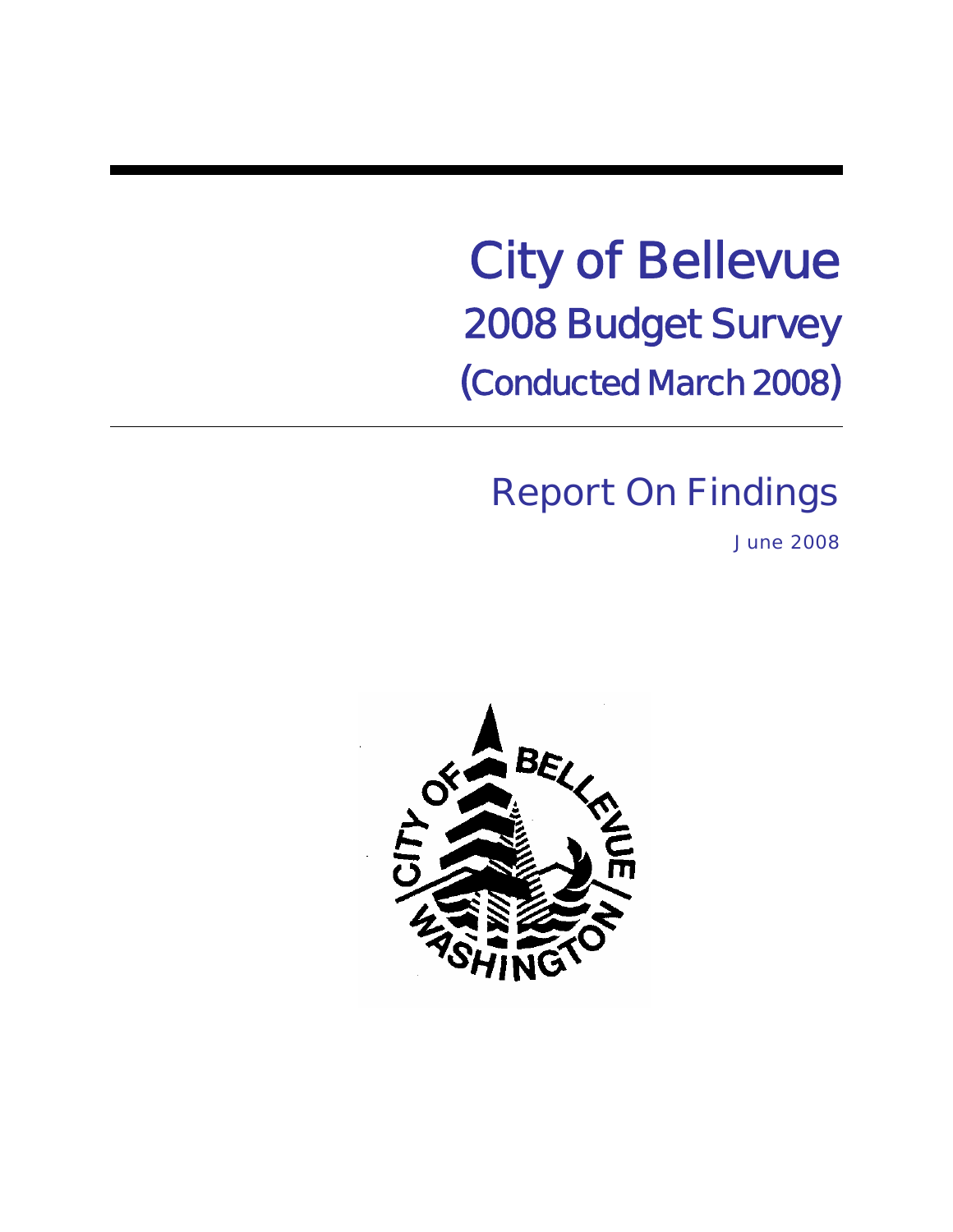# City of Bellevue 2008 Budget Survey

# Report On Findings

June, 2008

# City of Bellevue





**Opinion Research Northwest** *FORMERLY NORTHWEST RESEARCH GROUP, INC.*

**A subsidiary of:** 

OPINION RESEARCH CORPORATION *info*USA

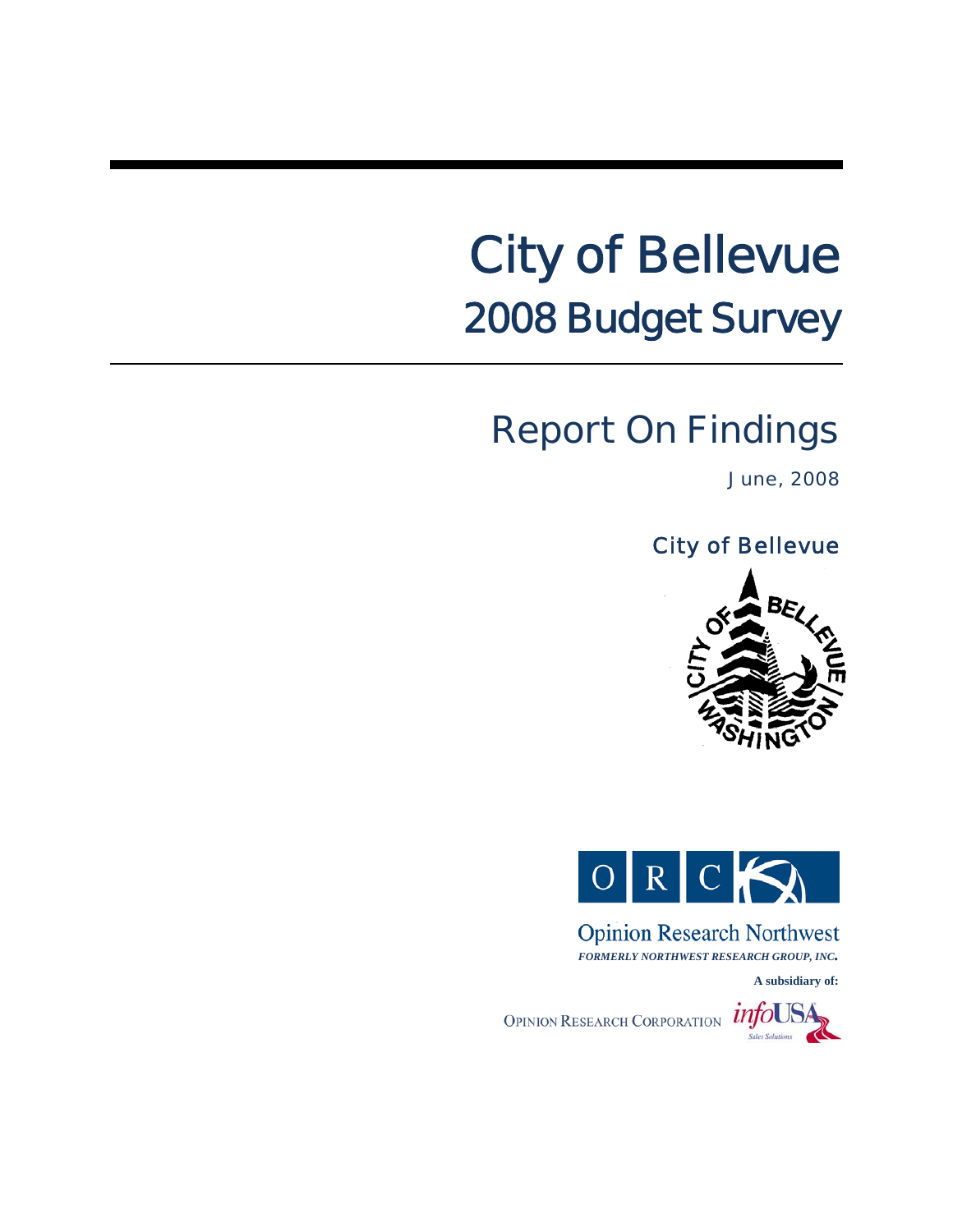*(Blank Page Inserted For Pagination Purposes.)*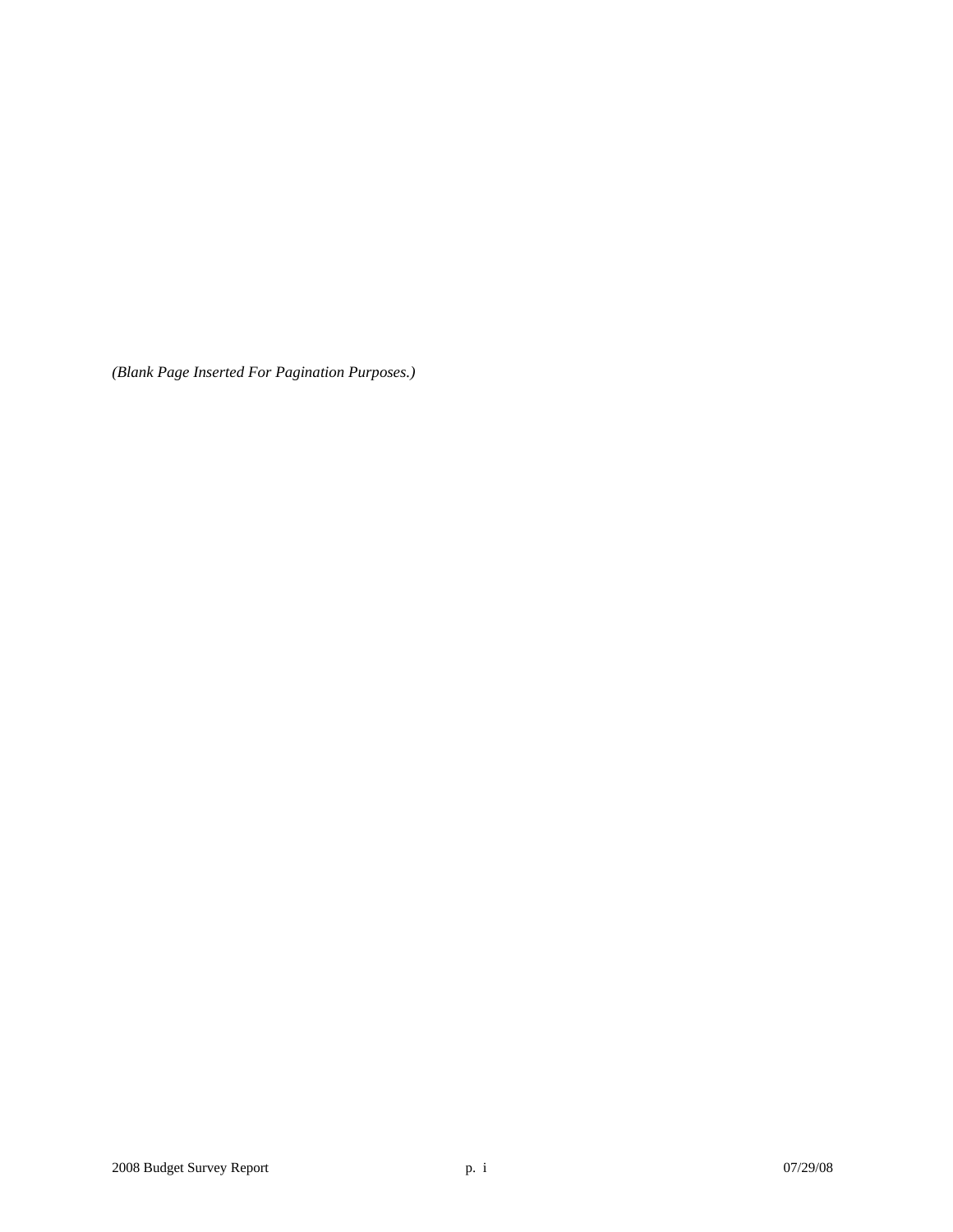### **TABLE OF CONTENTS**

| <b>IMPORTANCE AND SATISFACTION RATINGS FOR FACILITIES AND SERVICES21</b> |
|--------------------------------------------------------------------------|
|                                                                          |
|                                                                          |
|                                                                          |
| TRENDS IN IMPORTANCE AND SATISFACTION RATINGS AND GAPS FOR ALL CITY      |
|                                                                          |
|                                                                          |
| SUGGESTED SERVICES/ FACILITIES TO INCREASE OR DECREASE 45                |
|                                                                          |
|                                                                          |
|                                                                          |
|                                                                          |
|                                                                          |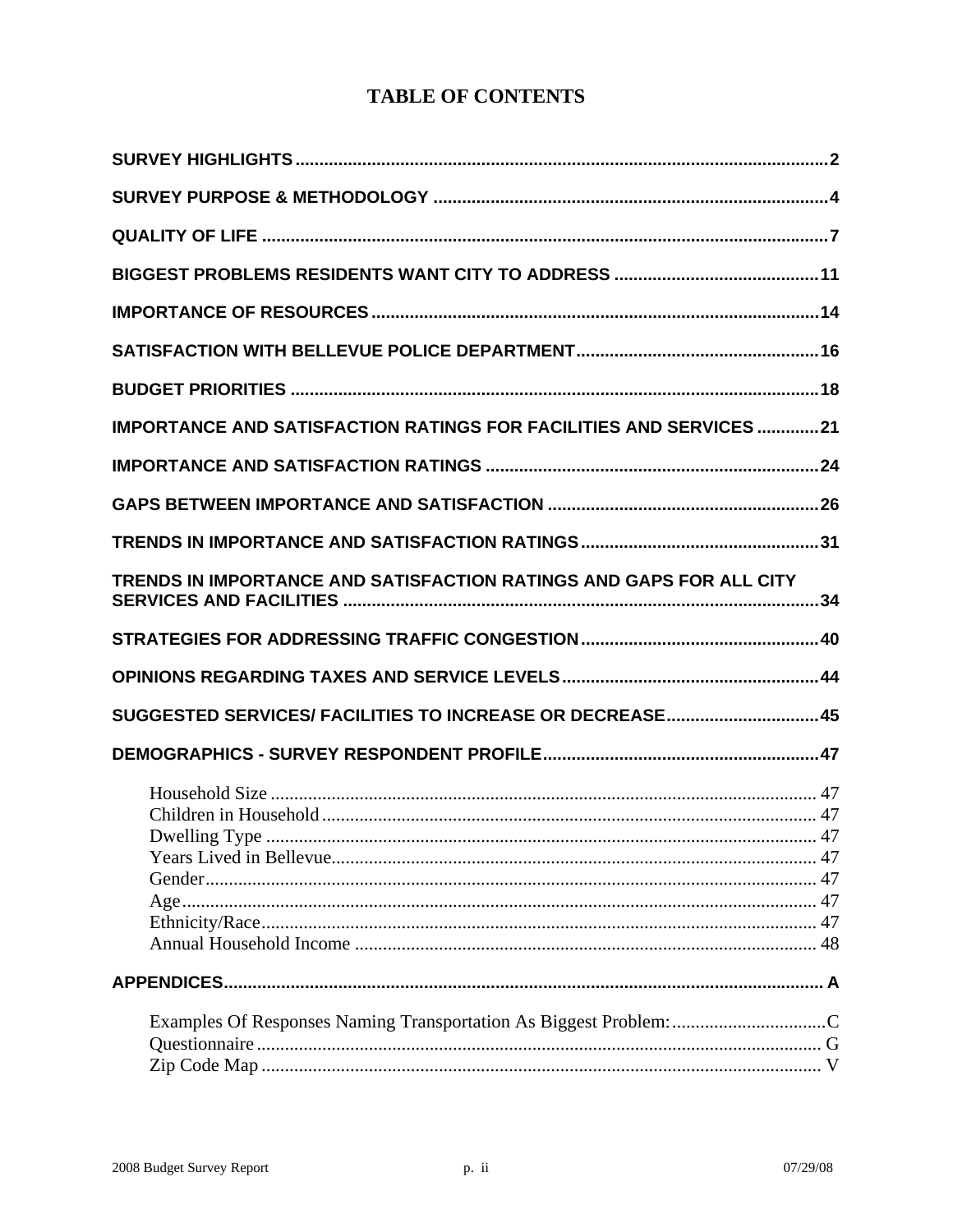*(Blank Page Inserted For Pagination Purposes.)*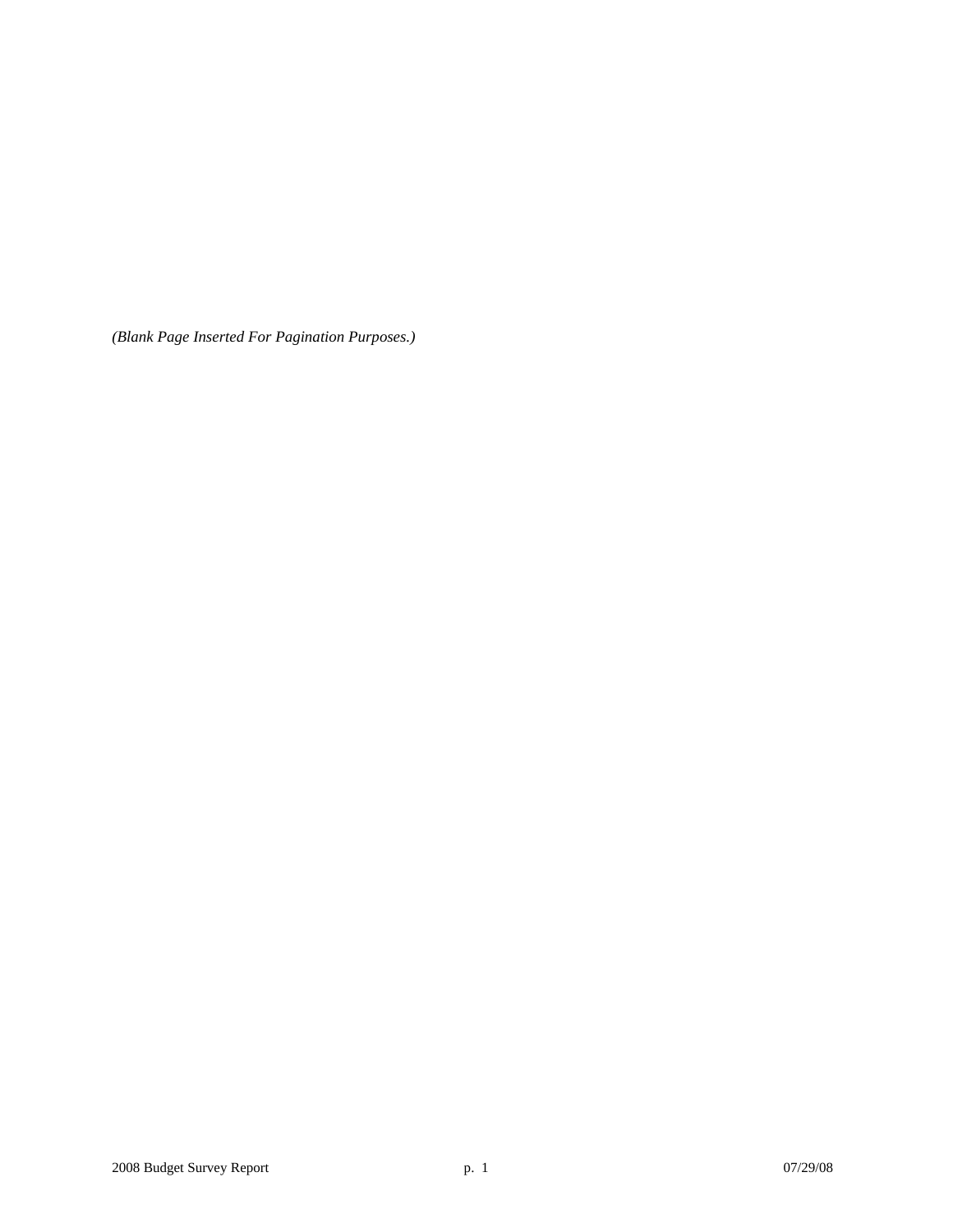# <span id="page-5-0"></span>**Survey Highlights**

- The majority of respondents indicate the quality of life in the city and in their own neighborhood as "good" or "excellent." The majority of respondents (95%) in the Budget Survey say the quality of life in the City is either "good" or "excellent." A similarly high percentage (96%) of respondents rate the quality of life in their own neighborhood as "good" or "excellent."
- − As in 2006, traffic and roads are the highest concern among respondents who did not give an "excellent" rating regarding quality of life in their City or neighborhood was.
- − When respondents were asked what they consider to be the biggest budget priority among six service areas in allocating funds to programs and services, transportation is ranked highest, followed by public safety among six service areas. It is notable that in prior Budget Surveys public safety has been ranked as the highest budget priority. The percentage of respondents who indicate transportation is the top budget priority has significantly increased. Environmental protection is listed as the third top priority, followed by economic development, neighborhood preservation, and parks, respectively.
- − City services and facilities are generally perceived as important. All City services receive mean importance scores of at least a 4.8 (greater than the mid-point on the 1 to 7 importance scale). Similar to 2006 results, police, fire and emergency services tend to rank as most important to respondents. In addition to the emergency services provided, maintaining streetlights & traffic signals, protecting water quality in Bellevue's lakes & streams, ensuring clean & well-maintained parks, preparing for disasters such as earthquakes and major storms, preserving open spaces/ natural areas, maintaining existing streets & sidewalks, as well as managing the city's physical development are also in the top tier of importance.
- − City services and facilities also receive generally high satisfaction scores –all areas have at least a mean satisfaction score of a 4.5 (greater than the mid-point on the 1 to 7 satisfaction scale). Many of the areas that are rated with the greatest importance also receive the greatest average satisfaction ratings.
- − Four service/ facility items have a gap (when comparing the mean importance score to the average satisfaction score) of greater than 1.0, indicating that residents' satisfaction is lower than their perception of how important they perceive a service to be: investigating & solving crimes, prosecuting misdemeanor & gross misdemeanor crimes, preparing for disasters such as earthquakes and major storms, and building or widening city roads.
- − Respondents most often agree that the City should "work with regional agencies to improve local transit service within Bellevue", "encourage and make it more attractive for people to choose transportation alternatives" and "work with regional agencies to develop a reliable regional mass transit system" when assessing their agreement with strategies designed to deal with increased traffic.
- − Eighty-one percent (81%) of respondents indicate they are getting their money's worth for their tax dollar.
- The majority of respondents also report that taxes and services should remain at their current levels (77% each, respectively). Fewer respondents say that tax levels and services should increase (13%); and an even smaller percentage of respondents say that tax and service levels should be decreased (8%, respectively).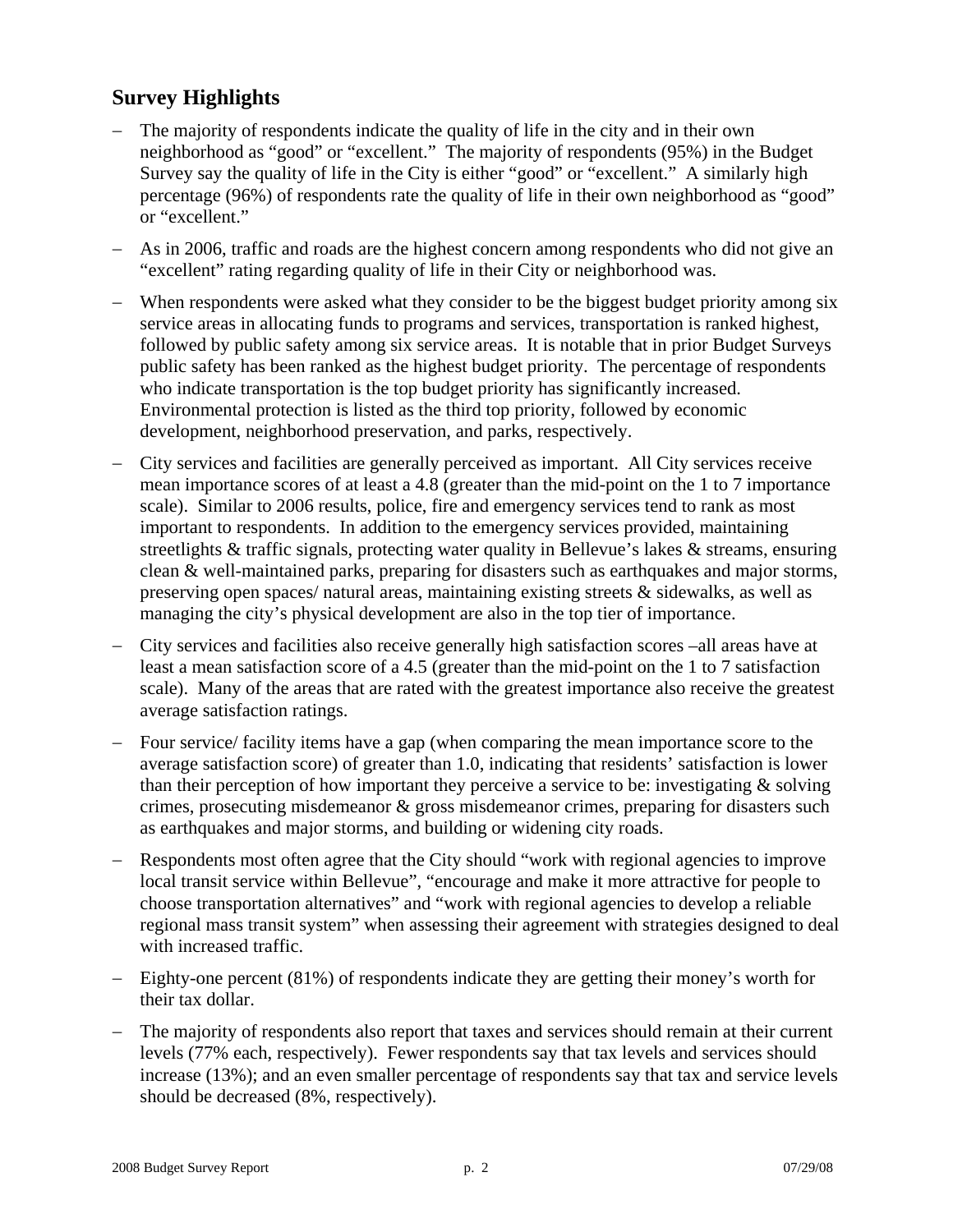− Newly added to the 2008 Budget Survey were a series of questions about the Bellevue Police Department. Respondents were asked a series of six questions regarding their satisfaction with the BPD. Of these questions, the Bellevue Police Department receives the greatest proportion of good and excellent ratings for responsiveness and professionalism.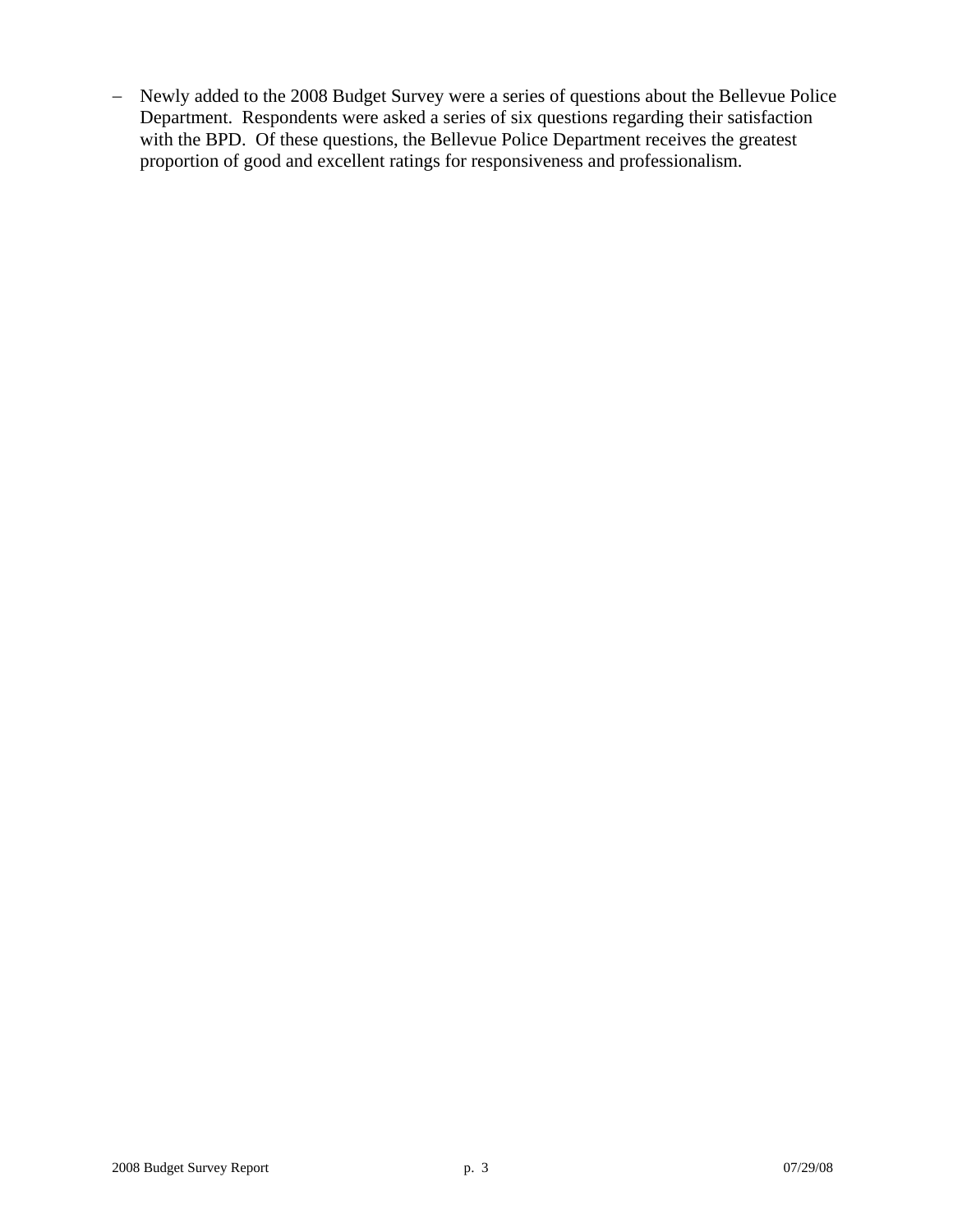# <span id="page-7-0"></span>**Survey Purpose & Methodology**

#### *Objectives*

The Operating Budget Survey is designed to provide a statistically valid tool to enhance the City's knowledge of Bellevue residents' perceptions about the City and to better understand community priorities and expectations regarding City services. It has been performed on a biennial basis since 1998 to help support decision making for each upcoming budget. The 2008 Budget Survey is one part of the greater framework for making City budget decisions.

The survey addresses the following areas:

- General feelings about the direction in which the City is headed;
- Attitudes toward quality of life at citywide and neighborhood levels;
- Biggest problems at citywide and neighborhood levels;
- Satisfaction with the Bellevue Police Department on different measures;
- Importance and satisfaction ratings for specific City facilities and services;
- Priorities for the City Budget;
- Preferences on strategies for addressing traffic congestion; and
- Value received for tax dollars and opinion of tax and service levels.

The 2008 survey instrument is very similar to the Operating Budget/CIP Surveys that were conducted in 1998, 2000, 2002, 2004, and 2006. However, the 2008 survey includes new questions which ask respondents to rate the Bellevue Police Department on a variety of measures. The new questions are related to six service characteristics: professionalism, courtesy, honesty, fair and equal treatment, responsiveness, and communication skills. Respondents were also asked to report awareness and satisfaction with the Bellevue Police Department. Some of the 2008 Operating Budget Survey results can also be compared to results from the 1996 Bellevue Services Survey and the 1997 Capital Facilities Survey, given these surveys were the foundation for the biennial Budget Survey. A copy of the most recent Operating Budget Survey questionnaire can be found in Appendix A.

#### *Methodology*

This telephone survey is designed to collect statistically valid data that can be projected to the general population of residents in Bellevue households. The survey sample was randomly selected from households in Bellevue. Both listed and unlisted telephone numbers were included.

A total of 410 Bellevue City residents were interviewed. All respondents were asked to verify that they live within Bellevue City limits. Quotas were used to ensure that the proportion of single-family and multi-family households in the sample were representative of the proportions in the larger Bellevue population (55% single-family; 45% multi-family).

The interview averaged 23.64 minutes in length. Interviews were conducted Wednesday, March 5th through Wednesday, March 19th, 2008. Interviews were conducted weekday evenings, and on Saturday and Sunday. To help yield survey findings representative of the Bellevue population a variation of dates and times were used throughout data collection to capture responses from a variety of demographic subgroups.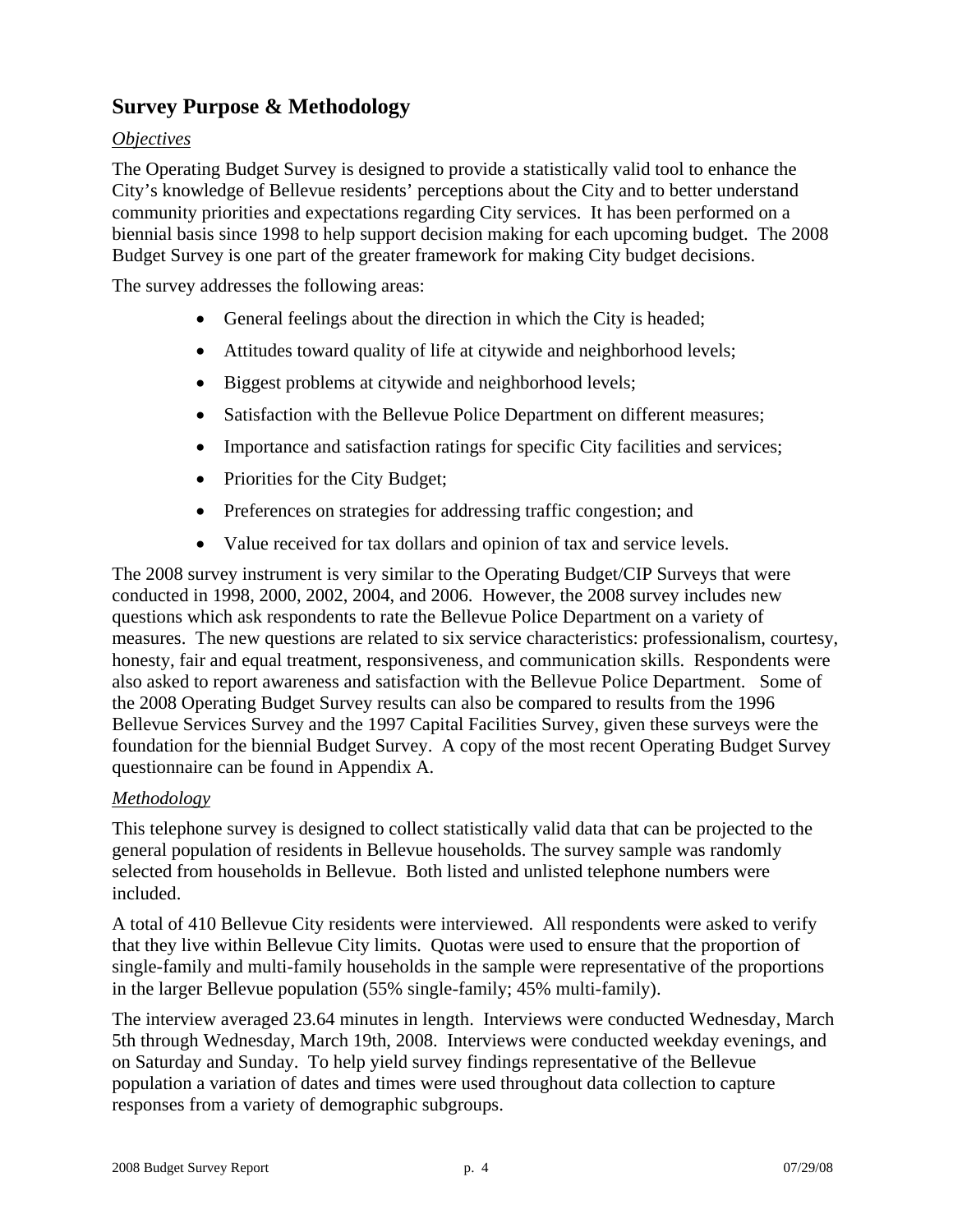As the average survey length well exceeded the budget parameters early in data collection, a decision was made to administer the "Priorities for City Services" questions to a random selection of 50% of the Bellevue population, thereby reducing the overall survey length, on average, as well as minimizing respondent burden.

City staff developed the questionnaire and overall research design. The Finance Department oversees the fielding of the survey and reports the results. Opinion Research Northwest (formerly Northwest Research Group) administered the 2008 Budget Survey and authors the survey report with input from City of Bellevue staff.

The results of the Budget Survey provide City leaders with valuable insights into residents' concerns and priorities. These survey results need to be viewed in context and as a complement to the many other tools and sources of information available for making budget allocation decisions.

#### *Survey Instrument – Changes over Time*

The following changes were made to the 2008 Budget Survey instrument.

- The following questions were new in the 2008 survey: Q5b, Q5c, Q7a-Q7f, Q8
- The following questions were deleted from the 2006 Budget Survey:  $O16a/b & O61a/b$
- The Priorities for City Services section was administered to at least 50% of the sample population

#### *Interpretation of Data: Note to Reader*

**There are practical limitations to the representativeness of any survey. Typically, some residents tend to be under-represented in telephone surveys, including younger residents and (in the case of English-language surveys) residents whose main language is not English. All survey research results are also subject to sampling error. For the total citywide sample of 400, the sampling error is about plus or minus 4.9% at the 95% level of confidence. As noted above,** the Priorities for City Services section was administered to at least 50% of the sample population, or approximately 200. The sampling error for these questions at the 95% level of confidence is  $+/- 6.93\%$ .

This report also includes references to data for subgroups of respondents, such as respondents living in multi-family and single-family dwellings, men, women, etc. *Given that the margin of error (sampling error) is related to the size of the sample, these subgroups have wider margins of sampling error.* 

The following table provides further detail of the sampling error at different sample sizes. The 50% / 50% proportion assumes the worst-case scenario, or the greatest margin of error at the various sample sizes. The proportion refers to the percentage of respondents who answer a question in a particular way. For example, if half of all respondents answer "yes" and half answer "no" to a question, the 50% / 50% scenario should be used to determine the margin of error for that question – while if a large majority (90%) of all respondents say "yes" and only 10% say "no," the associated margin of error is assumed to be smaller.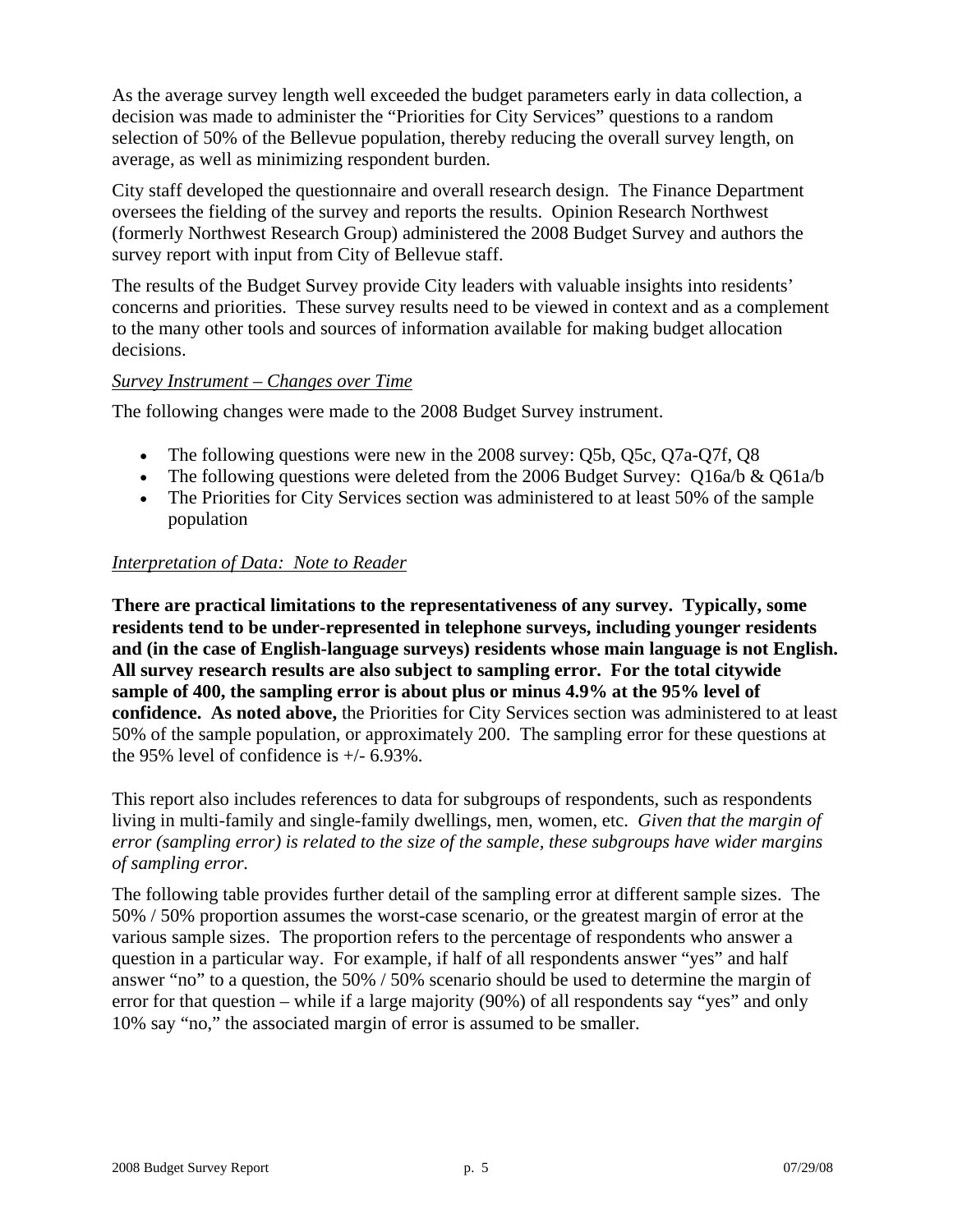| <b>ERROR ASSOCIATED WITH DIFFERENT PROPORTIONS AT DIFFERENT SAMPLE SIZES</b> |              |         |         |              |         |  |  |  |
|------------------------------------------------------------------------------|--------------|---------|---------|--------------|---------|--|--|--|
| <b>Sample Size</b>                                                           | $10\%$ / 90% | 20%/80% | 30%/70% | $40\%$ / 60% | 50%/50% |  |  |  |
| 30                                                                           | 10.74%       | 14.31%  | 16.40%  | 17.53%       | 17.89%  |  |  |  |
| 50                                                                           | 8.32%        | 11.09%  | 12.70%  | 13.58%       | 13.86%  |  |  |  |
| 100                                                                          | 5.88%        | 7.84%   | 8.98%   | 9.60%        | 9.80%   |  |  |  |
| 200                                                                          | 4.16%        | 5.54%   | 6.35%   | 6.79%        | 6.93%   |  |  |  |
| 300                                                                          | 3.39%        | 4.53%   | 5.19%   | 5.54%        | 5.66%   |  |  |  |
| 400                                                                          | 2.94%        | 3.92%   | 4.49%   | 4.80%        | 4.90%   |  |  |  |

There are several open-ended questions in this survey. Open-ended questions are very valuable in that they explain reasons why people feel the way they do about certain issues. In-depth opinions are very time sensitive. They are a snap shot of current opinion at a particular point in time, and can be influenced by many factors, including the media. Results from open-ended questions should not be used to gauge how people would vote or their level of support for specific issues.

#### *Weighting*

Virtually all samples today require some degree of weighting to ensure the results can be projected to the general population of interest. As appropriate, weights can be developed and applied to the survey to accurately represent the number of households or individuals that a respondent represents within the region. Weighting is a process that attempts to make the estimates from the survey representative of the total population that was sampled by accounting for the chances of selecting units into the sample and making adjustments for imperfections in the sample. To account for minor over- or under- sampling of population segments or geographies which may occur during the study (either intentionally or not), ORC-NW develops and applies appropriate cross-sectional sample weights. All weighting done on a poststratification basis uses known and reliable population parameters (e.g. updated Census figures). This is the final step in ensuring a representative sample and will allow valid inferences to be made of the entire population. ORC-NW develops and completely documents the final weighting procedures, ensuring that the data will withstand all scrutiny and that the process can be replicated.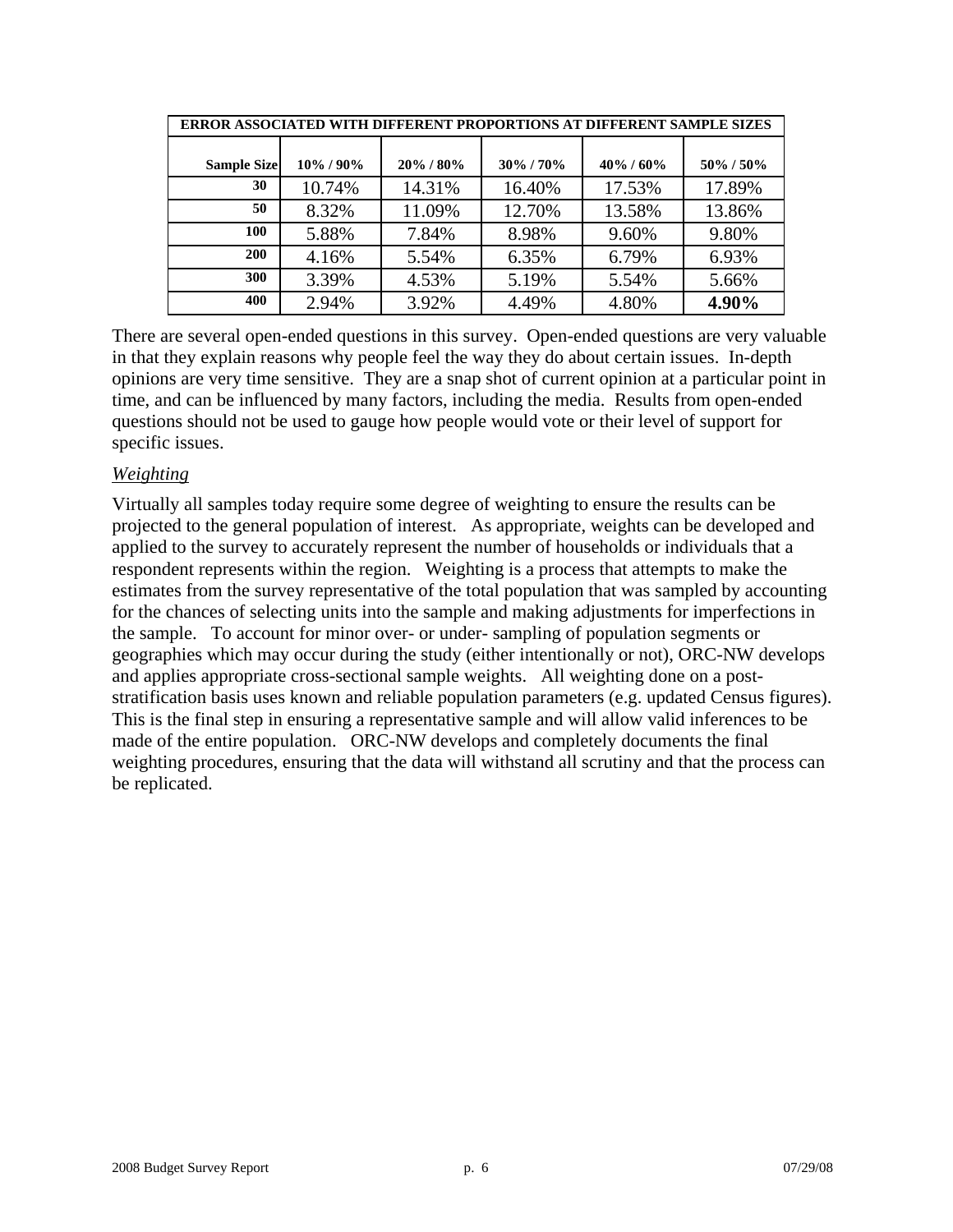# <span id="page-10-0"></span>**Quality of Life**

**The majority of respondents view the quality of life in the city and in their own neighborhood as "good" or "excellent."** The majority of respondents (95%) in the Budget Survey say the quality of life in the City is either "good" or "excellent." A similar percentage (96%) rate the quality of life in their own neighborhood as "good" or "excellent." As in the 2006 Budget Survey,

respondents are significantly more likely to give an "excellent" rating to both the quality of life in Bellevue and their neighborhood in the 2008 survey than in past years (39% in



2004 and 35% in 2002 respectively citywide; and 46% in both 2004 and 2002 respectively for their neighborhood).

The table below summarizes the reasons respondents most commonly gave for rating quality of life in the city and in their own neighborhood as "good" or "excellent."

| <b>REASONS FOR GOOD/EXCELLENT QUALITY OF LIFE</b><br><b>MOST FREQUENT RESPONSES*</b><br>(BASE: RESPONDENTS GIVING RATING OF "GOOD" OR "EXCELLENT") |                                       |       |  |  |  |  |  |
|----------------------------------------------------------------------------------------------------------------------------------------------------|---------------------------------------|-------|--|--|--|--|--|
|                                                                                                                                                    | <b>NEIGHBORHOOD</b><br>$(n = 393)$    |       |  |  |  |  |  |
| 36%                                                                                                                                                | <b>Nice People/Sense of Community</b> | 34%   |  |  |  |  |  |
| 32%                                                                                                                                                | <b>Location/Convenience</b>           | 29%   |  |  |  |  |  |
| 29%                                                                                                                                                | Quiet/Peaceful                        | 24%   |  |  |  |  |  |
| 21%                                                                                                                                                | <b>Safe/Police/Fire Services</b>      | 19%   |  |  |  |  |  |
| 19%                                                                                                                                                | <b>Nice/Well-Maintained Homes</b>     | 17%   |  |  |  |  |  |
| 15%                                                                                                                                                | <b>Parks/Recreation/Open Space</b>    | 16%   |  |  |  |  |  |
| 15%                                                                                                                                                | <b>Good Transportation/Streets</b>    | 7%    |  |  |  |  |  |
| 10%                                                                                                                                                | <b>Quality Schools</b>                | 6%    |  |  |  |  |  |
| 7%                                                                                                                                                 |                                       |       |  |  |  |  |  |
| 5%<br>5%                                                                                                                                           |                                       | 7%    |  |  |  |  |  |
|                                                                                                                                                    | 4%                                    | Other |  |  |  |  |  |

*\*Respondents could give more than one response (in more than one net category or within a net category); therefore percentages may add to more than 100%. Top responses of 5% or more are shown.*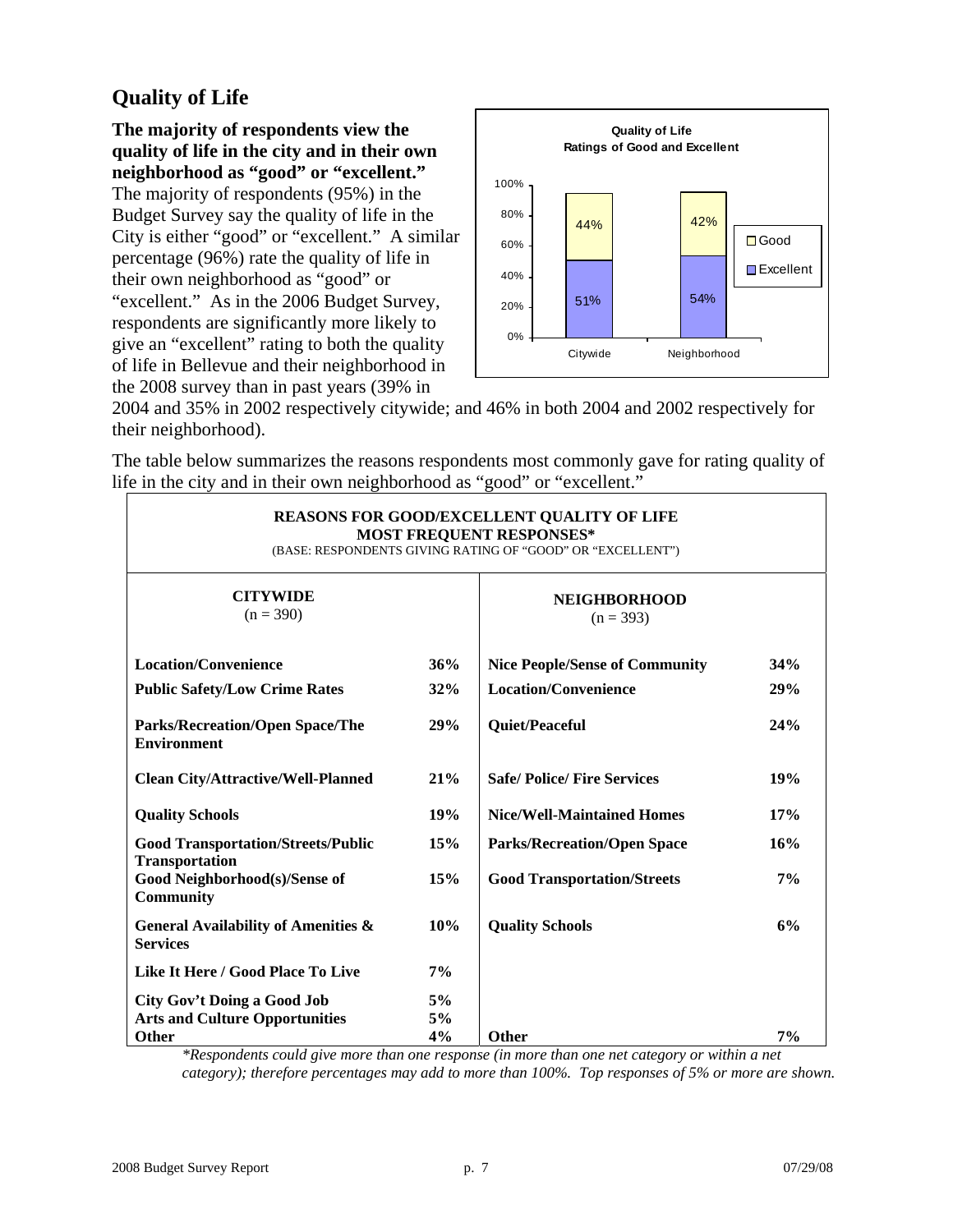#### *Demographic Differences in Quality of Life Ratings*

*Respondents who indicate they are getting their money's worth for their tax dollar are significantly more likely than those who feel they are not to rate their neighborhood as "excellent" or "good." Those who rate "Parks" and "Economic Development" as a primary budget priority are significantly more likely to indicate the quality of life in Bellevue is "good" or "excellent".* 

*Significantly more residents living in the 98004, 98006, and 98008 zip codes rate the quality of life in their neighborhood as "excellent" than respondents in zip codes 98005 and 98007.\** 

*<sup>\* (</sup>A map outlining the zip code boundaries in Bellevue is shown in the appendix of this report.)*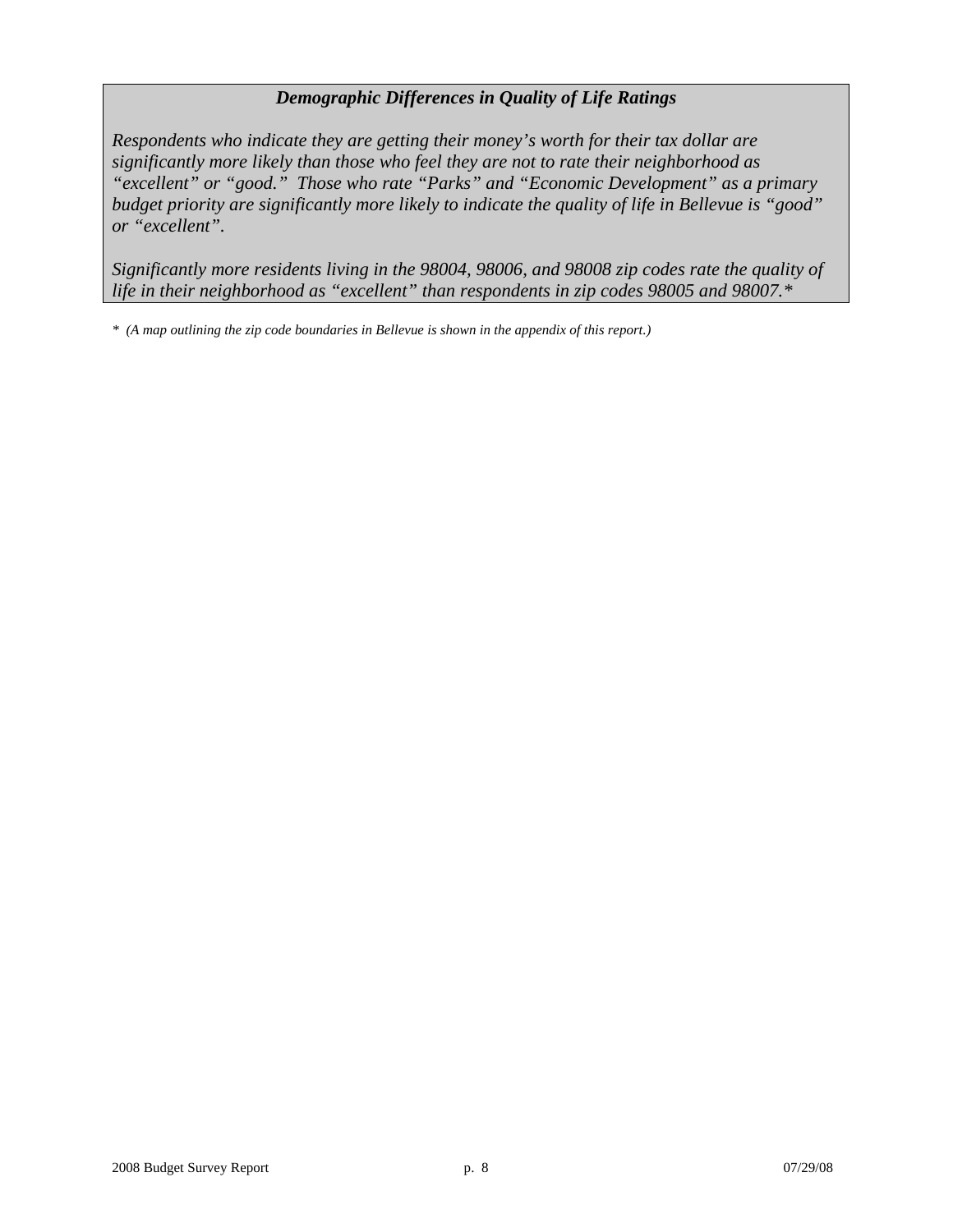For both the citywide and the neighborhood quality of life questions, **respondents giving a rating below "excellent" were asked to indicate what would need to change or improve to make the quality of life "excellent."** As reported for the 2006 Budget Survey, both respondents in 2008 who rate their own neighborhood as less than excellent and those rating the City as less than excellent most often cite transportation related issues as the things that would need to improve to make their neighborhood or the City "excellent." As previously seen in the 2006 Budget Survey among the transportation issues mentioned in 2008 **traffic is most often cited as the problem that would need to improve** to make the quality of life "excellent",

The table on the following page shows the percentages of survey participants giving responses within each of the categories into which responses were coded. Responses within some categories (for example, the "improve transportation" category) were also organized into subcategories, which are also shown in the table. Note that respondents were allowed to name more than one issue or problem that would need to change or improve, therefore percentages may add to more than one hundred percent and as well, respondents' comments may be coded into more than one code within each net response code.

Responses to the two questions about what would need to improve at the neighborhood and citywide differ in their relative importance compared to responses given in 2006.

At the citywide level:

− Significantly more respondents in 2008 mention transportation system improvements (62% in 2008, compared to 49% in 2006 and 51% in 2004).

At the neighborhood level:

- − One third of respondents (34%) cite a transportation related issue that affects their quality of life in their neighborhood in 2008 – although not a significant increase, fewer (25%) report a similar concern in 2006.
- − It should be noted that significantly fewer respondents "don't know" what would change their opinion of the quality of life in their neighborhood (10% in 2008 compared to 18% in 2006).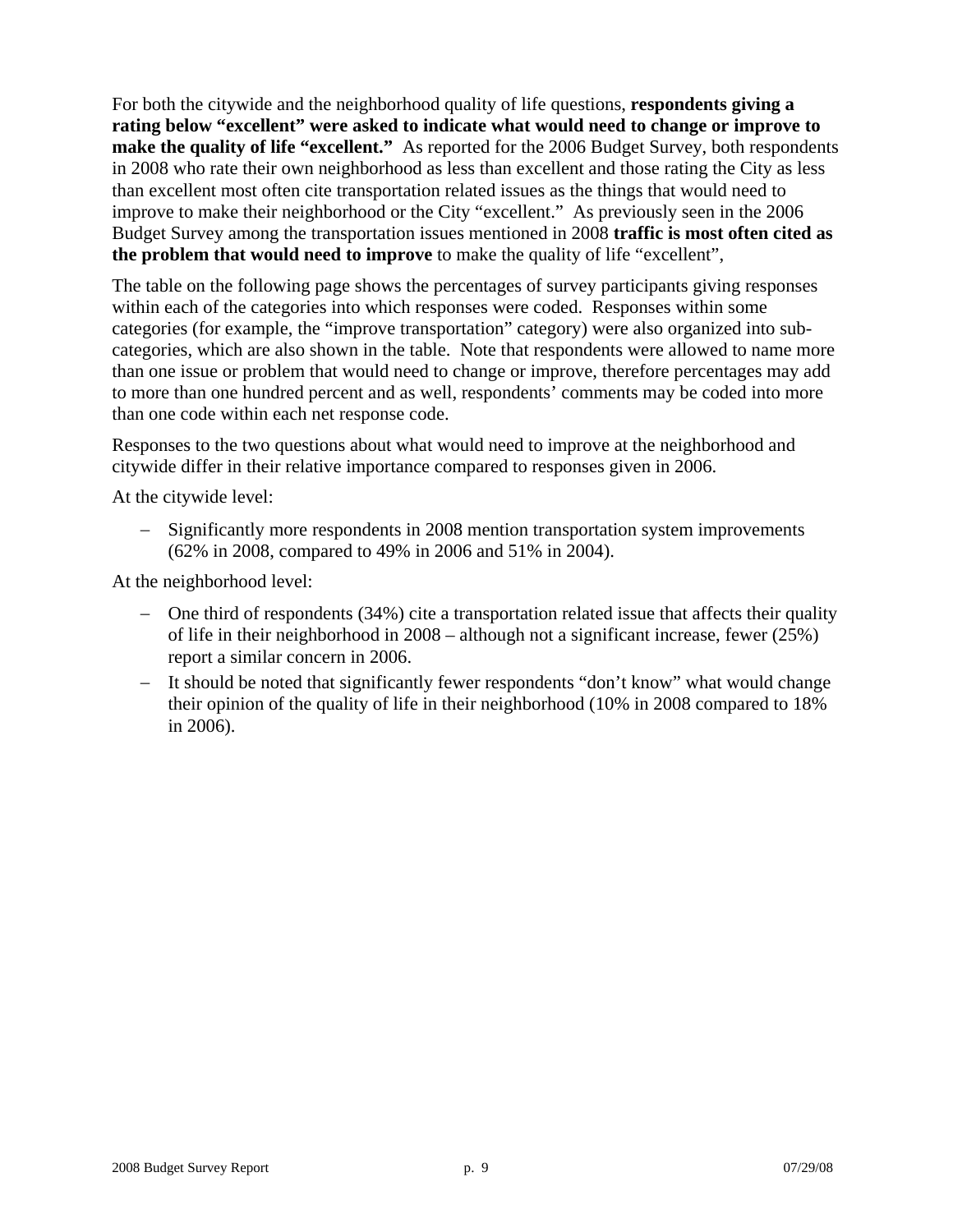|                                                                                                                                                                                                                                                                              |                            |                                    | WHAT WOULD IMPROVE QUALITY OF LIFE TO BE GOOD OR EXCELLENT<br><b>MOST FREQUENT RESPONSES*</b><br>(BASE: RESPONDENTS GIVING RATINGS OF "GOOD" AND BELOW)                                            |                       |     |  |
|------------------------------------------------------------------------------------------------------------------------------------------------------------------------------------------------------------------------------------------------------------------------------|----------------------------|------------------------------------|----------------------------------------------------------------------------------------------------------------------------------------------------------------------------------------------------|-----------------------|-----|--|
| <b>CITYWIDE</b><br>$(n = 203)$                                                                                                                                                                                                                                               |                            | <b>NEIGHBORHOOD</b><br>$(n = 189)$ |                                                                                                                                                                                                    |                       |     |  |
| <b>IMPROVE TRANSPORTATION</b>                                                                                                                                                                                                                                                |                            | 62%                                | <b>IMPROVE TRANSPORTATION</b>                                                                                                                                                                      |                       | 34% |  |
| <b>Control / Reduce Traffic</b>                                                                                                                                                                                                                                              | 37%                        |                                    | <b>Reduce Traffic</b>                                                                                                                                                                              | 13%                   |     |  |
| <b>Misc. Comments on Roads</b><br>Misc. Comments About Roads (5%)<br>$\overline{\phantom{0}}$<br>Improve Roads - General (4%)<br>$\qquad \qquad -$<br>Comments About Traffic Lights (2%)<br>Better Maintain Roads / Repair Roads<br>(1%)<br>Complete I-405 / Access Downtown | 14%                        |                                    | Ped-Bike Improvements (sub-net)<br>Improve/Add Sidewalks, Crosswalks,<br>etc. (10%)<br>Improvements for Bicyclists (1%)<br><b>Misc. Comments on Roads</b><br><b>Improve Road Access And Routes</b> | 10%<br>7%             |     |  |
| (1%)<br>Better Snow Removal (1%)<br><b>Improve Bus/Transit Service</b>                                                                                                                                                                                                       | 11%                        |                                    | (2%)<br>Better Snow Removal (1%)<br>Synchronize Traffic Lights (1%)<br>-<br>Other Comments About Roads (1%)                                                                                        |                       |     |  |
| 6%<br>Ped-Bike Improvements (sub-net)<br>Improve/Add Sidewalks, Crosswalks,<br>etc. (4%)                                                                                                                                                                                     |                            |                                    | Reduce Noise/ Disruptions From<br>Construction (1%)<br>Improve Roads (General) (1%)                                                                                                                |                       |     |  |
| Improvements for Bicyclists (2%)                                                                                                                                                                                                                                             |                            |                                    | <b>Improve Bus/Transit Service</b><br><b>More Available Parking</b>                                                                                                                                | 5%<br>2%              |     |  |
| <b>Bus/Transit Accessibility</b><br><b>More Available Parking</b><br><b>Enforce Speeding/Traffic Laws</b><br><b>Improve Access To Seattle</b>                                                                                                                                | 5%<br>2%<br>$1\%$<br>$1\%$ |                                    | <b>Enforce Speeding/Traffic Laws</b>                                                                                                                                                               | $1\%$                 |     |  |
| <b>CONTROL TAXES</b>                                                                                                                                                                                                                                                         |                            | 8%                                 | <b>IMPROVE NEIGHBORHOOD</b><br><b>AESTHETICS</b>                                                                                                                                                   |                       | 7%  |  |
| <b>LIMIT MANAGE GROWTH</b>                                                                                                                                                                                                                                                   |                            | 5%                                 | <b>Improve Physical Appearance/</b><br>Landscaping<br><b>Better/New Housing</b><br><b>Get Rid Of Junk Cars in Front</b><br>of Homes                                                                | 6%<br>$1\%$<br>$<1\%$ |     |  |
| <b>IMPROVE PHYSICAL APPEARANCE</b>                                                                                                                                                                                                                                           |                            | 5%                                 | <b>LIMIT MANAGE GROWTH</b>                                                                                                                                                                         |                       | 7%  |  |
| <b>MORE AMENITITES</b><br><b>IMPROVE AFFORDABILITY</b>                                                                                                                                                                                                                       |                            | 5%<br>5%                           | <b>MORE POLICE/ LESS CRIME/ ENHANCE</b><br><b>SAFETY</b>                                                                                                                                           |                       | 7%  |  |
| <b>Provide Affordable Housing</b><br>More Affordable (Gen'l)                                                                                                                                                                                                                 | 4%<br>2%                   |                                    | <b>IMPROVE SENSE OF FAMILY/</b><br><b>COMMUNITY</b>                                                                                                                                                |                       | 7%  |  |
| <b>MORE POLICE/ LESS CRIME/ ENHANCE</b><br><b>SAFETY</b>                                                                                                                                                                                                                     |                            | 4%                                 | <b>UTILITIES</b><br><b>Improve Utilities</b><br><b>Put Utilities / Telephone Lines</b><br>Underground                                                                                              | 5%<br>2%              | 7%  |  |
| <b>MORE PARKS/OPEN SPACE/</b><br><b>RECREATION</b>                                                                                                                                                                                                                           |                            | 3%                                 | <b>KEEP NOISE LEVELS DOWN</b>                                                                                                                                                                      |                       | 4%  |  |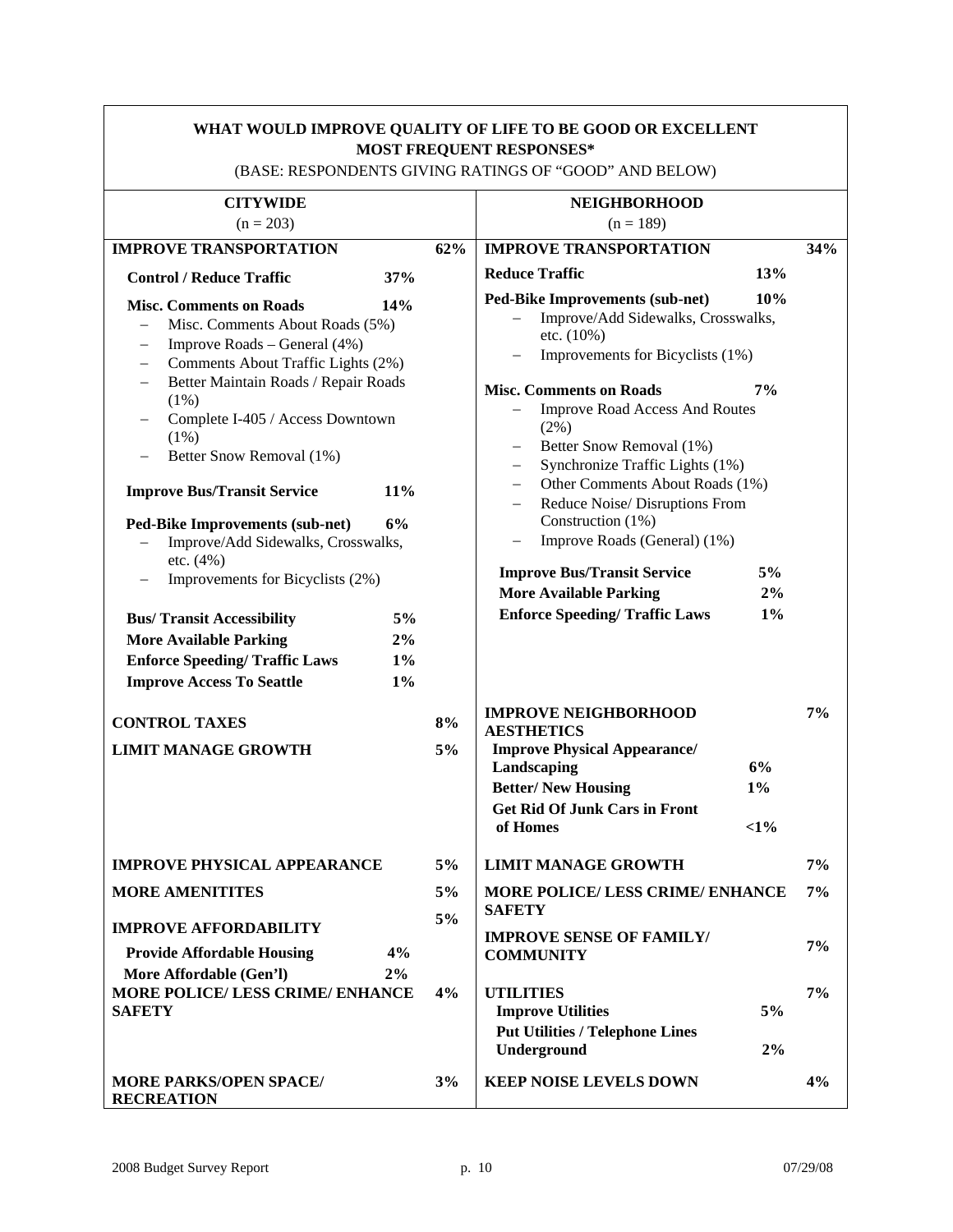<span id="page-14-0"></span>

| WHAT WOULD IMPROVE QUALITY OF LIFE TO BE GOOD OR EXCELLENT<br><b>MOST FREQUENT RESPONSES*</b><br>(BASE: RESPONDENTS GIVING RATINGS OF "GOOD" AND BELOW) |     |                       |     |  |  |  |  |
|---------------------------------------------------------------------------------------------------------------------------------------------------------|-----|-----------------------|-----|--|--|--|--|
| <b>CITYWIDE</b>                                                                                                                                         |     | <b>NEIGHBORHOOD</b>   |     |  |  |  |  |
| $(n = 203)$<br>$(n = 189)$                                                                                                                              |     |                       |     |  |  |  |  |
| 2%<br>More Parks/ Green or Open Space                                                                                                                   |     |                       |     |  |  |  |  |
| <b>Enhance Rec. Opportunities/ Facilities 1%</b>                                                                                                        |     |                       |     |  |  |  |  |
| <b>OTHER</b>                                                                                                                                            | 10% | <b>ZONING</b>         | 4%  |  |  |  |  |
| <b>DON'T KNOW</b>                                                                                                                                       | 6%  | <b>AFFORDABILILTY</b> | 3%  |  |  |  |  |
|                                                                                                                                                         |     | <b>NOTHING</b>        | 9%  |  |  |  |  |
|                                                                                                                                                         |     | <b>DON'T KNOW</b>     | 10% |  |  |  |  |

*\*Respondents could give more than one response (in more than one net category or within a net category); therefore percentages may add to more than 100%. Top responses of 3% or more (of nets) are shown.* 

## **Biggest Problems Residents Want City to Address**

All respondents were asked to consider the "city as a whole" and identify the biggest problem that they feel the City should do something about over the next two years. **More than three in five respondents (62%) indicate that traffic and/or transportation issues are the biggest problems the City should address over the next two years.** Specifically, respondents most frequently cite issues about traffic needing to be reduced (42%), a need for improved transit service and public transportation (11%), and comments about roads (15%). As in 2006 (6%), significantly more respondents feel the City needs to manage and limit growth (7% in 2008 compared to 1% in 2004).

Notably, the percentage mentioning overall traffic and transportation issues is significantly higher than in 2006 and only slightly lower than 2004, however the difference compared to 2004 is not significant.

- − 62% mentioned overall transportation/ traffic issues in 2008; 52% mentioned these issues in 2006 and 63% in 2004.
- − Further, significantly fewer respondents in 2008 say there is not a problem the City needs to address over the next two years (4% in 2008 compared to 12% in 2006).

**When asked if there was any problem in the respondent's own neighborhood** that the City should do something about over the next two years, nearly **four in ten (39%) respondents said that there was a problem in their own neighborhood** that the City should do something about. This percentage is similar to what was reported in 2006 (39%), 2004 (34%) and 2002 (35%).

#### *Demographic Differences in Quality of Life Ratings*

*Female respondents are more likely than male respondents to report there is an issue in their neighborhood that needs to be addressed over the next two years.* 

*As annual household income increases on the spectrum from low to high, so does the likelihood to report there is a problem in the neighborhood that the City should do something about.* 

*Respondents in zip code 98005 and 98008 are more likely than respondents residing in other zip codes to report there is a problem in their neighborhood.*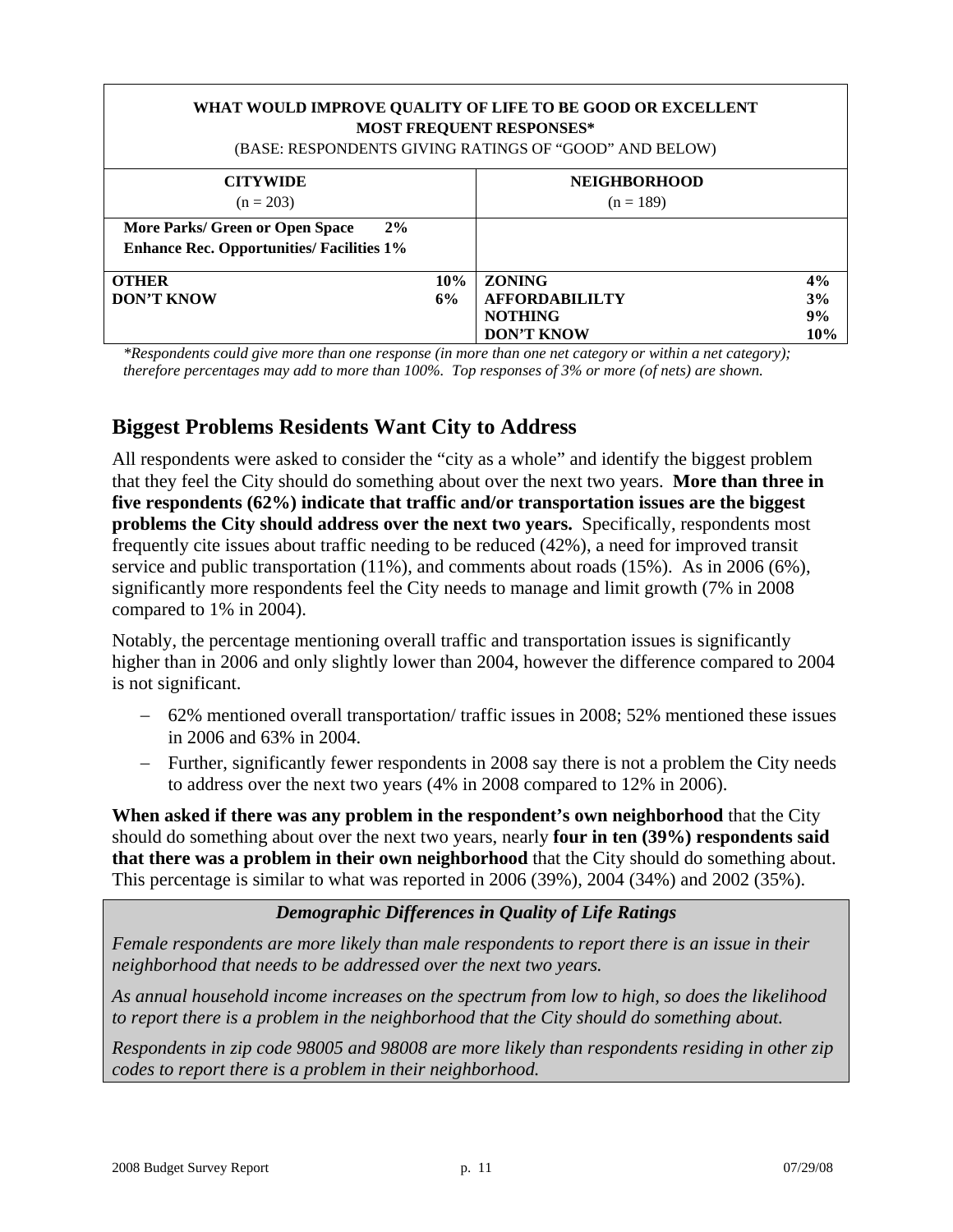*Single-family resident are more likely to report there is a problem in their neighborhood compared to multi-family residents.* 

*Those who have lived in Bellevue for more than 25 years are most likely – compared to other groups - to report there is a problem in their neighborhood that needs to be addressed.* 

**Sixty-two percent (62%) of those respondents, who said there was a problem, say that transportation and traffic related issues are the problem in their neighborhood\*.** This is significantly higher compared to those who mentioned transportation issues in 2004 (46%), and slightly higher than reported in 2006 (52%).

While traffic is the most often cited, transportation problems *at the citywide level*, improving and adding more sidewalks or improvements for bicyclists are the most often cited transportation problems *at the neighborhood level* –18% in 2008 which is significantly higher than in 2006 (8%) and 2004 (6%). Of note, the percentage of respondents who report the amount of crime needs to be reduced has significantly decreased (10% in 2008 report crime as issue to be address compared to 22% in 2006).

\*Selected traffic and transportation-related responses to the questions asking about the problem the City should address at the City or neighborhood level are shown in the appendix of this report.

The table below illustrates, in more detail, the top responses given as the biggest citywide and neighborhood problems.

| <b>CITYWIDE</b><br>(BASE: ALL RESPONDENTS: $n = 410$ )<br>62%<br><b>IMPROVE TRANSPORTATION</b> |                                                                                                                                                                                                                                                                                                          |                                                                                                                                                                                                                                                                                      | <b>NEIGHBORHOOD</b><br>(BASE: RESPONDENTS W/PROBLEM IN<br>NEIGHBORHOOD: $n = 158$ )<br><b>IMPROVE TRANSPORTATION</b> |                                                                                                                                                                                                                                                                  |  |  |
|------------------------------------------------------------------------------------------------|----------------------------------------------------------------------------------------------------------------------------------------------------------------------------------------------------------------------------------------------------------------------------------------------------------|--------------------------------------------------------------------------------------------------------------------------------------------------------------------------------------------------------------------------------------------------------------------------------------|----------------------------------------------------------------------------------------------------------------------|------------------------------------------------------------------------------------------------------------------------------------------------------------------------------------------------------------------------------------------------------------------|--|--|
| 42%                                                                                            |                                                                                                                                                                                                                                                                                                          | <b>Ped-Bike Improvements</b>                                                                                                                                                                                                                                                         | 18%                                                                                                                  |                                                                                                                                                                                                                                                                  |  |  |
|                                                                                                |                                                                                                                                                                                                                                                                                                          | Improve Sidewalks (17%)<br>Bicycle Improvement (1%)<br>$\qquad \qquad -$<br>$\qquad \qquad -$<br>Speed Bumps/ Stop Signs (3%)<br>$\qquad \qquad -$<br>Misc. Road Comments (2%)<br>$\overline{\phantom{m}}$<br>Improve Roads – General (2%)<br>$\qquad \qquad -$<br>$\qquad \qquad -$ |                                                                                                                      |                                                                                                                                                                                                                                                                  |  |  |
|                                                                                                |                                                                                                                                                                                                                                                                                                          | <b>Control / Reduce Traffic</b>                                                                                                                                                                                                                                                      | 21%                                                                                                                  |                                                                                                                                                                                                                                                                  |  |  |
| $11\%$<br>7%<br>5%<br>4%                                                                       |                                                                                                                                                                                                                                                                                                          | <b>Reduce Speeding</b><br><b>Improve Bus/Transit Service</b><br><b>Address Parking Problems</b><br><b>ENHANCE NEIGHBORHOOD</b><br><b>LIVABILITY (MISC)</b><br><b>Parks &amp; Recreation</b><br><b>Property Clean Up</b><br><b>Manage/Limit Growth</b>                                | 9%<br>6%<br>$1\%$<br>6%<br>5%<br>4%                                                                                  | 20%                                                                                                                                                                                                                                                              |  |  |
|                                                                                                | Misc. Comments on Roads (sub-net) 15%<br>Complete I-405/ Access Downtown<br>Better Maintain/ Repair Roads (2%)<br>Synchronize Traffic Lights (1%)<br>Reduce Noise/ Disruption from Road<br>Expand Roads/ Addt'l Roads (<1%)<br>Improve Road Routes/Access (<1%)<br>Increase Supply of Affordable Housing |                                                                                                                                                                                                                                                                                      | <b>MOST FREQUENT RESPONSES*</b>                                                                                      | BIGGEST PROBLEM RESIDENTS WANT CITY TO ADDRESS OVER THE NEXT TWO YEARS<br>Misc. Comments on Roads (sub-net) 16%<br>Comments About Street Lights (4%)<br>Better Snow Removal on Roads (3%)<br>Better Maintenance / Repair (2%)<br>Expand Roads/ Addt'l Roads (1%) |  |  |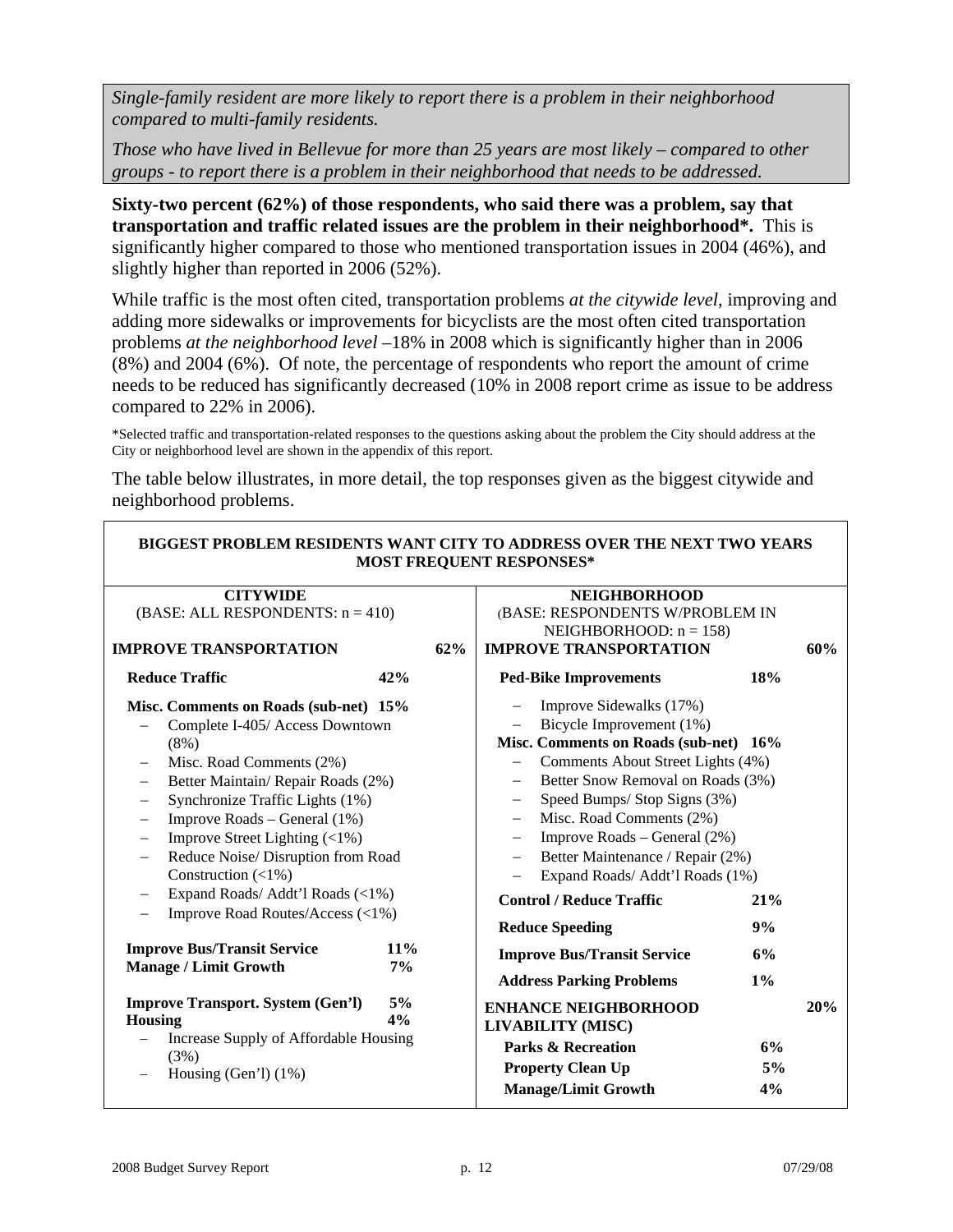| BIGGEST PROBLEM RESIDENTS WANT CITY TO ADDRESS OVER THE NEXT TWO YEARS<br><b>CONTINUED</b> |       |       |                                      |       |       |  |  |
|--------------------------------------------------------------------------------------------|-------|-------|--------------------------------------|-------|-------|--|--|
|                                                                                            |       |       | <b>MOST FREQUENT RESPONSES*</b>      |       |       |  |  |
| <b>REDUCE CRIME/ ENHANCE PUBLIC</b>                                                        |       | 6%    | <b>Enforce Leash Law</b>             | 3%    |       |  |  |
| <b>SAFETY</b>                                                                              |       |       | <b>Trees Blocking View/ Too Tall</b> | 2%    |       |  |  |
| <b>Reduce Crime (Gen'l)</b>                                                                | 3%    |       | <b>Zoning Comments</b>               | $1\%$ |       |  |  |
| <b>Improve/Increase Police</b>                                                             | 2%    |       | <b>Reduce Disruption from Constn</b> | $1\%$ |       |  |  |
| <b>Reduce Youth Violence</b>                                                               | $1\%$ |       |                                      |       |       |  |  |
| <b>Reduce Car Theft</b>                                                                    | $1\%$ |       |                                      |       |       |  |  |
| <b>PARKS/OPEN SPACE/ RECREATION</b>                                                        |       | 4%    | <b>REDUCE CRIME/ENHANCE PUBLIC</b>   |       | 10%   |  |  |
| <b>Enhance Rec. Opportunities/ Facilities 2%</b>                                           |       |       | <b>SAFETY</b>                        |       |       |  |  |
| <b>More Parks/ Open Spaces/</b>                                                            | $1\%$ |       | <b>Improve/Increase Police</b>       | 6%    |       |  |  |
|                                                                                            |       |       | <b>Reduce Crime (Gen'l)</b>          | 5%    |       |  |  |
|                                                                                            |       |       | <b>Reduce Youth Violence</b>         | 1%    |       |  |  |
| <b>GOVERNMENT EFFICIENCY</b>                                                               |       | 3%    | <b>UTILITIES</b>                     |       | 8%    |  |  |
| <b>Control Taxes</b>                                                                       | 3%    |       | <b>Underground Utilities</b>         | 3%    |       |  |  |
| <b>Control Gov't Spending</b>                                                              | $1\%$ |       | <b>Utilities- Garbage</b>            | 3%    |       |  |  |
|                                                                                            |       |       | <b>Improve Drainage</b>              | $1\%$ |       |  |  |
|                                                                                            |       |       | <b>Utilities-Water</b>               | $1\%$ |       |  |  |
| <b>Ped-Bike Improvements (sub-net)</b>                                                     | 2%    |       | <b>HOUSING</b>                       |       | $1\%$ |  |  |
| Improve/Add Sidewalks, Crosswalks,                                                         |       |       | Affordable Housing (1%)<br>$\equiv$  |       |       |  |  |
| etc. (2%)                                                                                  |       |       |                                      |       |       |  |  |
| Improvements for Bicyclists $\left($ < 1%)<br><b>More Parking</b>                          | $1\%$ |       |                                      |       |       |  |  |
|                                                                                            |       |       |                                      |       |       |  |  |
| <b>Enforce Speeding/Traffic Laws</b>                                                       | <1%   |       |                                      |       |       |  |  |
| <b>ENTERTAINMENT/ CULTURE/</b><br><b>MUSEUMS</b>                                           |       | 2%    | <b>GOVERNMENT EFFICIENCY</b>         |       | $1\%$ |  |  |
| <b>UTILITIES</b>                                                                           |       | 2%    | <b>SUPPORT/IMPROVE SCHOOLS &amp;</b> |       | 1%    |  |  |
|                                                                                            |       |       | <b>EDUCATION</b>                     |       |       |  |  |
| <b>MAINTAIN QUALITY OF LIFE</b>                                                            |       | $1\%$ |                                      |       |       |  |  |
| <b>BUILD A SENSE OF COMMUNITY</b>                                                          |       | $1\%$ |                                      |       |       |  |  |
| <b>NOTHING</b>                                                                             |       | 4%    |                                      |       |       |  |  |
| <b>DON'T KNOW</b>                                                                          |       | 9%    |                                      |       |       |  |  |

*\*Respondents could give more than one response (in more than one net category or within a net category); therefore percentages may add to more than 100%. Top responses are shown.* 

#### *Demographic Differences: Biggest Problem for City to Address*

#### *Neighborhood Problem:*

*Respondents who reside in zip code 98005 are more likely than residents in other zip codes to say that transportation and traffic issues is the biggest neighborhood problem that the City should do something about.* 

*Single-family residents are more likely than multi-family residents to comment about transportation and traffic issues as the problem in their neighborhood that the City should do something about.* 

*Respondents who have resided in Bellevue for 25 years or longer are more likely than residents of less than 25 years to comment that transportation and traffic issues are the biggest problem the City needs to address in the next two years.*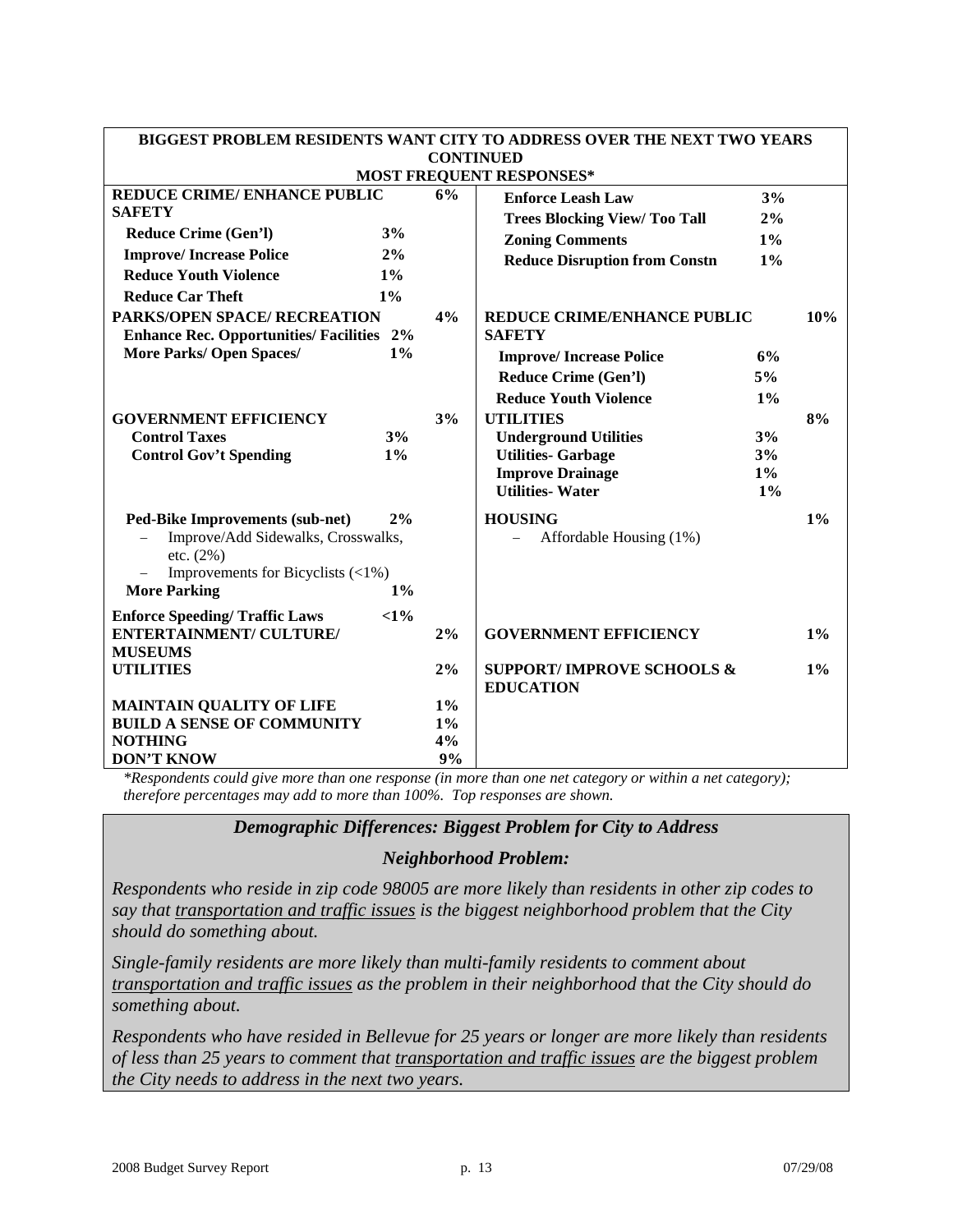#### *Citywide Problem:*

<span id="page-17-0"></span>*Respondents in zip codes 98004 and 98008 are significantly more likely to say that transportation and traffic issues are the biggest problems the City should do something about over the next two years compared to residents in other Bellevue zip codes.* 

*Respondents over the age of 65 are more likely than their younger counterparts to report that transportation and traffic issues are the biggest problems the City should do something about over the next two years.*

#### **Importance of Resources**

Beginning with the 2006 Budget Survey a series of questions were asked about natural resources and their effect on the quality of life in Bellevue. The questions were further expanded during the 2008 Budget Survey to also ask how happy respondents were with "how much the City is doing at facilitating and encouraging environmentally sustainable practices in the community" and "how much the City is doing in making its own operations and policies more environmentally sustainable."

**Almost all respondents (96%) either somewhat or stronglyagree, that having safe drinking water and clean air are important factors in the quality of life in Bellevue. These findings are similar to the 2006 Budget Survey results (97%).** Nearly nine in ten respondents (87%) strongly agree (the highest rating) with this statement. There are no significant differences to report between demographic subgroups.

**Nine in ten respondents (88%) agree (somewhat or strongly) that careful and balanced stewardship of our natural environment and natural resources will result in a long-term increase in the quality of life of Bellevue, however this has significantly declined from 2006 where ninety-three percent (93%) of respondents agree with this statement.** Two in three (64%) respondents strongly agree (the highest rating) with this statement. Respondents with children in their household, compared to those without, are significantly more likely to agree with this statement, as are female respondents compared to their male counterparts. Furthermore, residents who have lived in Bellevue between 3 and 9 years and respondents who are under the age of 35 are most likely to agree that this will increase the quality of life in Bellevue.

**Fewer respondents in the 2008 Budget Survey agree (somewhat or strongly) that careful and balanced stewardship of our natural environment and natural resources will result in a long-term increase in the economic vitality for Bellevue compared to the 2006 Budget Survey (83% vs. 87%, respectively, however this decrease is not significant).** More than half of those respondents (54%) strongly agree with the statement. A significantly greater percentage of respondents between the age of 35 and 54 agree, compared to other age groups, that the natural resources have an effect on the economic vitality of Bellevue.

**Newly added to the 2008 Budget Survey, seven in ten (69%) respondents agree, either somewhat or strongly, that they are happy with the job the City is doing at facilitating and encouraging environmentally sustainable practices in the community (40% somewhat agree and 29% strongly agree).** Multi-family residents, residents of zip code 98004 and 98006, and respondents under the age of 55 are significantly more likely to *strongly agree* with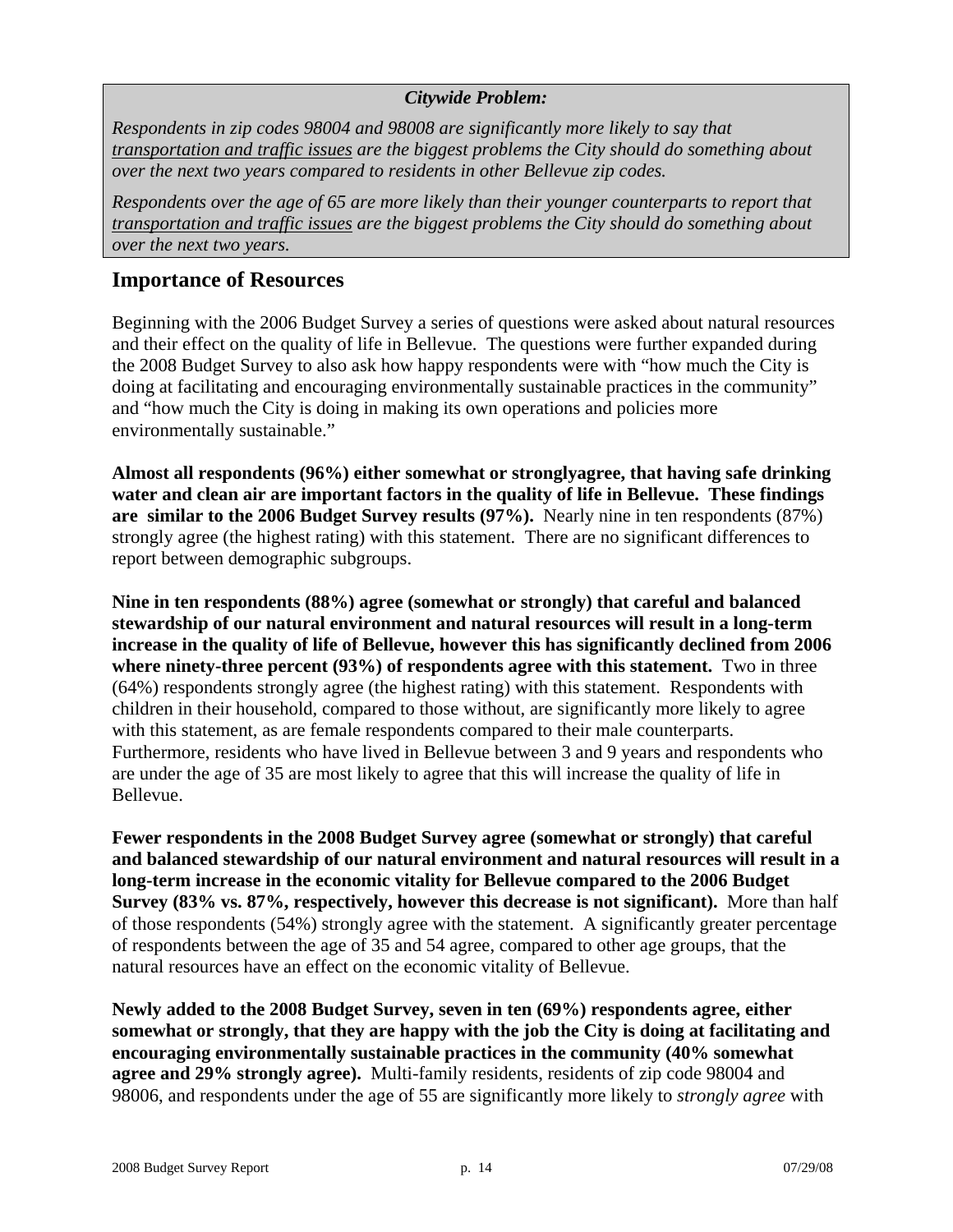this statement compared to their respective counterparts. Female respondents are more likely to agree, either somewhat of strongly, that the City is facilitating and encouraging sustainable practices compared to male respondents.

**Sixty-five percent (65%) of respondents either somewhat or strongly agree (41% and 24%, respectively) with the statement that they are happy with how much the City is doing in making its own operations and policies more environmentally sustainable.** Residents living in zip code 98007 are significantly more likely than any other zip code to agree with this statement as are multi-family residents.

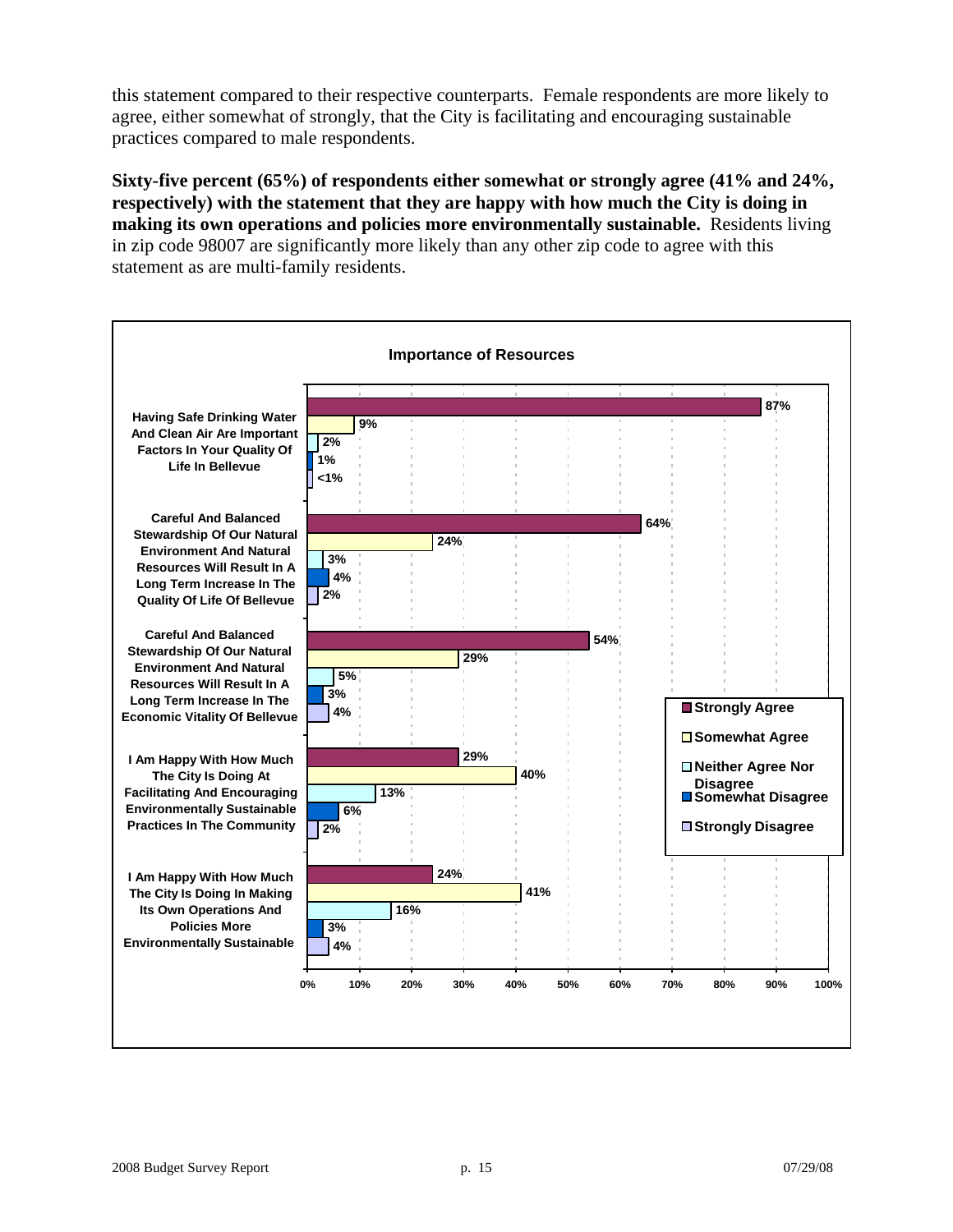# <span id="page-19-0"></span>**Satisfaction with Bellevue Police Department**

A new series of questions were added to the 2008 Budget Survey about the Bellevue Police Department. Respondents were asked a series of six questions regarding their satisfaction with the Bellevue Police Department on: professionalism, courtesy, honesty, fair and equal treatment, responsiveness and communications skills. Respondents evaluated the six questions using a scale that ranged from "excellent, "good," "neither good nor poor," "poor," to "very poor."

Respondents' average ratings of Bellevue Police Department services range from 4.02 to 4.23 on a "1" to "5" scale where "1" means the Bellevue Police Department does a "very poor" job and "5" means the Bellevue Police Department does an "excellent" job. The percentage of 4 and 5 ratings (considered very good or excellent) ranges from 64% up to 73%.

With mean ratings of 4.23 and 4.19, respectively, the Bellevue Police Department receives the greatest proportion of 4 and 5 ratings for responsiveness (67%) and for professionalism (73%).

More than seven in ten respondents rate the Bellevue Police Department as very good or excellent for being courteous (72%) while slightly less feel the Police Department is honest (64%). The two measures also receive somewhat high mean ratings – 4.16 and 4.11, respectively.

The Bellevue Police Department rates lowest for communication skills (mean score of 4.02 and very good/excellent ratings among 66% of respondents) and for providing fair and equal treatment (mean score of 4.02 and very good/excellent ratings among 63% of respondents).

Notably, for every service measure more than one in seven respondents (16% or more) state they are unsure of how to rate their satisfaction with the Bellevue Police Department on each of these six measures. A quarter of respondents are unsure of how honest (25%) the Police Department is or don't know if they provide fair and equal treatment (23%). It may be that people have not had contact with Police and are therefore unsure or do not feel able to rate the Police Department on these measures.

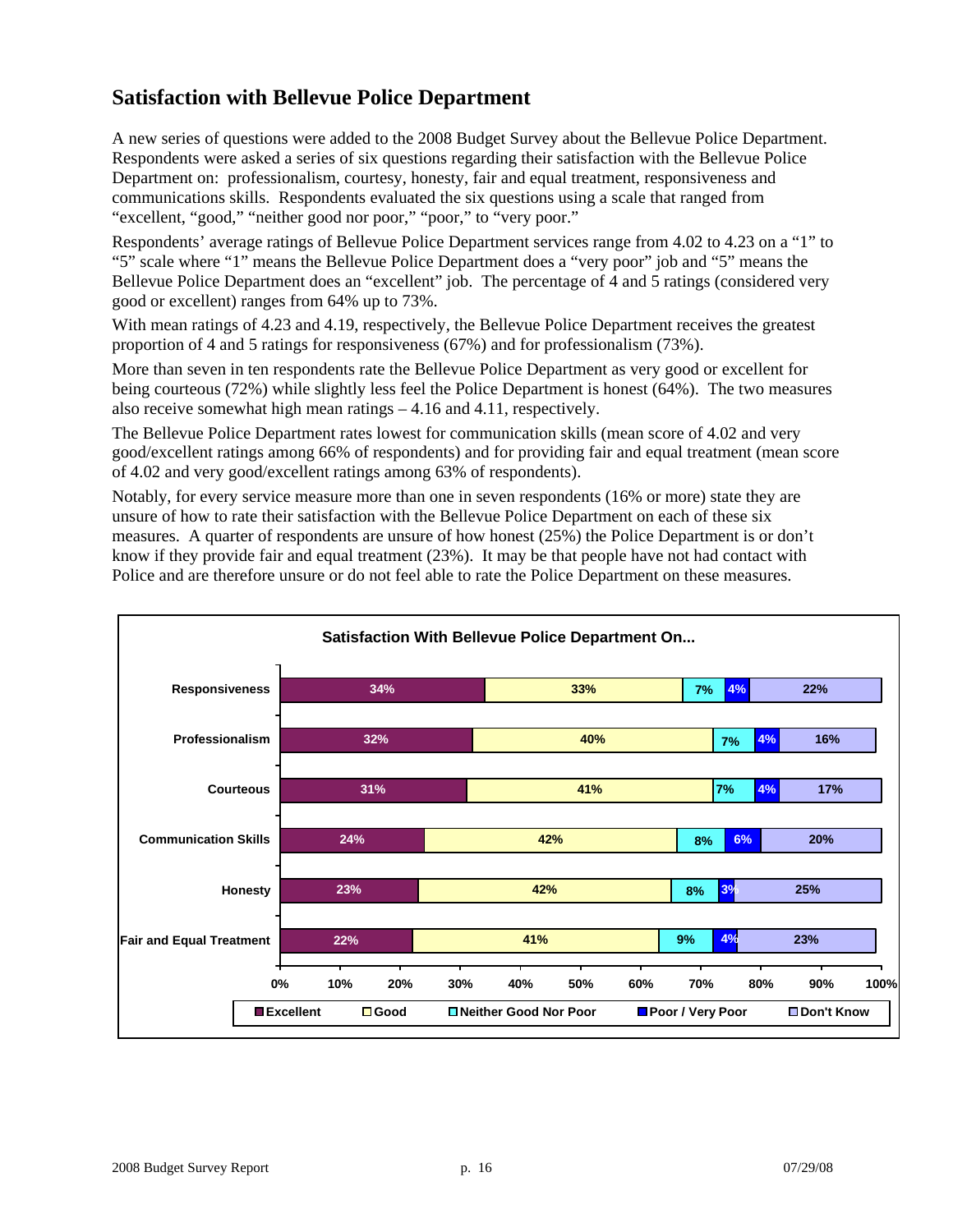Respondents most frequently mention that their primary source of information about the Bellevue Police Department is through direct contact with the police (40%), followed by the newspaper (18%), word of mouth (9%), the radio or television (6%), or online (4%).

On a "1" to "7" scale where "1" means "not at all satisfied" and "7" means "very satisfied", sixty percent (60%) of respondents report they are satisfied, a 6 or 7 rating, with the quality of services provided by the Bellevue Police Department. A third of respondents (33%) give a neutral rating (3, 4, or 5), while very few respondents indicate they are not satisfied (2%), a rating less than 3, with the BPD.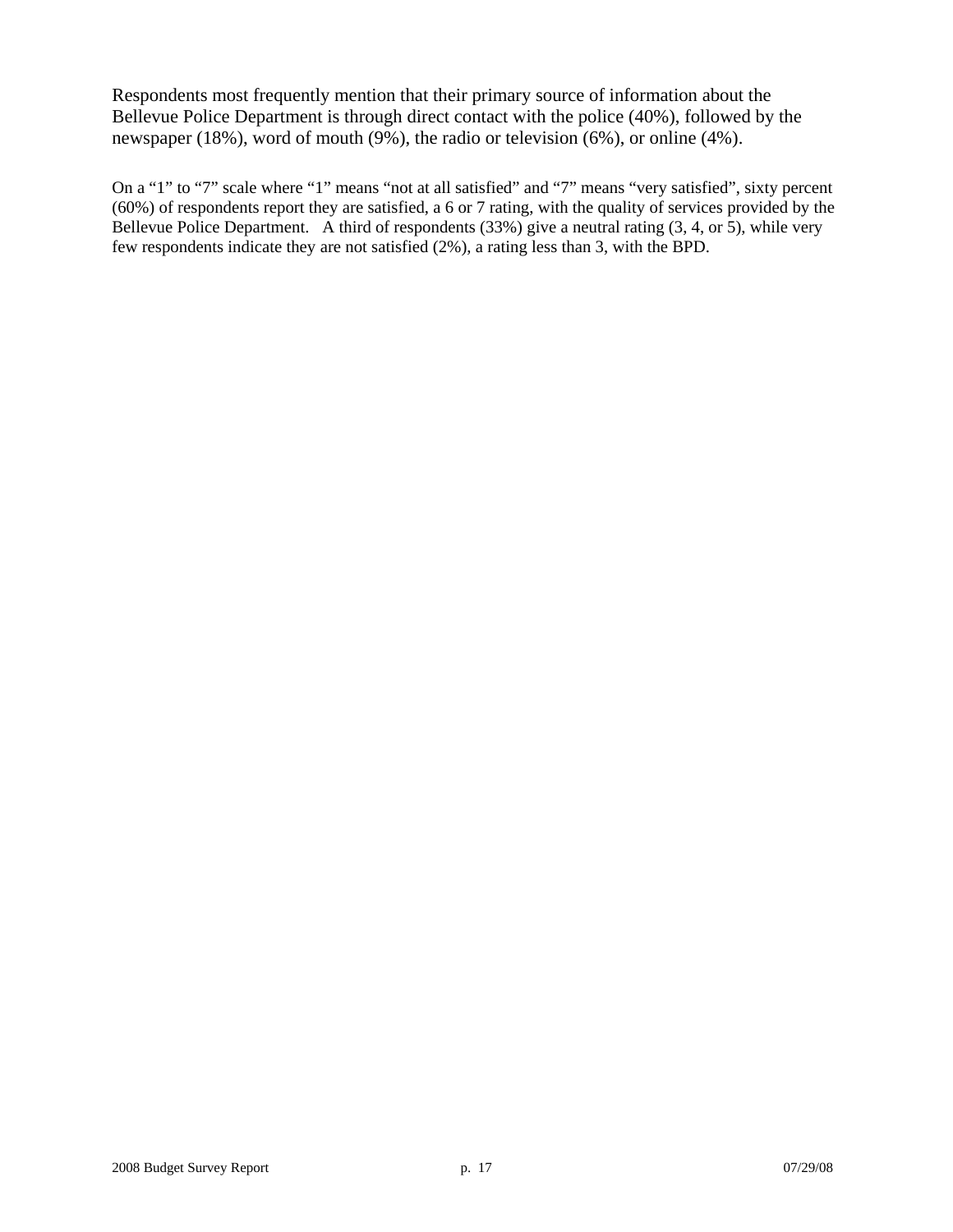<span id="page-21-0"></span>

#### **Top Budget Priority**

#### *TOP BUDGET PRIORITY:*

Similar to past surveys, respondents were asked to select their top budget priority from among six general service areas. **Transportation is ranked as the top budget priority by 43% of 2008 respondents. Public safety is considered a top budget priority by nearly a third of respondents (29%).** Public Safety has formerly been ranked as the highest priority by respondents in previous Budget Surveys, however the percentage of respondents who indicate Transportation is the top budget priority has significantly increased (43% in 2008 compared to 32% in 2006 and 31% in 2004) ranking it above Public Safety.

The percentage of respondents who indicate Environmental Protection as

the top budget priority remains relatively stable, 11% in both 2008 and 2006. Significantly fewer respondents in 2008 (7%) say that Economic Development is a top priority issue compared to 2006 (13%) and 2004 (14%), although it remains only slightly lower than in 2002 (10%). Five percent of respondents report that Parks (5%) or Neighborhood Preservation (5%) is a top budget priority, similar to recent years.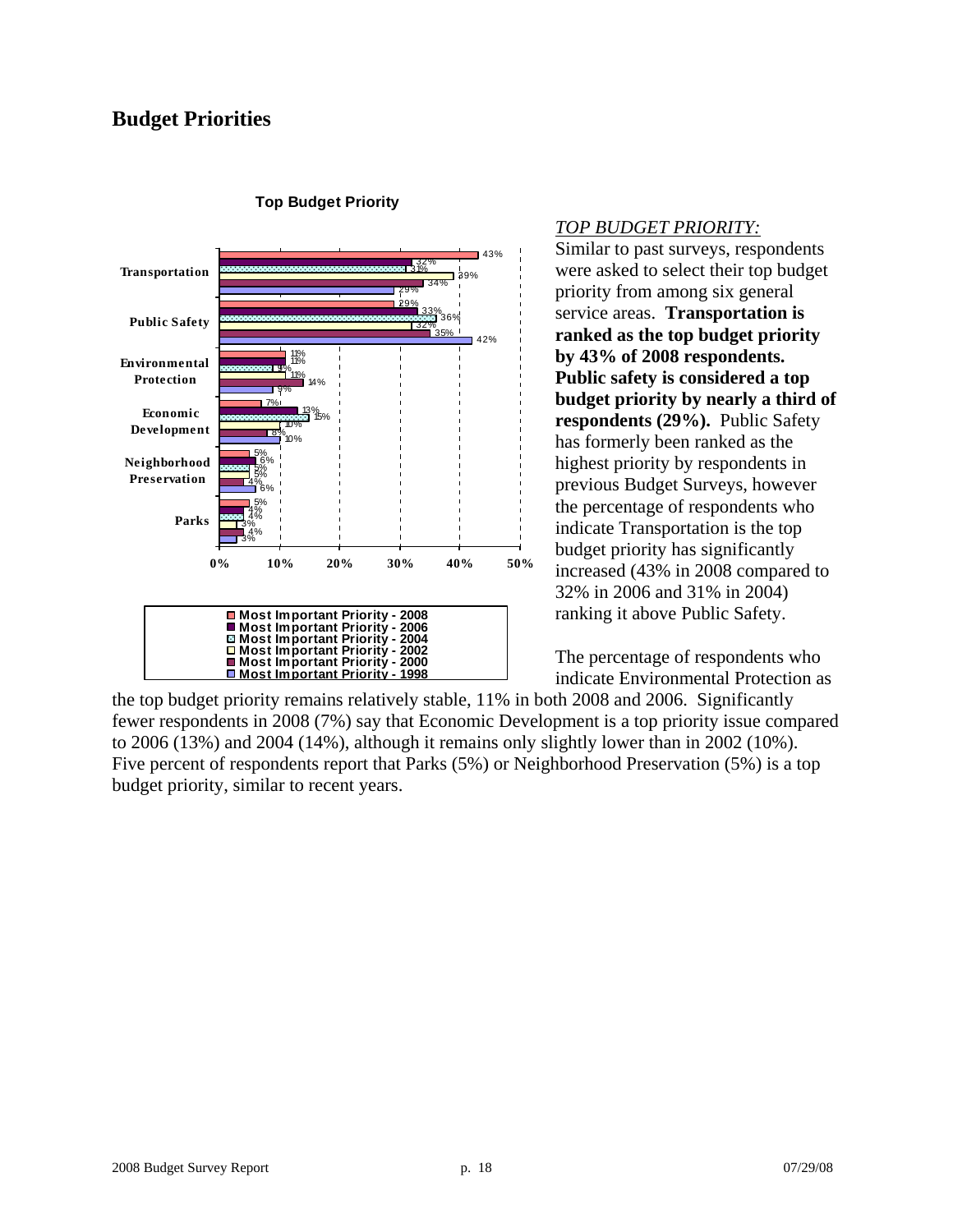#### *TOP 3 BUDGET PRIORITIES:*

In addition, respondents were also asked to name their second and third budget priorities. Results were combined for each service area to ascertain which service areas were most often considered as one of the top three budget priorities.

- − Seventy-eight percent (78%) of respondents name Transportation as either a first, second or third budget priority. This is higher than in 2006 (71%) and 2004 (74%) and similar to 2002 (79%).
- Slightly lower than previous years, two-thirds (68%) of respondents say Public Safety should be the first, second or third budget priority – this is a slight decline when compared to the combined percentage in 2006 (71%), 2004 (75%) and in 2002 (75%).
- − Down from 2006, less than half (44%) of respondents in 2008 consider Environmental



**Top 3 Budget Priorities - 2002 Top 3 Budget Priorities - 2000 Top 3 Budget Priorities - 1998**

Protection to be one of the top three budget priorities, compared to 47% in 2006.

- − Forty-three percent (43%) say that Economic Development is a first, second or third budget priority. This is the same as the combined percentage in 2006 (43%), and is significantly lower than in 2005 (50%).
- Parks are considered the first, second or third priority by thirty-eight percent (38%) of respondents. This remains fairly stable from previous surveys (40% in 2006, 36% in 2004 and 31% in 2002).
- − Neighborhood Preservation is considered a first, second or third budget priority by the fewest respondents in 2008 (27%). One quarter of respondents reported this as a budget priority in previous surveys (24% in 2006, 24% in 2004, 28% in 2002 and 23% in 2000).

**Top 3 Budget Priorities**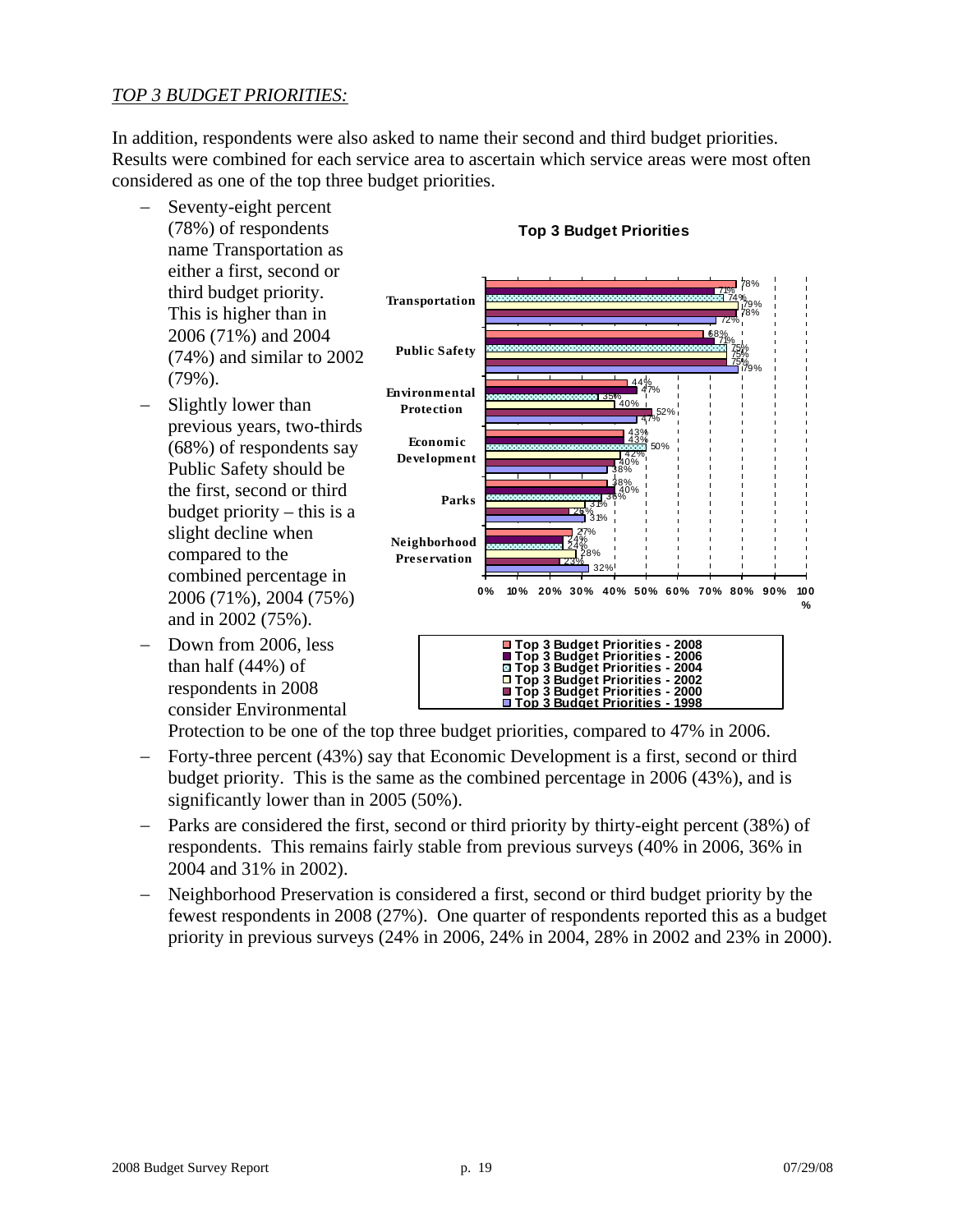*Demographic Differences in the Top Budget Priority Named by Respondents* 

*Listed below are groups more likely than others to name the following as their top budget priority:* 

- − *Transportation: Male respondents*
- − *Public Safety: Respondents with at least 25 years of residency, residents older than 54, and female respondents*
- − *Environmental Protection: Respondents who have children living in their household*
- − *Economic Development: No statistically significant differences by demographic groups*
- − *Parks: No statistically significant differences by demographic groups*
- − *Neighborhood Preservation: Respondents 65 years of age and older as well as respondents with children in their household*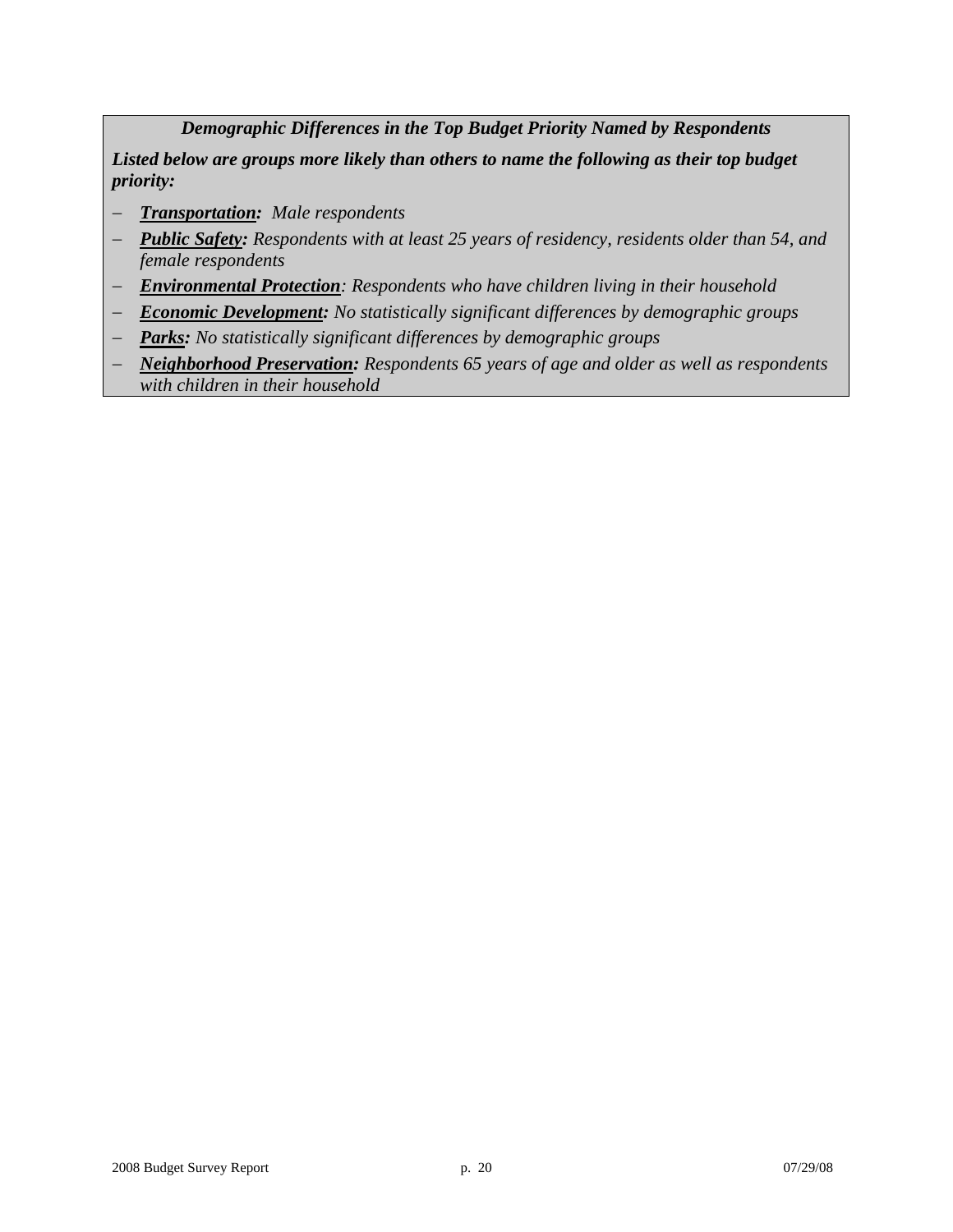## <span id="page-24-0"></span>**Importance and Satisfaction Ratings for Facilities and Services**

The heart of the Budget Survey is a series of questions asking respondents to rate 36 specific types of services and facilities on 1) how important they believe it is for the City to provide the service or facility and 2) how satisfied they are with the City's job in providing the service or facility. Respondents were asked to provide ratings on a 1 to 7 scale with 7 being the highest rating for both importance and satisfaction.

#### **Similar to the mean importance ratings reported in 2006, in the 2008 survey every service item receives a mean rating of at least 4.8 ranging upward to a high mean rating of 6.8.**

The First Tier of Importance continues to generally be comprised of those services and facilities relating to public safety. This year, respondents rated one service area above 6.0 in importance that had been rated lower than  $6.0$  in 2006. These are denoted with a \*\*\*\*.



*\*\*The service item "prosecuting misdemeanor and gross misdemeanor crimes committed in Bellevue" was new to the 2004 Budget Survey.* 

*\*\*\*The service items "water quality" and "providing recreational opportunities was new to the 2006 Budget Survey.* 

*\*\*\*\* The service items marked with an asterisk (\*\*\*\*) were reported in the Second Tier of Importance in the 2006 Budget Survey.* 

*^ These service areas were in the 2006 Second Tier of Importance.*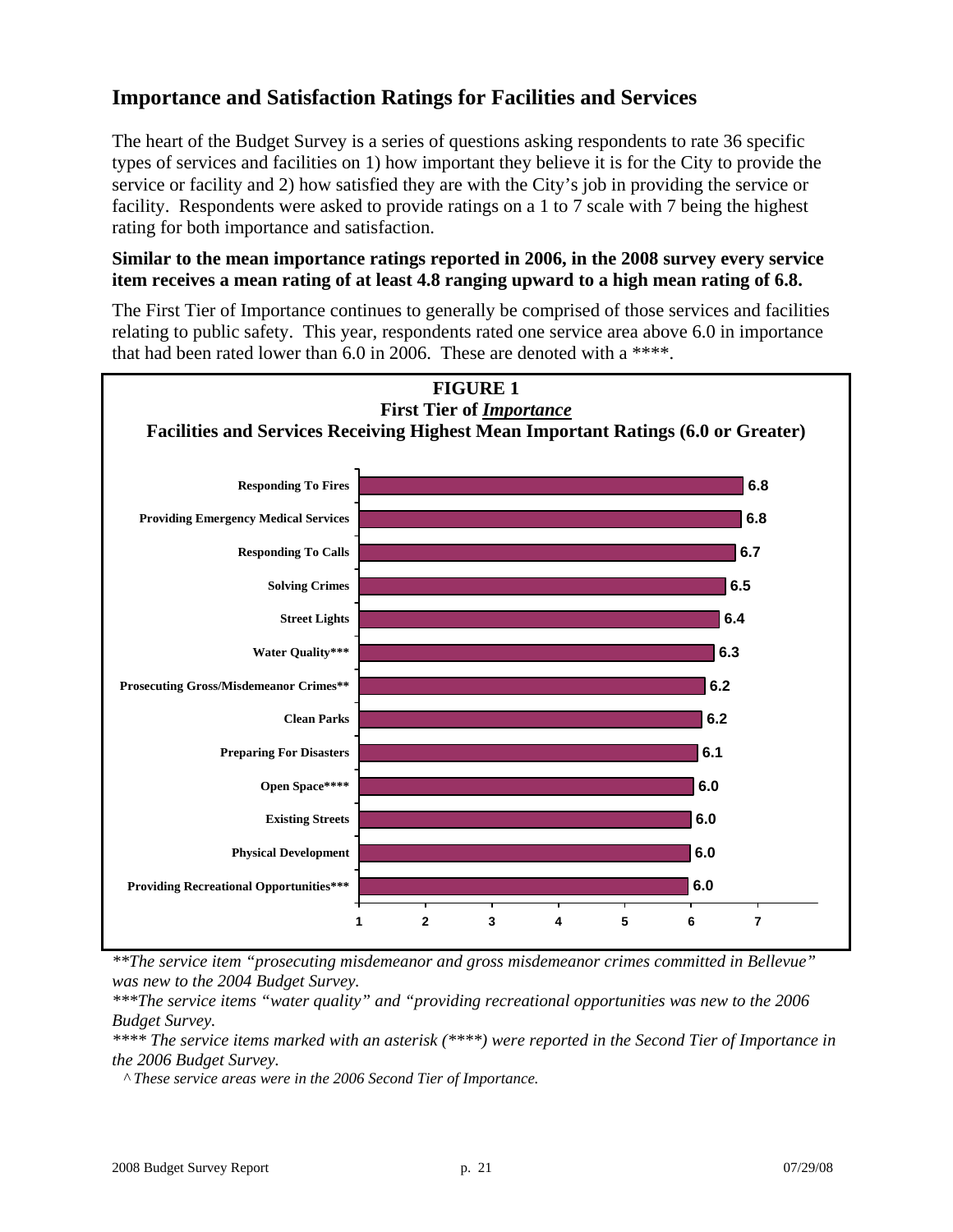**As in 2006, in 2008 all service and facility items were given average satisfaction ratings of at least a 4.5. Those services garnering the greatest satisfaction among respondents received mean satisfaction ratings of almost 6.3.** 

**Among the eleven services receiving a mean satisfaction rating of 5.5 or greater – the First Tier of Satisfaction – seven of those services are also most important to respondents (in the First Tier of Importance).** Services that were rated as the most important but that are not in the first tier of satisfaction are investigating  $\&$  solving crimes, preparing for disasters such as earthquakes and major storms, maintaining existing streets & sidewalks, and managing the city's physical development. The differences between those services that are most important to respondents and the satisfaction level with services are discussed in more detail on the following pages.



*\*High Percentage of respondents (20% or more) report "don't know" for service area satisfaction.*  **\*\*\*The service items "water quality" and "providing recreational opportunities were new to the 2006 Budget Survey.**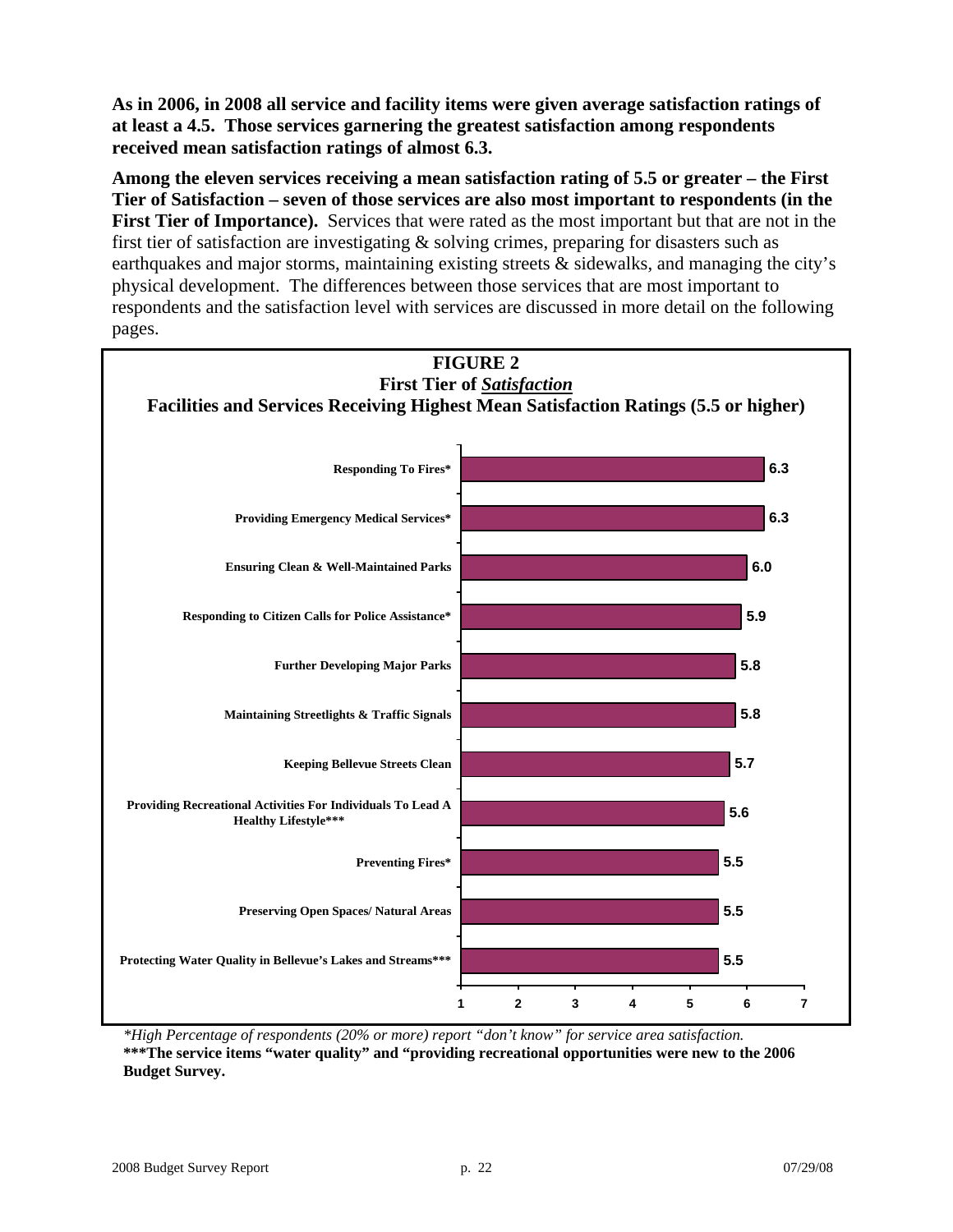The two-page table beginning on the next page shows importance and satisfaction ratings for all services included in the 2008 survey. The order in which services and facilities are listed is based on mean importance ratings, with areas receiving the highest ratings shown first. On this table, mean importance ratings and satisfaction ratings are shown for each service and facility about which the survey asked. This table then shows both the percentages giving the highest possible rating (a "7") and the combined percentages giving a rating of "6" or "7." The last column shows the percentage giving a response of "don't know" concerning satisfaction with each service or facility.

In evaluating satisfaction ratings, it is important to note that "don't know" responses are quite common for several areas. Seven (7) out of 36 areas receive responses of "don't know" from 20 percent or more of respondents, and four (4) areas receive "don't know" responses from 17 to 19 percent of respondents.**\*** As in the past, there may be opportunities for the City to build awareness among residents about the City's work in these areas. It should be noted that the areas which receive high percentages of "don't know" responses in relation to the satisfaction questions, such as "prosecuting misdemeanor & gross misdemeanor crimes", only a small amount of respondents have direct experience. Furthermore, the percentage of "don't know" responses is much less common when respondents rate importance of services than satisfaction of services.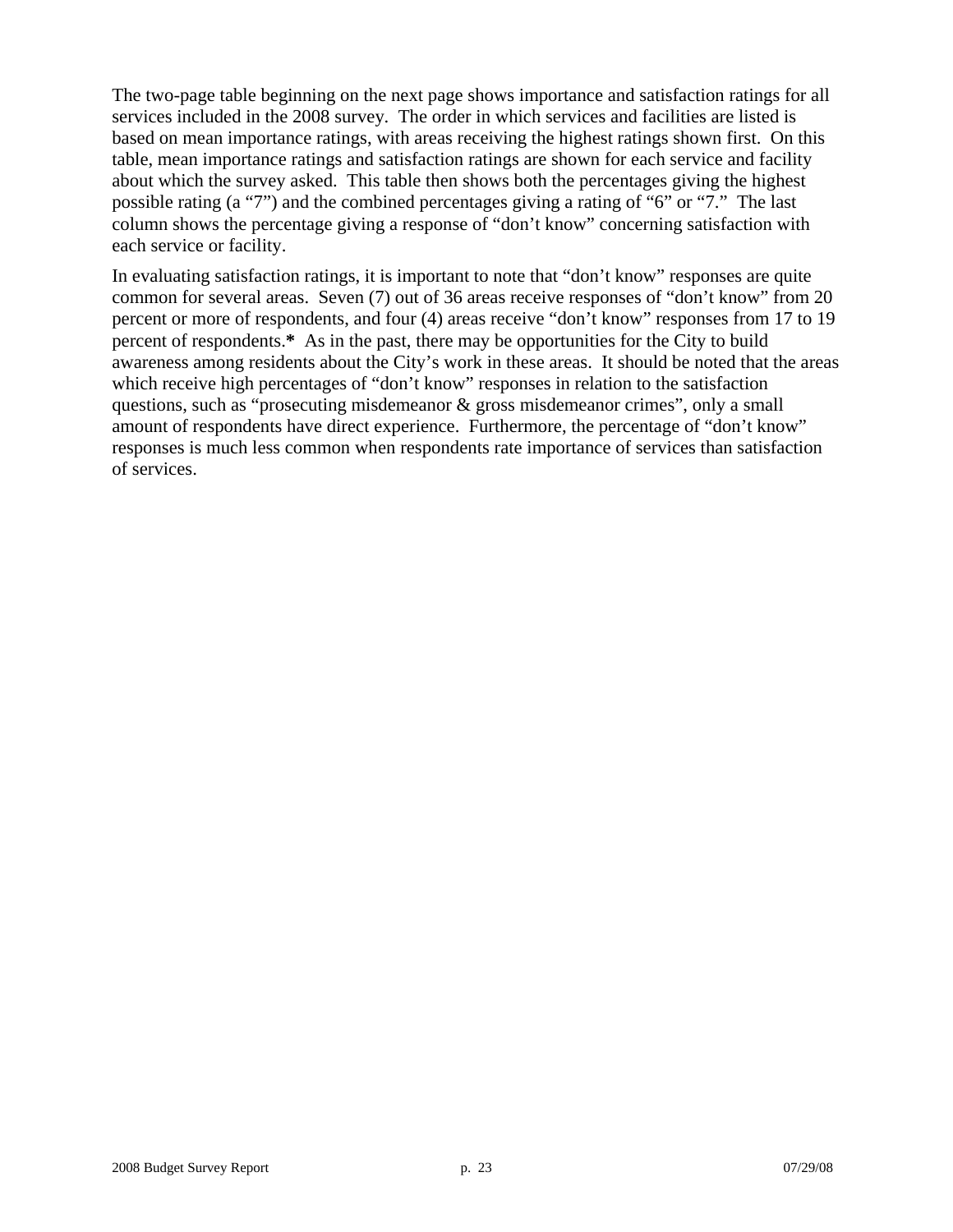#### **IMPORTANCE AND SATISFACTION RATINGS**

<span id="page-27-0"></span>

|                                            |                   | Importance |                   | <b>Satisfaction</b> |                   |     |               |                   |
|--------------------------------------------|-------------------|------------|-------------------|---------------------|-------------------|-----|---------------|-------------------|
|                                            |                   |            |                   |                     |                   | %   | %             |                   |
|                                            |                   |            | % Rating % Rating | Don't               |                   |     | Rating Rating | Don't             |
|                                            | <b>Mean</b>       | 7          | 6 or 7            | Know <sup>^</sup>   | <b>Mean</b>       | 7   | 6 or 7        | Know <sup>^</sup> |
| 1 <sup>st</sup> Tier of Importance         |                   |            |                   |                     |                   |     |               |                   |
| (Mean Rating of 6.0 or More)               |                   |            |                   |                     |                   |     |               |                   |
| <b>Responding To Fires</b>                 | 6.78              | 85%        | 92%               | 2%                  | 6.32              | 46% | 66%           | 21%               |
| Providing Emergency Medical Services       | 6.75              | 82%        | 93%               | 4%                  | 6.32              | 52% | 68%           | 18%               |
| Responding to Citizen Calls for Police     |                   |            |                   |                     |                   |     |               |                   |
| Assistance                                 | 6.66              | 70%        | 86%               | 8%                  | 5.92              | 29% | 56%           | 23%               |
| Investigating & Solving Crimes             | 6.51              | 64%        | 84%               | 7%                  | 5.42              | 16% | 40%           | 27%               |
| Maintaining Streetlights & Traffic Signals | 6.42              | 62%        | 85%               | 0.20%               | 5.82              | 38% | 68%           | 1%                |
| Protecting Water Quality in Bellevue's     |                   |            |                   |                     |                   |     |               |                   |
| <b>Lakes and Streams</b>                   | 6.34              | 52%        | 88%               | 1%                  | 5.50              | 17% | 55%           | 7%                |
| Prosecuting Misdemeanor & Gross            |                   |            |                   |                     |                   |     |               |                   |
| <b>Misdemeanor Crimes</b>                  | 6.20              | 49%        | 76%               | 6%                  | 5.19              | 13% | 32%           | 28%               |
| Ensuring Clean & Well-Maintained Parks     | 6.16              | 52%        | 76%               | 0.15%               | 5.99              | 42% | 71%           | 4%                |
| Preparing for Disasters                    | 6.09              | 50%        | 70%               | 4%                  | 4.78              | 14% | 23%           | 20%               |
| Preserving Open Spaces/ Natural Areas      | 6.03              | 43%        | 73%               | 0.12%               | 5.51              | 24% | 51%           | 1%                |
| Maintaining Existing Streets & Sidewalks   | 5.99              | 37%        | 70%               | 1%                  | $\overline{5.36}$ | 18% | 51%           | 1%                |
| Managing the City's Physical Development   | 5.98              | 43%        | 70%               | 3%                  | 5.01              | 12% | 36%           | 7%                |
| Providing Recreational Activities For      |                   |            |                   |                     |                   |     |               |                   |
| Individuals To Lead A Healthy Lifestyle    | 5.95              | 43%        | 73%               | 1%                  | 5.61              | 25% | 58%           | 4%                |
| $2nd$ Tier of Importance                   |                   |            |                   |                     |                   |     |               |                   |
| (Mean Rating of 5.5 to 5.9)                |                   |            |                   |                     |                   |     |               |                   |
| <b>Building or Widening City Roads</b>     | 5.89              | 42%        | 72%               | 0.20%               | 4.73              | 6%  | 27%           | $2\%$             |
| <b>Preventing Fires</b>                    | 5.85              | 38%        | 61%               | 3%                  | 5.51              | 21% | 46%           | 17%               |
| <b>Building Neighborhood Improvements</b>  | 5.84              | 39%        | 64%               | 0.17%               | 5.43              | 24% | 48%           | 3%                |
| Further Developing Major Parks             | 5.81              | 44%        | 63%               | 0.32%               | 5.82              | 33% | 67%           | 3%                |
| Keeping Bellevue Streets Clean             | 5.80              | 36%        | 63%               | 0.08%               | 5.74              | 25% | 63%           | 1%                |
| Providing Services for Residents in Needs  | 5.80              | 35%        | 64%               | 4%                  | 5.38              | 15% | 31%           | 25%               |
| Promoting Jobs And Economic                |                   |            |                   |                     |                   |     |               |                   |
| Development                                | 5.78              | 36%        | 59%               | 5%                  | 5.30              | 11% | 42%           | 12%               |
| Reducing Traffic Accidents by Enforcing    |                   |            |                   |                     |                   |     |               |                   |
| <b>Traffic Laws</b>                        | 5.78              | 39%        | 64%               | 0.45%               | 5.31              | 17% | 49%           | 4%                |
| Providing Recreation Programs For Youth,   |                   |            |                   |                     |                   |     |               |                   |
| Seniors and Special Needs Population       | 5.77              | 45%        | 61%               | 2%                  | 5.29              | 18% | 42%           | 9%                |
| <b>Community Policing</b>                  | $\overline{5.63}$ | 28%        | 58%               | 4%                  | $\overline{5.12}$ | 14% | 36%           | 17%               |
| Providing Traffic Patrols in Residential   |                   |            |                   |                     |                   |     |               |                   |
| Neighborhoods                              | 5.61              | 38%        | 57%               | 1%                  | 5.14              | 20% | 43%           | 5%                |
| Reducing Traffic in Residential            |                   |            |                   |                     |                   |     |               |                   |
| Neighborhoods                              | 5.53              | 33%        | 56%               | 2%                  | 4.73              | 7%  | 26%           | 5%                |
| Making it Easier to Get Information About  |                   |            |                   |                     |                   |     |               |                   |
| City Services & Programs                   | 5.53              | 27%        | 54%               | $2\%$               | 5.34              | 18% | 45%           | $8\%$             |
|                                            |                   |            |                   |                     |                   |     |               |                   |

*Service areas with a high proportion of don't know responses have their 'don't know' results in bold and underlined.*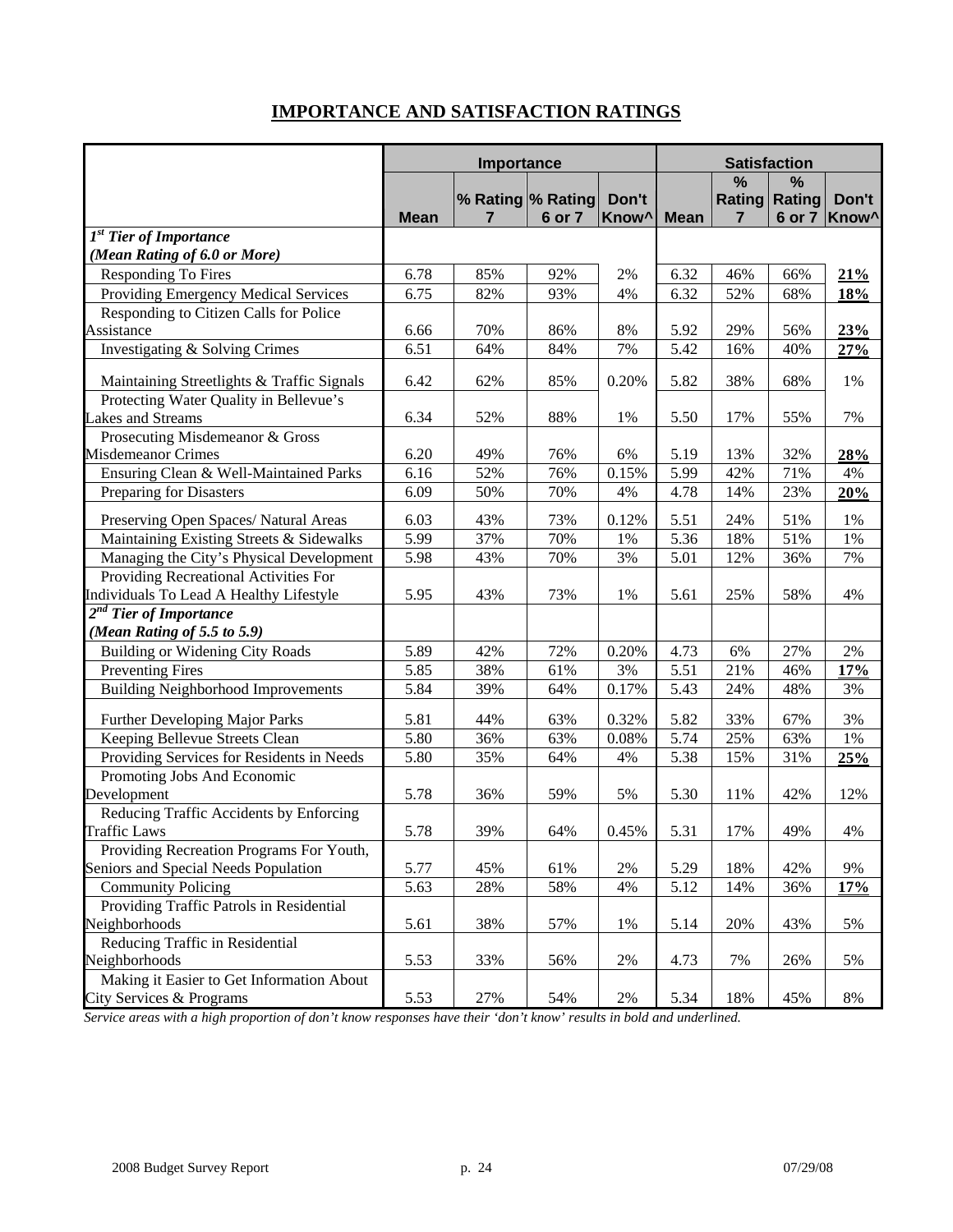|                                            | Importance  |     |                             |                 |             | <b>Satisfaction</b> |                                |                                   |  |  |
|--------------------------------------------|-------------|-----|-----------------------------|-----------------|-------------|---------------------|--------------------------------|-----------------------------------|--|--|
|                                            | <b>Mean</b> |     | % Rating % Rating<br>6 or 7 | Don't<br>lKnow^ | <b>Mean</b> | $\%$                | $\frac{0}{2}$<br>Rating Rating | Don't<br>6 or 7 Know <sup>^</sup> |  |  |
| $3^{rd}$<br><b>Tier of Importance</b>      |             |     |                             |                 |             |                     |                                |                                   |  |  |
| (Mean Rating of Less than 5.5)             |             |     |                             |                 |             |                     |                                |                                   |  |  |
| Building Sidewalks Along Major Roads       | 5.47        | 30% | 53%                         | 3%              | 5.01        | 13%                 | 36%                            | 6%                                |  |  |
| <b>Expanding Trails</b>                    | 5.39        | 27% | 48%                         | 1%              | 5.44        | 15%                 | 45%                            | 5%                                |  |  |
| <b>Building Neighborhood Sidewalks</b>     | 5.30        | 27% | 47%                         | 2%              | 4.66        | 9%                  | 27%                            | 7%                                |  |  |
| Outreach and Programs For Better Access to |             |     |                             |                 |             |                     |                                |                                   |  |  |
| <b>City Services</b>                       | 5.29        | 22% | 47%                         | 6%              | 5.16        | 11%                 | 36%                            | 14%                               |  |  |
| Affordable Housing for Residents           | 5.29        | 28% | 48%                         | 3%              | 4.45        | 6%                  | 19%                            | 18%                               |  |  |
| <b>Improvements for Bicycle Riders</b>     | 5.06        | 18% | 43%                         | 3%              | 4.63        | 9%                  | 22%                            | 10%                               |  |  |
| Responding to Citizen Complaints About     |             |     |                             |                 |             |                     |                                |                                   |  |  |
| <b>Code Violations</b>                     | 5.04        | 19% | 37%                         | 8%              | 5.08        | 11%                 | 30%                            | 26%                               |  |  |
| <b>Sponsoring Community Events</b>         | 4.98        | 18% | 38%                         | 3%              | 5.04        | 20%                 | 40%                            | 9%                                |  |  |
| Supporting the Arts                        | 4.78        | 16% | 32%                         | 1%              | 5.04        | 14%                 | 33%                            | 11%                               |  |  |

#### **IMPORTANCE AND SATISFACTION RATINGS, Cont.**

*Service areas with a high proportion of don't know responses have their 'don't know' results in bold and underlined.* 

#### *Demographic Differences in Importance and Satisfaction Ratings*

*There are some demographic groups of respondents who are more likely to give services and*  facilities greater importance ratings. These groups include older respondents (age 65 or older), *females, respondents with lesser household incomes, and residents who have lived in the City of Bellevue for 25 years or more.* 

*Females, older respondents and respondents with lower annual household incomes also tend to be more highly satisfied with the City's services and facilities.* 

*These results probably indicate real differences among groups of residents in the importance they ascribe to City services and their satisfaction with the City's job in providing these services. However, some of these findings may also be revealing differences in response styles, with some groups of respondents being more likely than others to answer in what they perceive would be viewed as a positive way by the City.*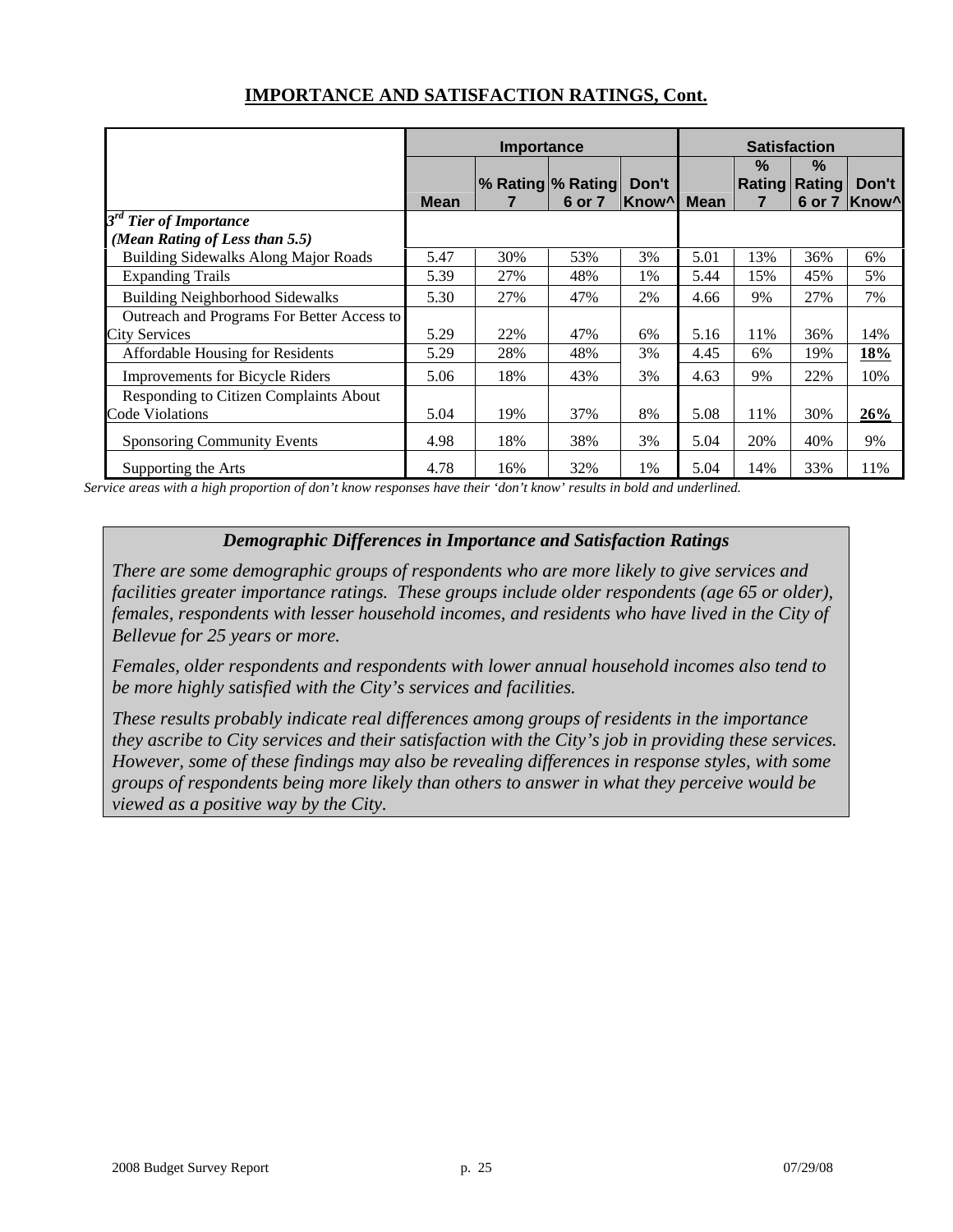#### <span id="page-29-0"></span>**Gaps between Importance and Satisfaction**

As noted, **services that residents feel are most important tend also to be those with which they are most satisfied. Useful insights are, however, provided by analyzing the size of gaps between the mean importance and satisfaction ratings given by respondents.** An example is provided below of how gaps between mean importance and satisfaction ratings are calculated.



Generally, on the Budget Survey, services are given somewhat higher importance than satisfaction ratings. **Relatively large gaps—**in which the mean rating of importance is at least 1.0 rating points higher than the mean rating of satisfaction**—**merit a particularly close look by the City. **A gap of 1.0 or more may signal a need for more public education and outreach**  regarding a particular facility or service. Or, **such a gap may signal that resources are not adequate, or are not deployed as well as they could be. Large gaps may also reflect broad frustration with challenges that have aspects that are regional in scope and that local government has limited ability to impact.** 

**Results of the 2008 Budget Survey reveal that four services have gap scores of 1.0 or greater;** compared to two services in 2006 (and 6 in 2004).

The charts on the next page show the gap scores for those services with large gaps in 2006 and 2008.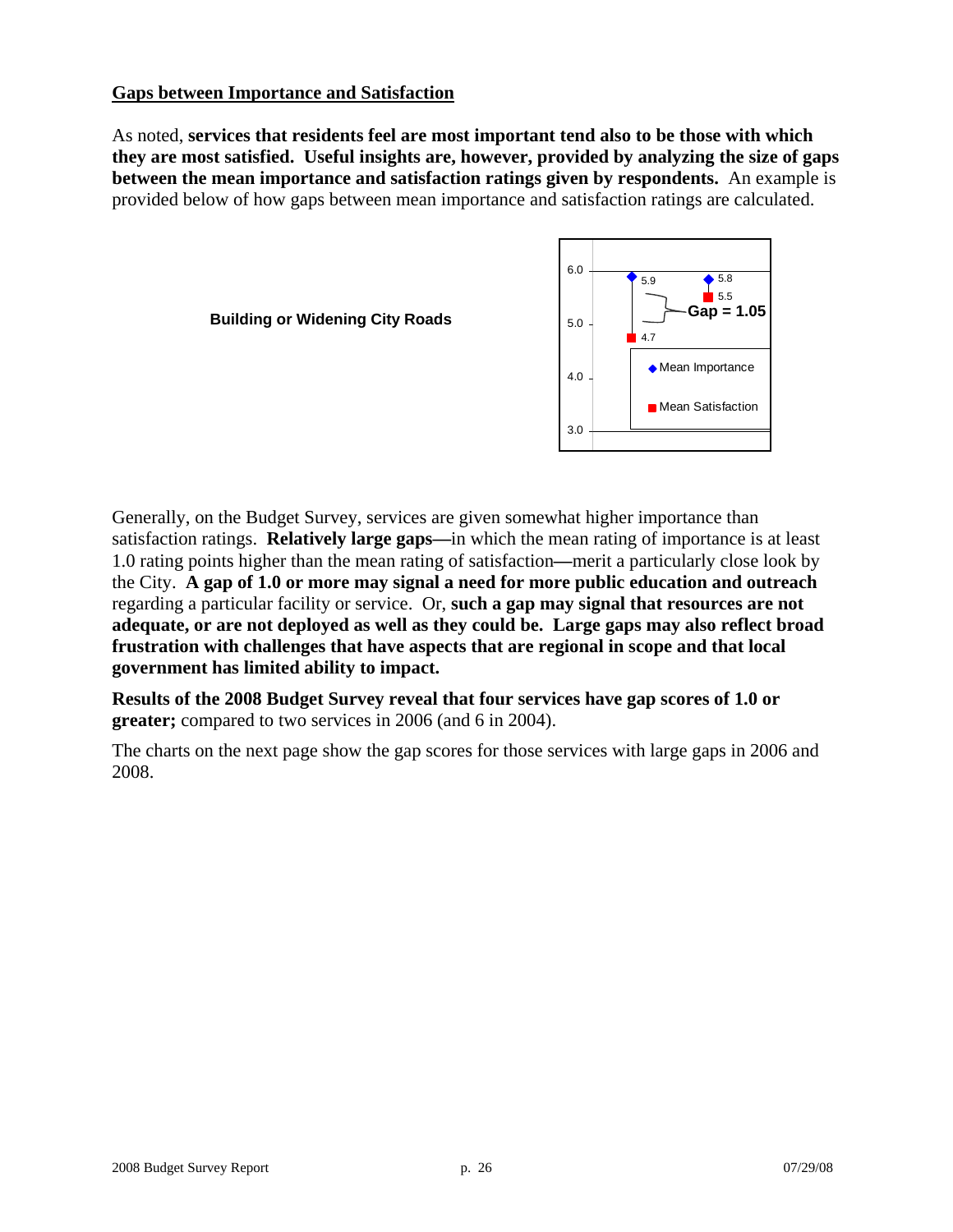| SERVICES AND FACILITIES WITH LARGEST GAPS IN 2008 SURVEY        |                                                             |                                                                    |  |  |  |  |  |
|-----------------------------------------------------------------|-------------------------------------------------------------|--------------------------------------------------------------------|--|--|--|--|--|
|                                                                 | 2006 Budget Survey<br>Gap<br>(Importance ><br>Satisfaction) | <b>2008 Budget Survey</b><br>Gap<br>(Importance ><br>Satisfaction) |  |  |  |  |  |
| $1st$ Tier of Importance (6.0 or higher):                       |                                                             |                                                                    |  |  |  |  |  |
| <b>Investigating &amp; Solving Crimes</b>                       | 0.89                                                        | 1.09                                                               |  |  |  |  |  |
| <b>Protecting Water Quality in Bellevue's Lakes and Streams</b> | 0.84                                                        | 0.85                                                               |  |  |  |  |  |
| <b>Prosecuting Misdemeanor &amp; Gross Misdemeanor Crimes</b>   | 0.74                                                        | 1.01                                                               |  |  |  |  |  |
| Preparing For Disasters Such As Earthquakes And Major Storms    | 0.94                                                        | 1.31                                                               |  |  |  |  |  |
| $2^{nd}$ Tier of Importance $(5.5 - 6.0)$ :                     |                                                             |                                                                    |  |  |  |  |  |
| <b>Managing the City's Physical Development</b>                 | 0.76                                                        | 0.97                                                               |  |  |  |  |  |
| <b>Building or Widening City Roads</b>                          | 1.05                                                        | 1.16                                                               |  |  |  |  |  |
| <b>Reducing Traffic in Residential Neighborhoods</b>            | 0.58                                                        | 0.80                                                               |  |  |  |  |  |
| <b>Affordable Housing for Residents</b>                         | 1.01                                                        | 0.84                                                               |  |  |  |  |  |

*\*In figuring gaps between importance and satisfaction, importance and satisfaction ratings were carried out to two decimal places before the gaps were calculated. Only then were the gaps rounded to one decimal place.*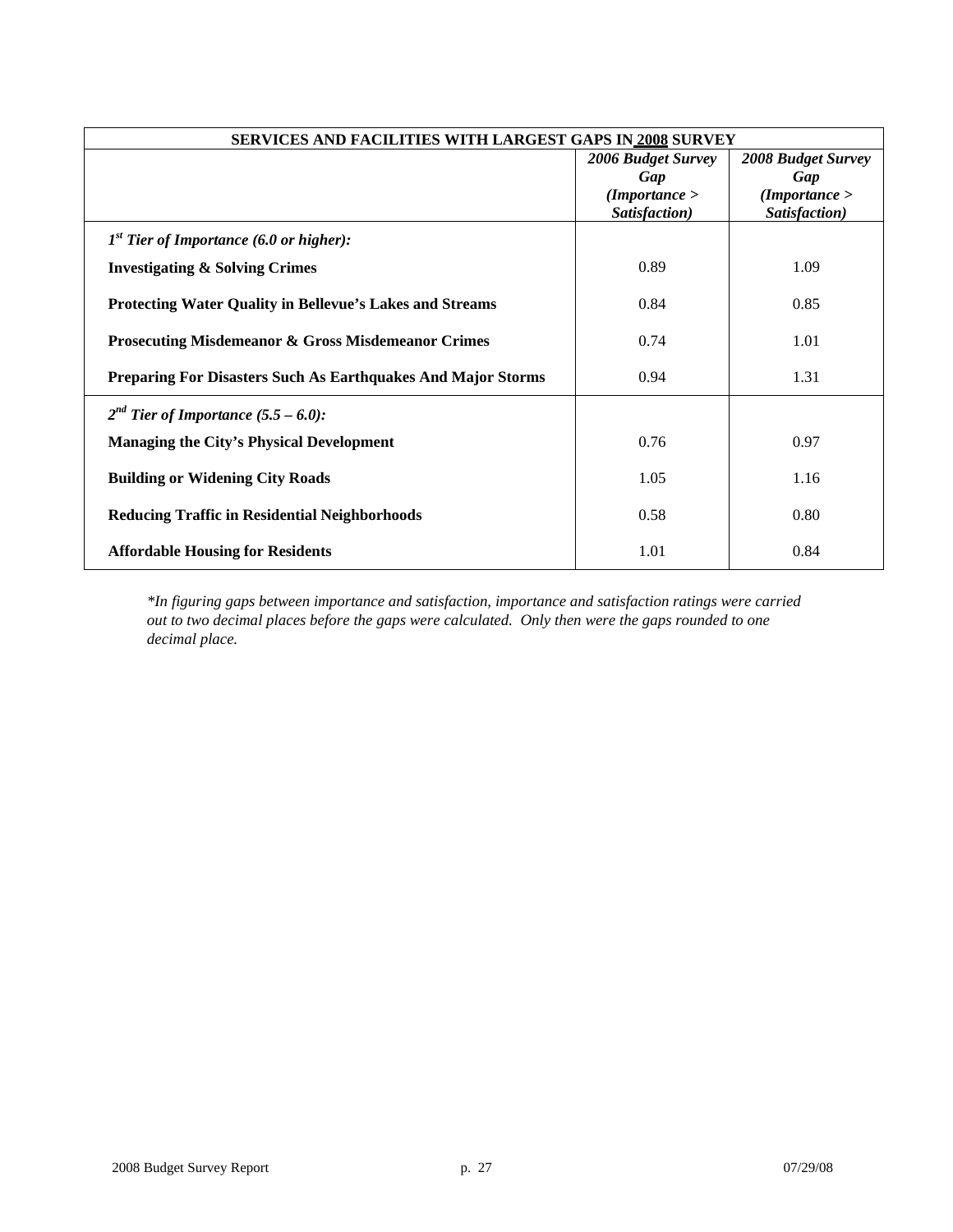A series of three charts is provided next to show the size of gaps between average importance and satisfaction ratings for all service areas about which the 2008 survey asked. The services are arranged by tier of importance.





**^High percentage of respondents don't know how satisfied they are with the service** 

**\* Services or facilities with a gap score of 1.0 or greater have an asterisk** 

**^^Note, the mean satisfaction rating is greater than the mean importance rating**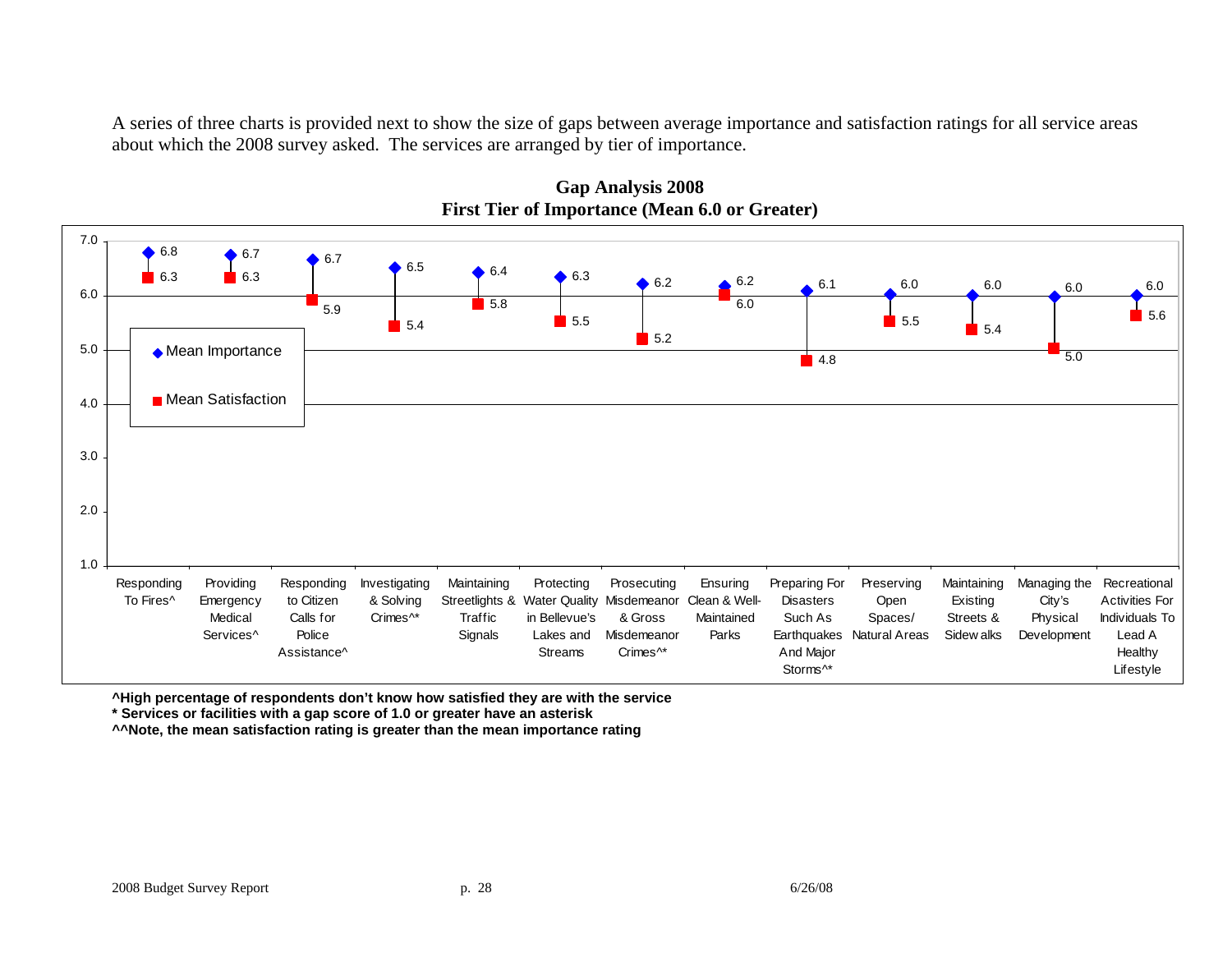$\blacklozenge$  5.8  $\frac{3}{5}$  5.8  $\frac{1}{5}$  5.7  $\frac{5.8}{5}$  $\bullet$  5.8  $\bullet$  5.8  $\bullet$  5.8 5.5<br>5.3  $\frac{5}{2}$  5.5 **4.7** 5.5 5.3 **5.3** 5.3 5.1 5.1 5.05.85.99  $\uparrow$  5.8  $\uparrow$  5.8  $\uparrow$  5.8  $\uparrow$  5.8  $\uparrow$  5.8  $\uparrow$  5.8  $\uparrow$  5.8  $\uparrow$  5.8  $\uparrow$  5.8  $\uparrow$  5.8  $\uparrow$  5.8  $\uparrow$  5.6 5.6  $5.6$   $5.6$  5.5 $5.8$   $\bigcirc$   $5.8$   $\bigcirc$   $5.8$   $\bigcirc$   $5.8$   $\bigcirc$   $5.8$   $\bigcirc$   $5.6$   $\bigcirc$   $5.6$   $\bigcirc$   $5.6$   $\bigcirc$   $5.6$   $\bigcirc$   $5.6$ 5.4 5.44.7 1.0 2.0 3.04.05.06.0 7.0 Building or Widening City Roads\*Preventing Fires^Building Neighborhood Developing Bellevue Streets Services for Improvements Major Parks^^ Further Keeping CleanProviding Residents inNeeds^Promoting Jobs And Economic Development Accidents by Reducing Traffic Enforcing Traffic LawsRecreation Programs For Youth, Seniors and Special NeedsPopulation Community Providing Traffic Policing^ Patrols inResidentialNeighborhoods Neighborhoods Reducing Traffic inResidentialEase of InformationAbout City Services &Programs Building SidewalksAlong Major Roads Mean Importance **Mean Satisfaction** 

**Gap Analysis 2008 Second Tier of Importance (Mean of at least 5.5 and less than 6.0)** 

**^High percentage of respondents don't know how satisfied they are with the service** 

**\* Services or facilities with a gap score of 1.0 or greater have an asterisk** 

**^^Note, the mean satisfaction rating is greater than the mean importance rating**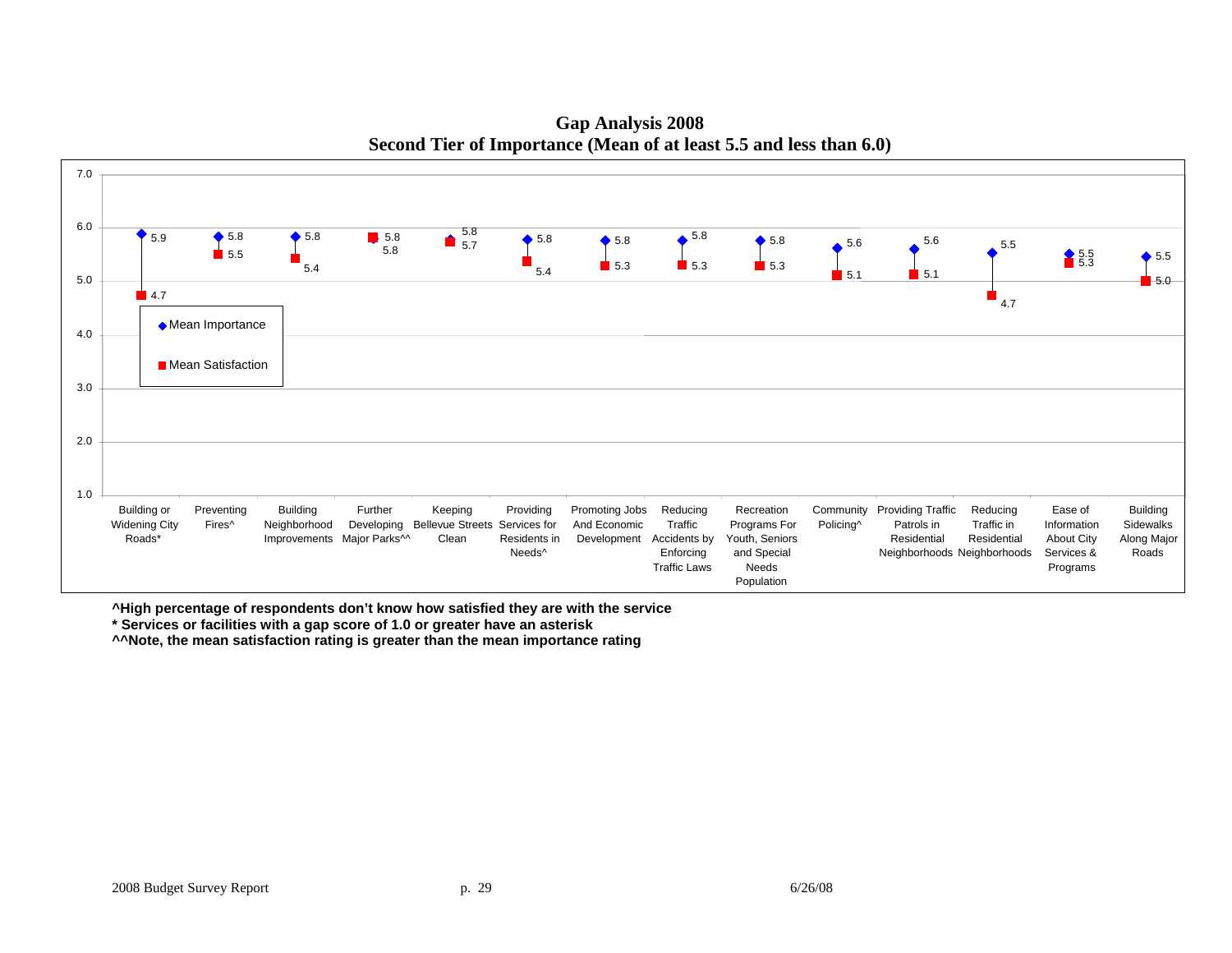

**Gap Analysis 2008 Third Tier of Importance (Mean less than 5.5)** 

**^High percentage of respondents don't know how satisfied they are with the service** 

**\* Services or facilities with a gap score of 1.0 or greater have an asterisk** 

**^^Note, the mean satisfaction rating is greater than the mean importance rating**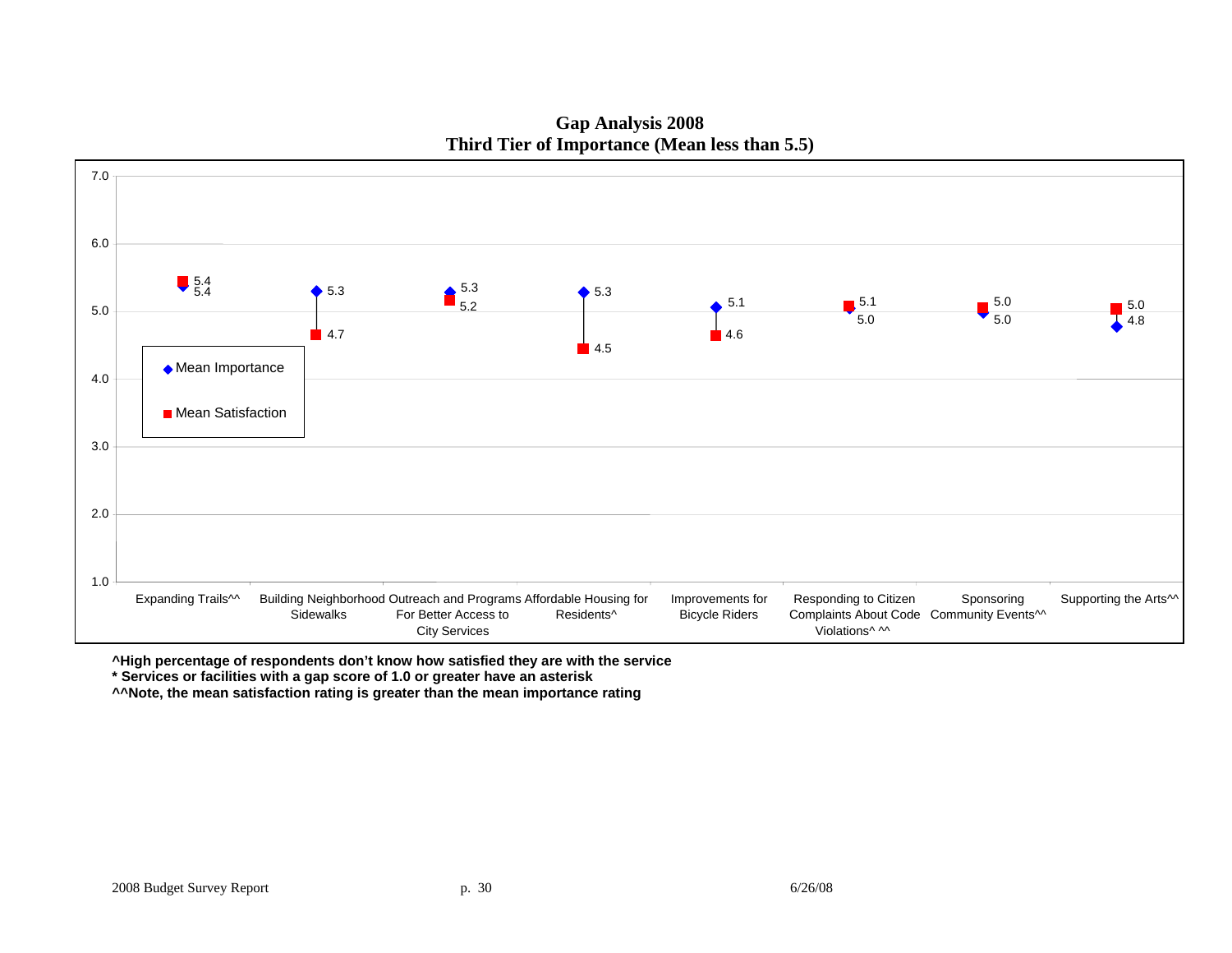#### <span id="page-34-0"></span>**Trends in Importance and Satisfaction Ratings**

**When making a direct comparison between mean scores in 2008 and mean scores in 1998, the majority of service areas increased in their** *importance* **ratings rather than decreased. At the same time, the majority of service areas increased in their** *satisfaction* **ratings.** 

There are **8** service areas of *importance* where the 2008 mean score has decreased in comparison to the 1998 score, included below, however the means scores, while lower, are not significantly different:

- − **Building or widening City roads to help ease traffic congestion**
- − **Keeping Bellevue streets clean**
- − **Reducing traffic accidents through enforcing traffic laws**
- − **Community policing such as bike patrols and neighborhood Police officers**
- − **Reducing traffic problems in residential neighborhoods**
- − **Promoting affordable housing for City residents**
- − **Responding To Citizen Complaints About Code Violations**
- − **Supporting the arts**

#### **With the exception of responding to fires, every service area** *satisfaction* **rating has improved when comparing 1998 and 2008 mean scores.**

There are trends of **increasing** *satisfaction* for several service areas. In addition, these areas with increasing satisfaction have also shown decreasing gaps in the disparity between the importances of the service compared to the satisfaction with the service area:

- − **Responding To Citizen Calls For Police Assistance**
- − **Preserving Open Spaces And Natural Areas**
- − **Maintaining Existing Sidewalks And Streets**
- − **Managing City's Physical Development**
- − **Building Or Widening City Roads To Help Ease Traffic Congestion**
- − **Further Developing Major Parks**
- − **Providing Services For Residents In Need**
- − **Keeping Bellevue Streets Clean**
- − **Reducing Traffic Accidents Through Enforcing Traffic Laws**
- − **Community Policing Such As Bike Patrols And Neighborhood Police Officers**
- − **Making It Easier To Get Information About City Services And Programs**
- − **Reducing Traffic Problems In Residential Neighborhoods**
- − **Building Additional Sidewalks Along Major Roads**
- − **Expanding Trails**
- − **Promoting Affordable Housing For City Residents**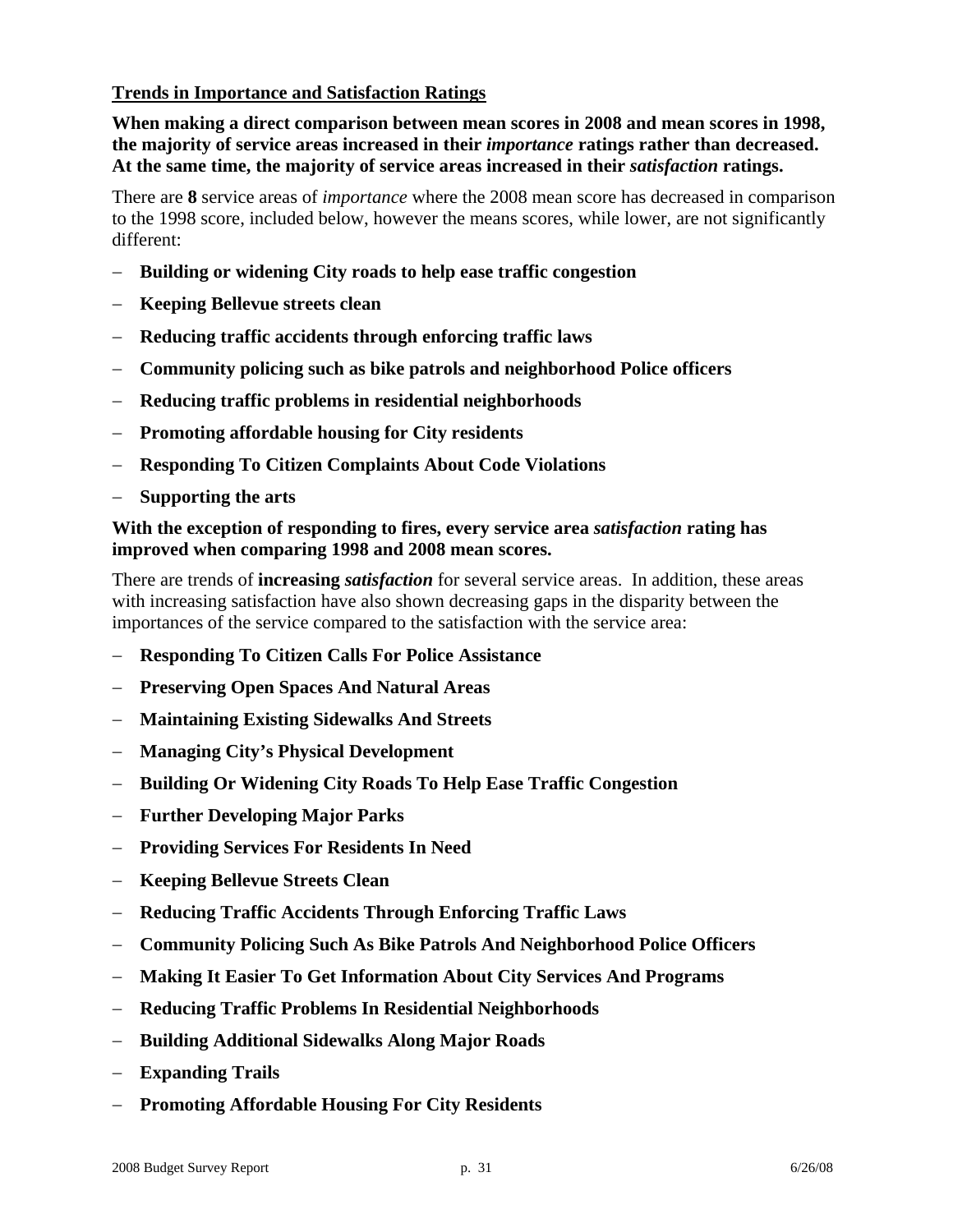#### − **Responding To Citizen Complaints About Code Violations**

#### − **Supporting The Arts**

The table on the next page shows trends for service areas that have had **substantial gaps** between importance and satisfaction ratings in 1998, 2000, 2002, 2004, 2006 and/or 2008. Gap scores that are statistically greater than that reported in another year are shown in bold.

An indication is also made regarding whether the gap score (importance minus satisfaction) has widened, narrowed or remained stable between 1998 and 2008.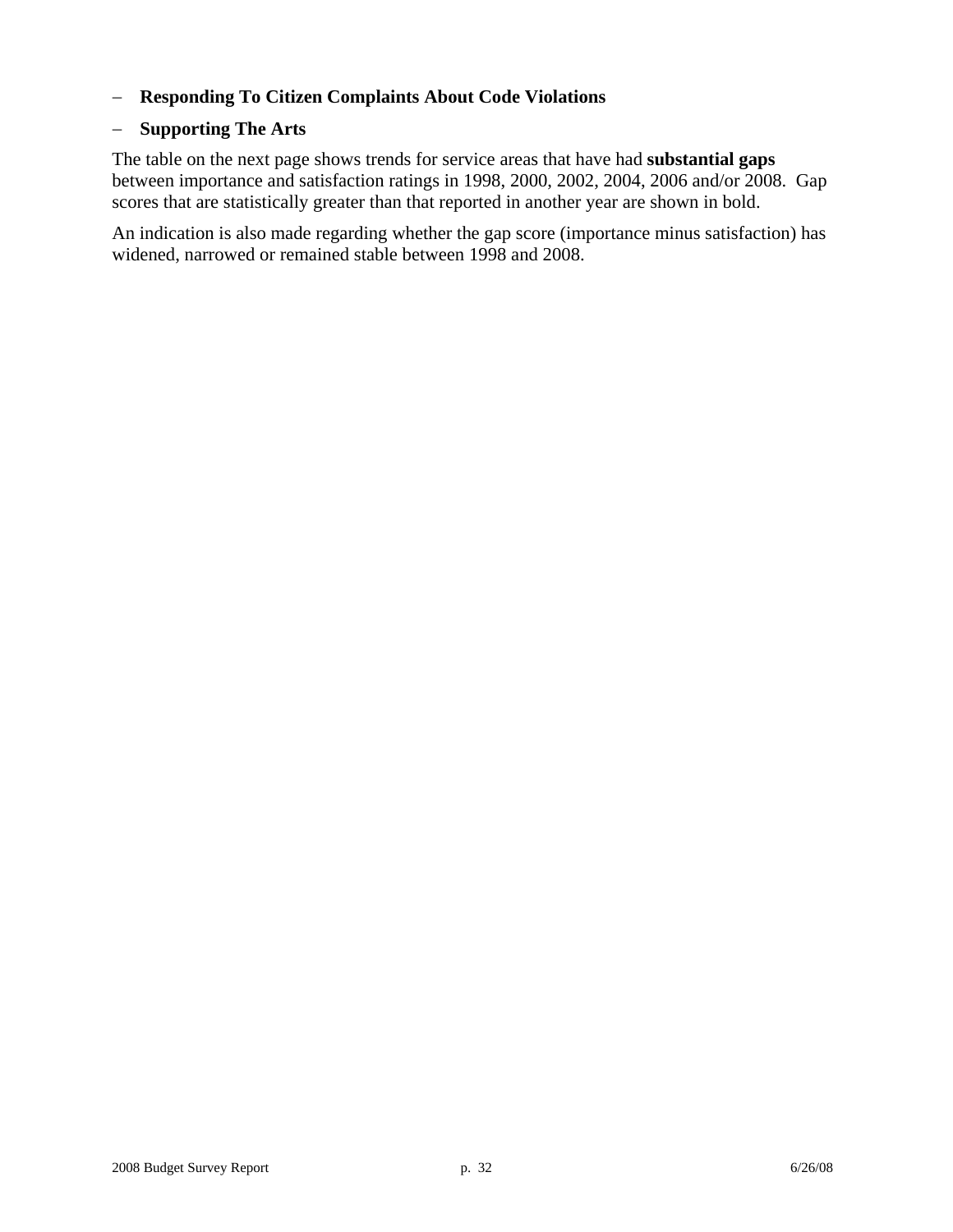|                                                                               |             |             | <b>Importance and Satisfaction Trends:</b> |      |      |      |                                                                                                                                               |
|-------------------------------------------------------------------------------|-------------|-------------|--------------------------------------------|------|------|------|-----------------------------------------------------------------------------------------------------------------------------------------------|
| Services with substantial gaps in 1998, 2000, 2002, 2004, 2006 and/or 2008    |             |             |                                            |      |      |      |                                                                                                                                               |
|                                                                               |             |             |                                            | Gap  |      |      | <b>Trends 1998 to</b><br>2008                                                                                                                 |
|                                                                               | <u>1998</u> | <b>2000</b> | <u>2002</u>                                | 2004 | 2006 | 2008 |                                                                                                                                               |
| <b>1st Tier of Importance</b>                                                 |             |             |                                            |      |      |      |                                                                                                                                               |
| <b>Investigating And Solving Crimes</b>                                       | 1.06        | 1.09        | 0.98                                       | 0.90 | 0.89 | 1.09 | Narrowing until<br>2006, and<br>stabilizing from<br>previous years                                                                            |
| <b>Building Or Widening City Roads</b><br>To Help Ease Traffic Congestion     | 1.72        | 1.37        | 1.66                                       | 1.35 | 1.05 | 1.16 | Appears to be<br>narrowing (Note that<br>gap will be influenced by<br>transit and construction<br>projects on Bellevue<br>roads and freeways) |
| <b>Maintaining Existing Streets &amp;</b><br><b>Sidewalks</b>                 | 0.96        | 0.96        | 1.08                                       | 0.81 | 0.68 | 0.63 | Narrowing overall<br>with slight increase<br>in gap score in 2002                                                                             |
| <b>Providing Services For Residents</b><br><b>In Need</b>                     | 0.83        | 1.08        | 0.71                                       | 0.95 | 0.69 | 0.42 | Narrowing overall<br>with increase in gap<br>score in 2000                                                                                    |
| <b>Preparing For Disasters Such As</b><br><b>Earthquakes And Major Storms</b> | 1.14        | 0.74        | 0.79                                       | 0.56 | 0.94 | 1.31 | Narrowing since<br>2004, but now<br>widening                                                                                                  |
| <b>Managing City's Physical</b><br><b>Development</b>                         | 1.25        | 1.16        | 1.22                                       | 0.83 | 0.76 | 0.97 | Narrowing overall                                                                                                                             |
| <b>Preserving Open Spaces And</b><br><b>Natural Areas</b>                     | 1.01        | 1.11        | 0.80                                       | 0.53 | 0.40 | 0.52 | Narrowing overall                                                                                                                             |
| 2nd Tier of Importance                                                        |             |             |                                            |      |      |      |                                                                                                                                               |
| <b>Promoting Jobs and Economic</b><br><b>Development</b>                      | 0.42        | 0.36        | 0.90                                       | 1.12 | 0.60 | 0.48 | Narrowing through<br>2000; widened gap<br>in 2002-2004, but<br>currently declining                                                            |
| <b>Reducing Traffic Problems In</b><br><b>Residential Neighborhoods</b>       | 1.41        | 1.02        | 1.29                                       | 0.99 | 0.58 | 0.80 | Narrowing until<br>2006 however<br>increasing in 2008                                                                                         |
| 3rd Tier of Importance                                                        |             |             |                                            |      |      |      |                                                                                                                                               |
| <b>Promoting Affordable Housing For</b><br><b>City Residents</b>              | 1.43        | 1.21        | 0.88                                       | 1.03 | 1.01 | 0.84 | Narrowing overall<br>with slight increase<br>in gap score in 2004<br>and 2006                                                                 |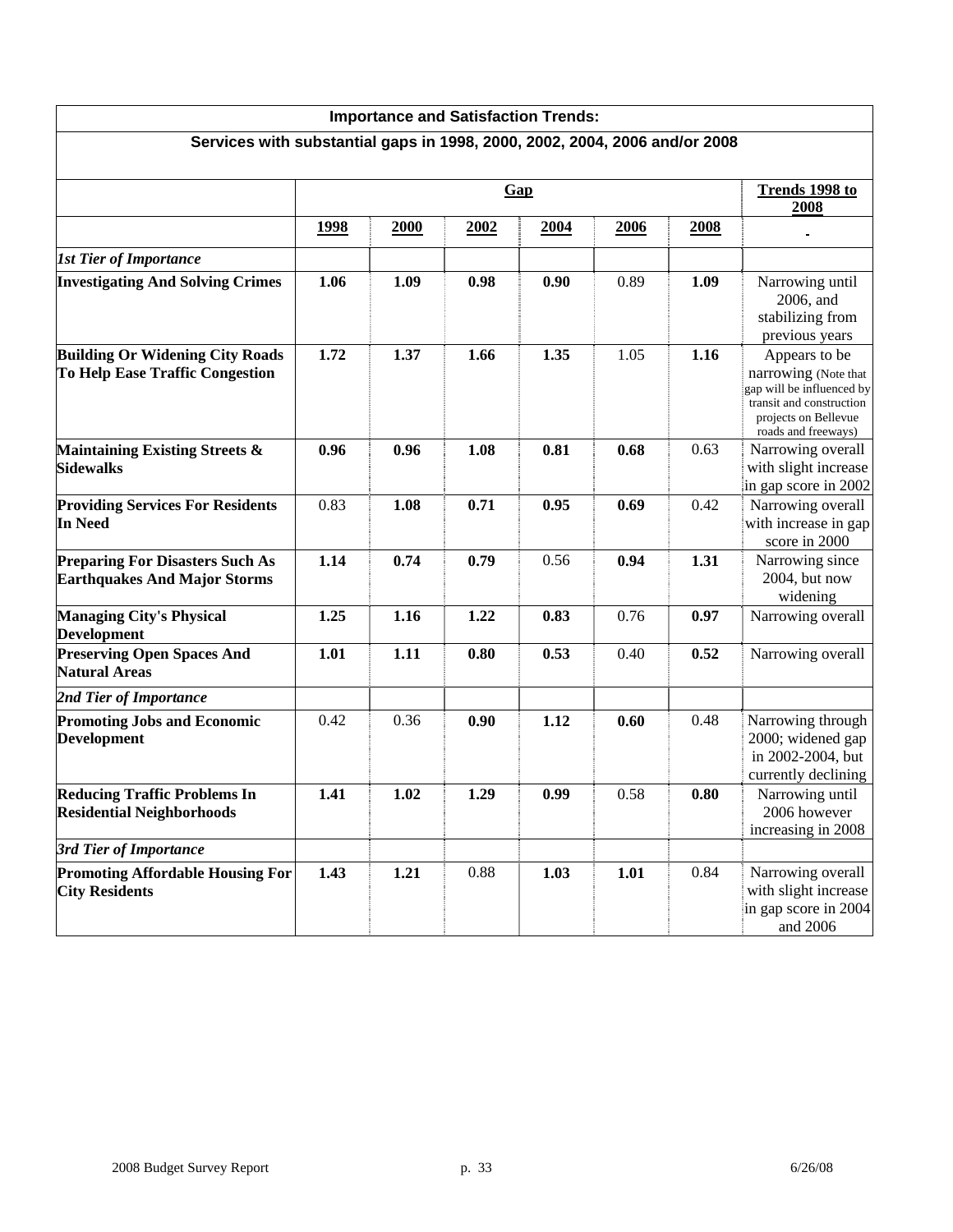## **Trends in Importance and Satisfaction Ratings and Gaps for all City Services and Facilities**

The tables on the next few pages summarize trends in ratings and gaps for *all service areas between 1998 and 2008.* Importance and satisfaction mean scores that have increased significantly over any of the previous survey years are in **bold**. Within the table, City services are listed in descending order by the average importance score in 2008 (by tier of importance).

|                                                                      |         | Importance |      |                                                                |      |      | <b>Satisfaction</b> |      |                                               |                            |                                                |      | Gap  |      |      |                                 |                                                    |      |
|----------------------------------------------------------------------|---------|------------|------|----------------------------------------------------------------|------|------|---------------------|------|-----------------------------------------------|----------------------------|------------------------------------------------|------|------|------|------|---------------------------------|----------------------------------------------------|------|
|                                                                      | 1998    | 2000       | 2002 | 2004                                                           | 2006 | 2008 | 1998                | 2000 | 2002                                          | 2004                       | 2006                                           | 2008 | 1998 | 2000 | 2002 | 2004                            | 2006                                               | 2008 |
| <b>Responding To Fires</b>                                           |         |            |      | <b>Stable</b>                                                  |      |      |                     |      |                                               |                            | Stable; Slightly Decreasing In 2008            |      |      |      |      |                                 | Stable Over Time; Significant Decrease In 2006     |      |
|                                                                      | 6.77    | 6.80       | 6.78 | 6.81                                                           | 6.77 | 6.78 | 6.36                | 6.37 | 6.44                                          | 6.41                       | 6.47                                           | 6.32 | 0.41 | 0.43 | 0.34 | 0.40                            | 0.30                                               | 0.46 |
| Providing Emergency Medical Services Such                            |         |            |      | Stable Over Time                                               |      |      |                     |      |                                               | Stable                     |                                                |      |      |      |      |                                 | Stable Over Time; Significant Decrease In 2006     |      |
| As Medic One                                                         | 6.66    | 6.81       | 6.78 | 6.75                                                           | 6.70 | 6.75 | 6.26                | 6.35 | 6.41                                          | 6.41                       | 6.40                                           | 6.32 | 0.40 | 0.46 | 0.37 | 0.34                            | 0.31                                               | 0.43 |
| Responding To Citizen Calls For Police                               |         |            |      | <b>Stable</b>                                                  |      |      |                     |      |                                               |                            | Significant Increase In 2004 & 2006            |      |      |      |      |                                 | Narrowing Since 2002; Significant Decrease In 2006 |      |
| Assistance                                                           | 6.57    | 6.57       | 6.52 | 6.62                                                           | 6.58 | 6.66 | 5.75                | 5.75 | 5.74                                          | 5.93                       | 5.96                                           | 5.92 | 0.82 | 0.82 | 0.78 | 0.69                            | 0.62                                               | 0.74 |
| <b>Investigating And Solving Crimes</b>                              |         |            |      | Stable                                                         |      |      |                     |      |                                               | Generally Increasing       |                                                |      |      |      |      |                                 | Narrowing Until 2006; Significant Increase In 2008 |      |
|                                                                      | 6.44    | 6.40       | 6.45 | 6.46                                                           | 6.47 | 6.51 | 5.38                | 5.31 | 5.47                                          | 5.56                       | 5.58                                           | 5.42 | 1.06 | 1.09 | 0.98 | 0.90                            | 0.89                                               | 1.09 |
| Maintaining Street Lights & Traffic Signals                          |         |            |      | Significant Decrease In 2006                                   |      |      |                     |      |                                               | <b>Stable</b>              |                                                |      |      |      |      | Significantly Narrowing In 2006 |                                                    |      |
|                                                                      | 6.27    | 6.37       | 6.42 | 6.46                                                           | 6.32 | 6.42 | 5.73                | 5.69 | 5.72                                          | 5.77                       | 5.78                                           | 5.82 | 0.54 | 0.68 | 0.70 | 0.69                            | 0.54                                               | 0.61 |
| Protecting Water Quality In Bellevue's Lakes                         |         |            |      | Stable                                                         |      |      |                     |      |                                               | Stable                     |                                                |      |      |      |      | Stable                          |                                                    |      |
| And Streams (New In 2006)                                            | $\star$ |            |      |                                                                | 6.36 | 6.34 |                     |      |                                               |                            | 5.52                                           | 5.50 |      |      |      |                                 | 0.84                                               | 0.85 |
| <b>Prosecuting Misdemeanor And Gross</b>                             |         |            |      | <b>Slightly Decreasing</b>                                     |      |      |                     |      |                                               | <b>Slightly Decreasing</b> |                                                |      |      |      |      | Significantly Narrowing In 2006 |                                                    |      |
| Misdemeanor Crimes (Added In 2004)                                   |         |            |      | 6.26                                                           | 6.13 | 6.20 |                     |      |                                               | 5.31                       | 5.38                                           | 5.19 |      |      |      | 0.95                            | 0.74                                               | 1.01 |
| <b>Ensuring Clean And Well-Maintained Parks</b><br>& Park Facilities |         |            |      | Increasing                                                     |      |      |                     |      |                                               | Increase In Since 2004     | Slight Decreases In 2000 And 2002; Significant |      |      |      |      | Declining                       | Significantly Narrowing In 2006 And Generally      |      |
|                                                                      | 5.88    | 5.90       | 6.00 | 6.14                                                           | 6.16 | 6.16 | 5.70                | 5.61 | 5.62                                          | 5.82                       | 5.99                                           | 5.99 | 0.18 | 0.29 | 0.38 | 0.32                            | 0.16                                               | 0.17 |
| <b>Preparing For Disasters Such As</b>                               |         |            |      | <b>Increasing Over Time</b>                                    |      |      |                     |      |                                               |                            | Peaked In 2004; Significant Decrease In 2008   |      |      |      |      | Significant Decrease In 2004    |                                                    |      |
| <b>Earthquakes And Major Storms</b>                                  | 5.77    | 5.84       | 6.06 | 5.97                                                           | 6.13 | 6.09 | 4.63                | 5.10 | 5.27                                          | 5.41                       | 5.19                                           | 4.78 | 1.14 | 0.74 | 0.79 | 0.56                            | 0.94                                               | 1.31 |
| Preserving Open Spaces And Natural Areas<br>Increasing               |         |            |      | Generally Increasing With A Significant<br>Increase Since 2004 |      |      |                     |      | Narrowing With A Significant Decrease In 2006 |                            |                                                |      |      |      |      |                                 |                                                    |      |
|                                                                      | 5.98    | 5.81       | 5.81 | 5.82                                                           | 5.98 | 6.03 | 4.97                | 4.70 | 5.01                                          | 5.29                       | 5.58                                           | 5.51 | 1.01 | 1.11 | 0.80 | 0.53                            | 0.40                                               | 0.52 |

#### *First Tier of Importance*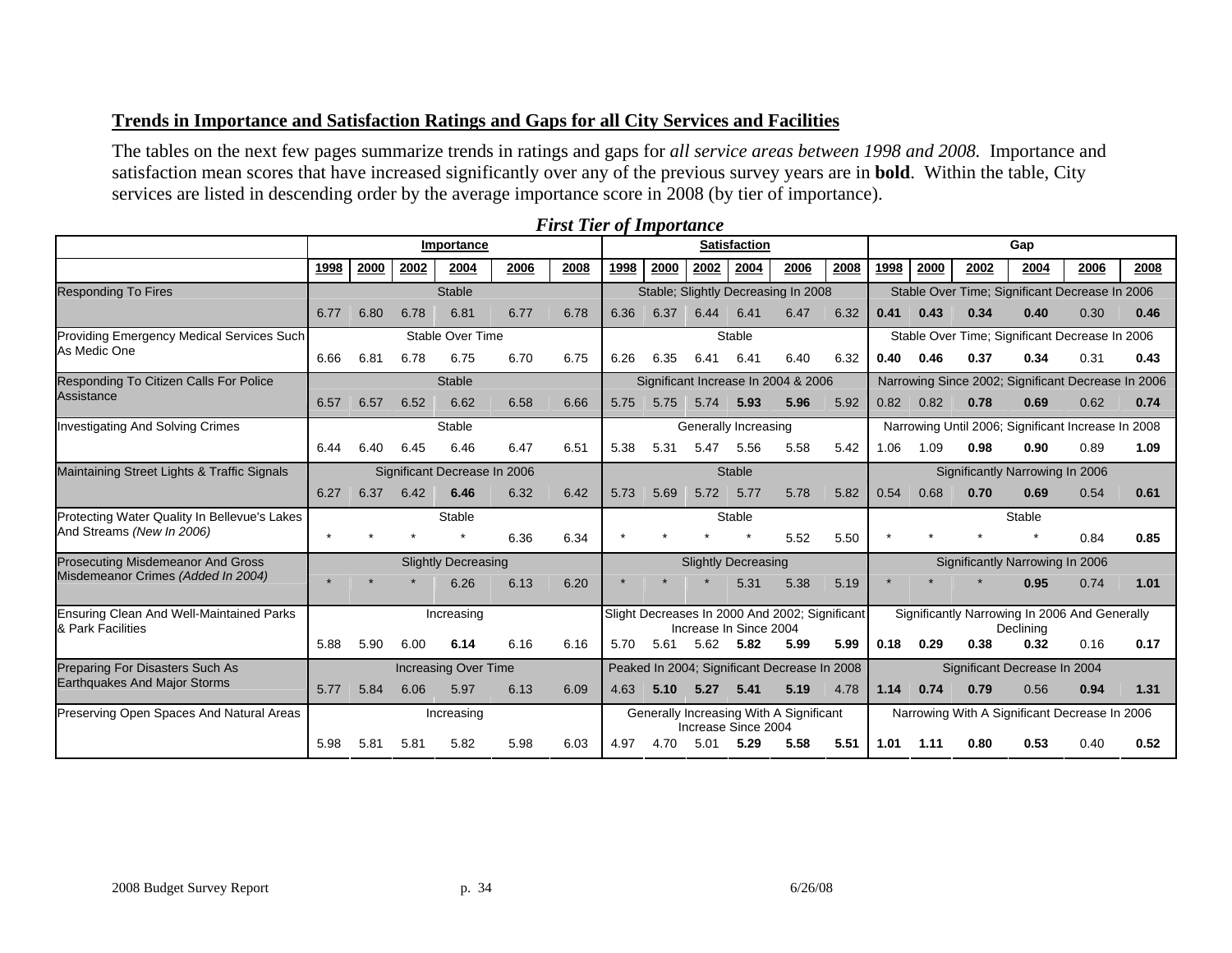|                                                     |                         | Importance       |      |        |      | Satisfaction |                                 |        |      |      |      | Gap                                           |                                                     |                              |      |      |      |      |
|-----------------------------------------------------|-------------------------|------------------|------|--------|------|--------------|---------------------------------|--------|------|------|------|-----------------------------------------------|-----------------------------------------------------|------------------------------|------|------|------|------|
|                                                     | 1998                    | 2000             | 2002 | 2004   | 2006 | 2008         | 1998                            | 2000   | 2002 | 2004 | 2006 | 2008                                          | 1998                                                | 2000                         | 2002 | 2004 | 2006 | 2008 |
| Maintaining Existing Streets And Sidewalks          |                         | Stable Over Time |      |        |      |              | Significant Increase Since 2004 |        |      |      |      |                                               | Narrowing Overall With Significant Decrease In 2008 |                              |      |      |      |      |
|                                                     | 5.98                    | 6.00             | 6.06 | 6.09   | 6.01 | 5.99         | 5.02                            | 5.04   | 4.98 | 5.28 | 5.33 | 5.36                                          | 0.96                                                | 0.96                         | 1.08 | 0.81 | 0.68 | 0.63 |
| Managing City's Physical Development                |                         |                  |      | Stable |      |              | Significant Increase Since 2004 |        |      |      |      | Narrowing With A Significant Decrease In 2006 |                                                     |                              |      |      |      |      |
|                                                     | 5.94                    | 5.80             | 5.92 | 5.89   | 5.94 | 5.98         | 4.69                            | 4.64   | 4.70 | 5.06 | 5.18 | 5.01                                          | 1.25                                                | 1.16                         | 1.22 | 0.83 | 0.76 | 0.97 |
| Providing Opportunities For Individuals To          | Slight Decrease In 2008 |                  |      |        |      |              |                                 | Stable |      |      |      |                                               |                                                     | Significant Decrease In 2008 |      |      |      |      |
| Lead Healthy And Active Lifestyles (New In<br>2006) |                         |                  |      |        | 6.04 | 5.95         |                                 |        |      |      | 5.61 | 5.61                                          |                                                     |                              |      |      | 0.43 | 0.34 |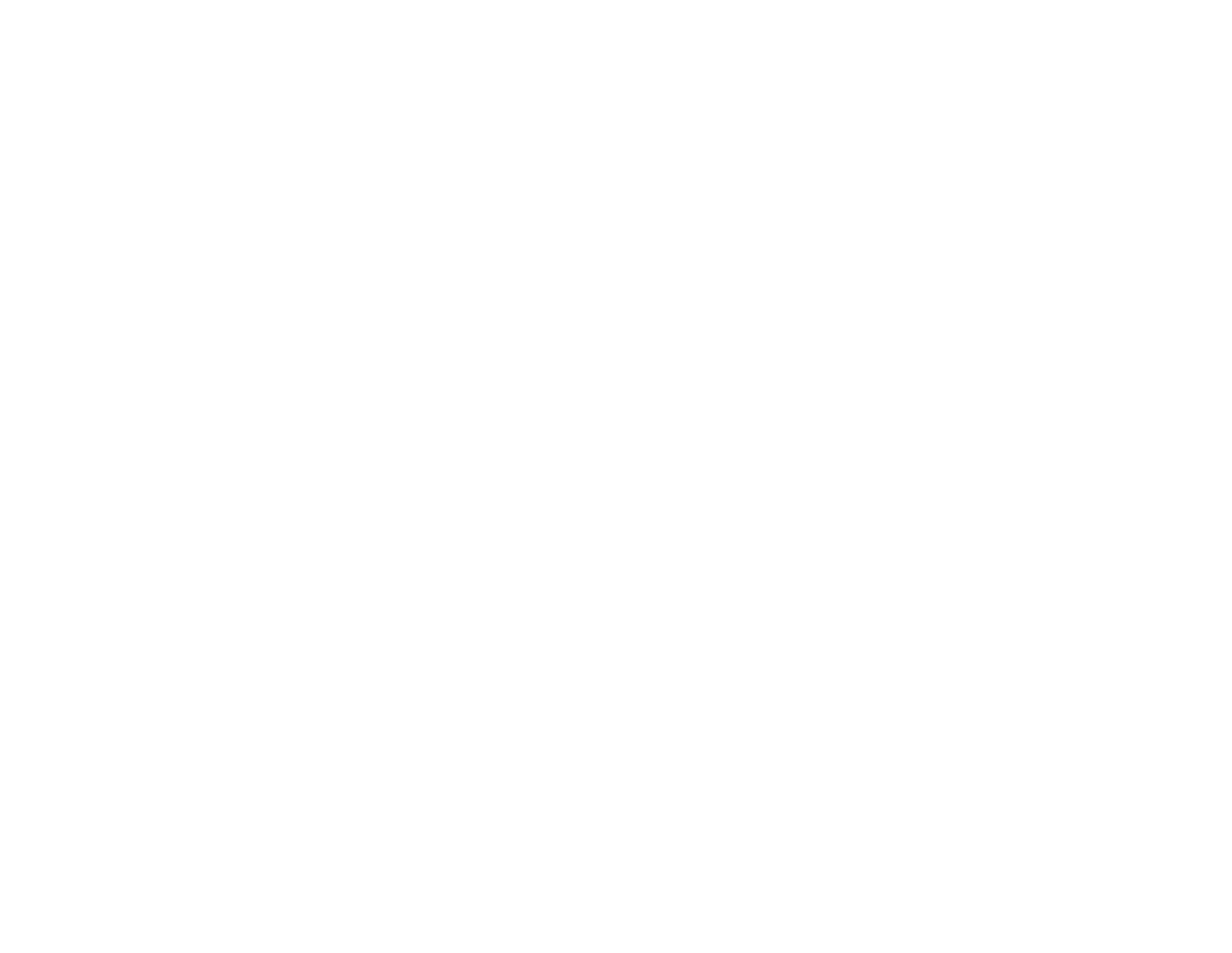|                                                                              | Importance |      |      |                                                            |      | <b>Satisfaction</b> |      |                                            |                         |           |      | Gap  |      |                                                                                                                        |      |                                          |         |         |
|------------------------------------------------------------------------------|------------|------|------|------------------------------------------------------------|------|---------------------|------|--------------------------------------------|-------------------------|-----------|------|------|------|------------------------------------------------------------------------------------------------------------------------|------|------------------------------------------|---------|---------|
|                                                                              | 1998       | 2000 | 2002 | 2004                                                       | 2006 | 2008                | 1998 | 2000                                       | 2002                    | 2004      | 2006 | 2008 | 1998 | 2000                                                                                                                   | 2002 | 2004                                     | 2006    | 2008    |
| Building Or Widening City Roads To Help<br><b>Ease Traffic Congestion</b>    |            |      |      | Generally Stable With A Significant Increase In<br>2004    |      |                     |      | Significant Increase Since 2004            |                         |           |      |      |      | Appears To Be Narrowing; Significant Decrease In 2006<br>(Note That Gap Will Be Influenced By Transit And Construction |      | Projects On Bellevue Roads And Freeways) |         |         |
|                                                                              | 5.90       | 5.80 | 6.00 | 6.11                                                       | 5.85 | 5.89                | 4.18 | 4.43                                       | 4.34                    | 4.76      | 4.80 | 4.73 | 1.72 | 1.37                                                                                                                   | 1.66 | 1.35                                     | 1.05    | 1.16    |
| <b>Preventing Fires</b>                                                      |            |      |      | <b>Stable</b>                                              |      |                     |      | Increasing Until 2006; Slight Decrease In  | 2008                    |           |      |      |      |                                                                                                                        |      | No Trend Varying Gap                     |         |         |
|                                                                              | 5.65       | 5.76 | 5.88 | 5.86                                                       | 5.77 | 5.85                | 5.31 | 5.47                                       |                         | 5.51 5.54 | 5.70 | 5.51 | 0.34 | 0.29                                                                                                                   | 0.37 | 0.32                                     | 0.07    | 0.34    |
| <b>Building Neighborhood Improvements</b><br>Such As Sidewalks, Crosswalks & |            |      |      | Generally Increasing With Significant Increases<br>In 2006 |      |                     |      |                                            | Increasing              |           |      |      |      |                                                                                                                        |      | Significant Decreased In 2004            |         |         |
| Neighborhood Parks                                                           | 5.48       | 5.46 | 5.73 | 5.68                                                       | 5.90 | 5.84                | 5.03 | 5.04                                       | 5.11                    | 5.34      | 5.43 | 5.43 | 0.45 | 0.42                                                                                                                   | 0.62 | 0.34                                     | 0.46    | 0.41    |
| <b>Further Developing Major Parks</b>                                        |            |      |      | Increasing                                                 |      |                     |      |                                            | Increasing              |           |      |      |      |                                                                                                                        |      | No Trend Varying Gap                     |         |         |
|                                                                              | 5.47       | 5.50 | 5.66 | 5.80                                                       | 5.80 | 5.81                | 5.40 | 5.52                                       | 5.58                    | 5.72      | 5.91 | 5.82 | 0.07 | $-0.02$                                                                                                                | 0.08 | 0.08                                     | $-0.10$ | $-0.01$ |
| Providing Services For Residents In                                          |            |      |      | Significant Increase In 2004                               |      |                     |      |                                            | Increasing Since 1998   |           |      |      |      |                                                                                                                        |      | No Trend - Varying Gap                   |         |         |
| Need                                                                         | 5.77       | 5.92 | 5.91 | 6.07                                                       | 5.84 | 5.80                | 4.94 | 4.84                                       | 5.20 5.12               |           | 5.14 | 5.38 | 0.83 | 1.08                                                                                                                   | 0.71 | 0.95                                     | 0.69    | 0.42    |
| Keeping Bellevue Streets Clean                                               |            |      |      | <b>Relatively Stable</b>                                   |      |                     |      | Significant Increase Since 2004            |                         |           |      |      |      | Stable Over Time; Significantly Narrowing In 2008                                                                      |      |                                          |         |         |
|                                                                              | 5.84       | 5.81 | 5.84 | 5.93                                                       | 5.89 | 5.80                | 5.72 | 5.60                                       | 5.60                    | 5.81      | 5.81 | 5.74 | 0.12 | 0.21                                                                                                                   | 0.24 | 0.12                                     | 0.09    | 0.05    |
| Reducing Traffic Accidents Through<br><b>Enforcing Traffic Laws</b>          |            |      |      | <b>Relatively Stable</b>                                   |      |                     |      | Relatively Stable; Significant Increase In |                         | 2006      |      |      |      | Relatively Stable; Significant Decrease In 2008                                                                        |      |                                          |         |         |
|                                                                              | 5.81       | 5.71 | 5.87 | 5.96                                                       | 5.88 | 5.78                | 5.17 |                                            | 5.14 5.13 5.30          |           | 5.34 | 5.31 | 0.64 | 0.57                                                                                                                   | 0.74 | 0.66                                     | 0.54    | 0.46    |
| Promoting Jobs And Economic<br>Development                                   |            |      |      | Relatively Stable Since 2002                               |      |                     |      | Generally Increasing With A Significant    | Increase In 2006 & 2008 |           |      |      |      | Significant Increase In 2002 - 2006. Significant Decrease                                                              |      | In 2008                                  |         |         |
|                                                                              | 5.43       | 5.50 | 5.70 | 5.80                                                       | 5.77 | 5.78                | 5.01 |                                            | 5.14 4.80 4.68          |           | 5.17 | 5.30 | 0.42 | 0.36                                                                                                                   | 0.90 | 1.12                                     | 0.60    | 0.48    |
| Providing Recreation Programs For<br>Youth, Seniors, And Special Needs       |            |      |      | Slight Decrease In 2008                                    |      |                     |      |                                            | Slight Decrease In 2008 |           |      |      |      |                                                                                                                        |      | Significant Increase In 2008             |         |         |
| Populations (New In 2006)                                                    |            |      |      |                                                            | 5.83 | 5.77                |      |                                            |                         |           | 5.40 | 5.29 |      |                                                                                                                        |      |                                          | 0.43    | 0.48    |
| <b>Community Policing Such As Bike</b><br>Patrols And Neighborhood Police    |            |      |      | <b>Stable</b>                                              |      |                     |      | Generally Narrowing; Significant Increase  | In 2006                 |           |      |      |      | Generally Narrowing; Significant Decrease In 2006                                                                      |      |                                          |         |         |
| <b>Officers</b>                                                              | 5.83       | 5.69 | 5.72 | 5.83                                                       | 5.78 | 5.63                | 5.08 | 5.09                                       | 5.26                    | 5.25      | 5.44 | 5.12 | 0.75 | 0.60                                                                                                                   | 0.46 | 0.58                                     | 0.35    | 0.51    |
| Providing Traffic Patrols In Residential<br>Neighborhoods                    |            |      |      | Stable Over Time                                           |      |                     |      |                                            | Slightly Increasing     |           |      |      |      | Relatively Stable Over Time; Significantly Narrowing In                                                                |      | 2006                                     |         |         |
|                                                                              | 5.59       | 5.26 | 5.59 | 5.63                                                       | 5.70 | 5.61                | 5.11 | 5.14                                       | 5.24                    | 5.20      | 5.38 | 5.14 | 0.48 | 0.12                                                                                                                   | 0.35 | 0.43                                     | 0.32    | 0.48    |

# *Second Tier Of Importance*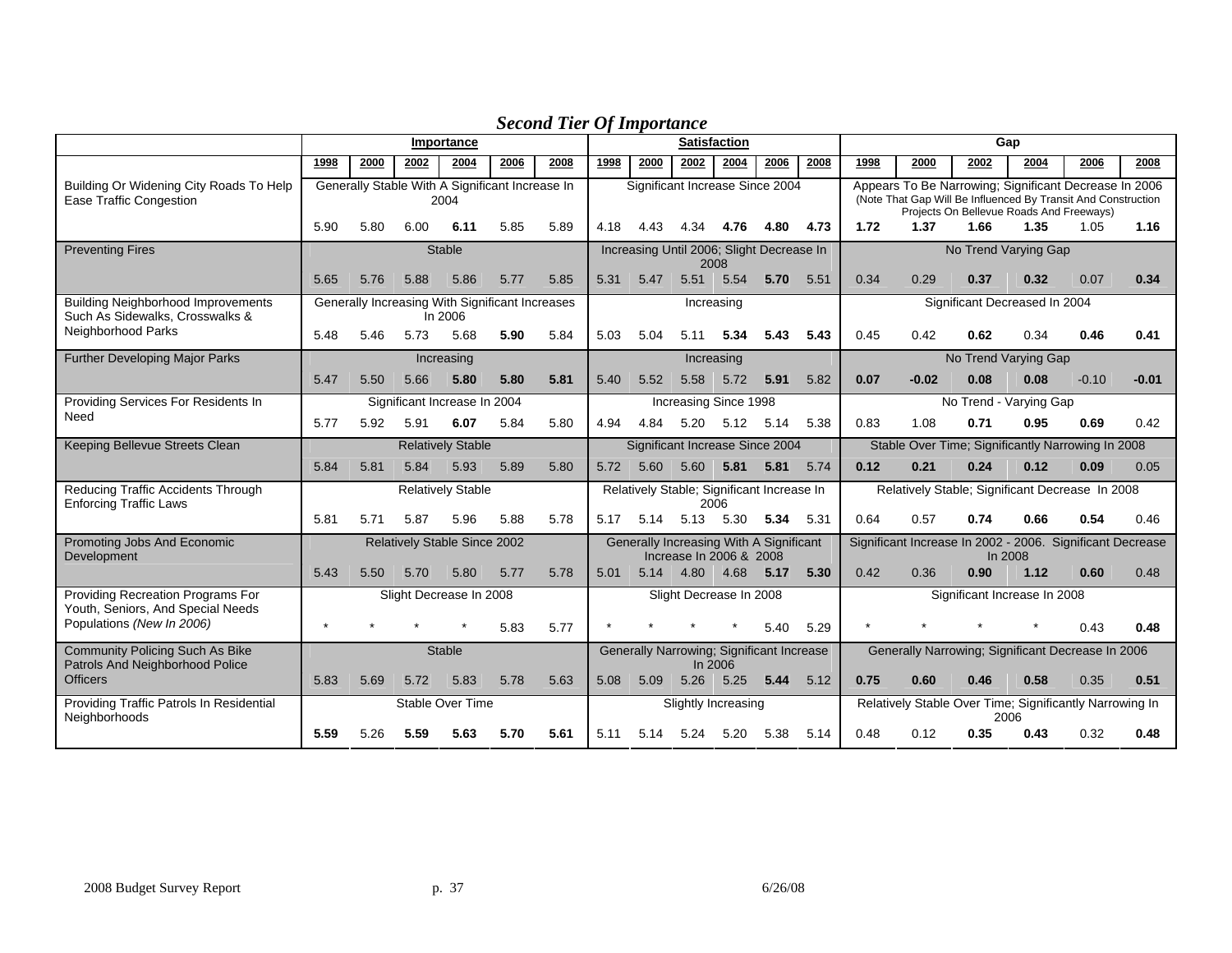|                                                                  |      | Importance               |      |                                                       |      | Satisfaction |                              |      |                     | Gap           |                                        |           |      |      |                                                   |      |      |      |
|------------------------------------------------------------------|------|--------------------------|------|-------------------------------------------------------|------|--------------|------------------------------|------|---------------------|---------------|----------------------------------------|-----------|------|------|---------------------------------------------------|------|------|------|
|                                                                  | 1998 | 2000                     | 2002 | 2004                                                  | 2006 | 2008         | 1998                         | 2000 | 2002                | 2004          | 2006                                   | 2008      | 1998 | 2000 | 2002                                              | 2004 | 2006 | 2008 |
| Making It Easier To Get Information                              |      | <b>Relatively Stable</b> |      |                                                       |      |              | Significant Increase In 2004 |      |                     |               |                                        | Narrowing |      |      |                                                   |      |      |      |
| <b>About City Services And Programs</b>                          | 5.32 | 5.23                     | 5.43 | 5.42                                                  | 5.57 | 5.53         | 4.96                         | 4.96 | 5.20                | 5.22          | 5.39                                   | 5.34      | 0.36 | 0.27 | 0.23                                              | 0.20 | 0.18 | 0.19 |
| Reducing Traffic Problems In Residential<br>Neighborhoods        |      |                          |      | Stable Over Time With Significant Increase In<br>2002 |      |              |                              |      | Increase Since 2004 |               | Generally Increasing With Significant  |           |      |      | Generally Narrowing; Significant Decrease In 2006 |      |      |      |
|                                                                  | 5.76 | 5.52                     | 5.79 | 5.73                                                  | 5.56 | 5.53         | 4.35                         | 4.50 | 4.50                | 4.74          | 4.99                                   | 4.73      | 1.41 | 1.02 | 1.29                                              | 0.99 | 0.58 | 0.80 |
| <b>Building Additional Sidewalks Along</b><br><b>Major Roads</b> |      |                          |      | <b>Generally Stable</b>                               |      |              |                              |      |                     | <b>Stable</b> | Significant Increase In 2004; Becoming |           |      |      | Narrowing                                         |      |      |      |
|                                                                  | 5.32 | 5.23                     | 5.40 | 5.50                                                  | 5.55 | 5.47         | 4.76                         | 4.60 | 4.77                | 4.99          | 4.93                                   | 5.01      | 0.56 | 0.63 | 0.63                                              | 0.51 | 0.63 | 0.46 |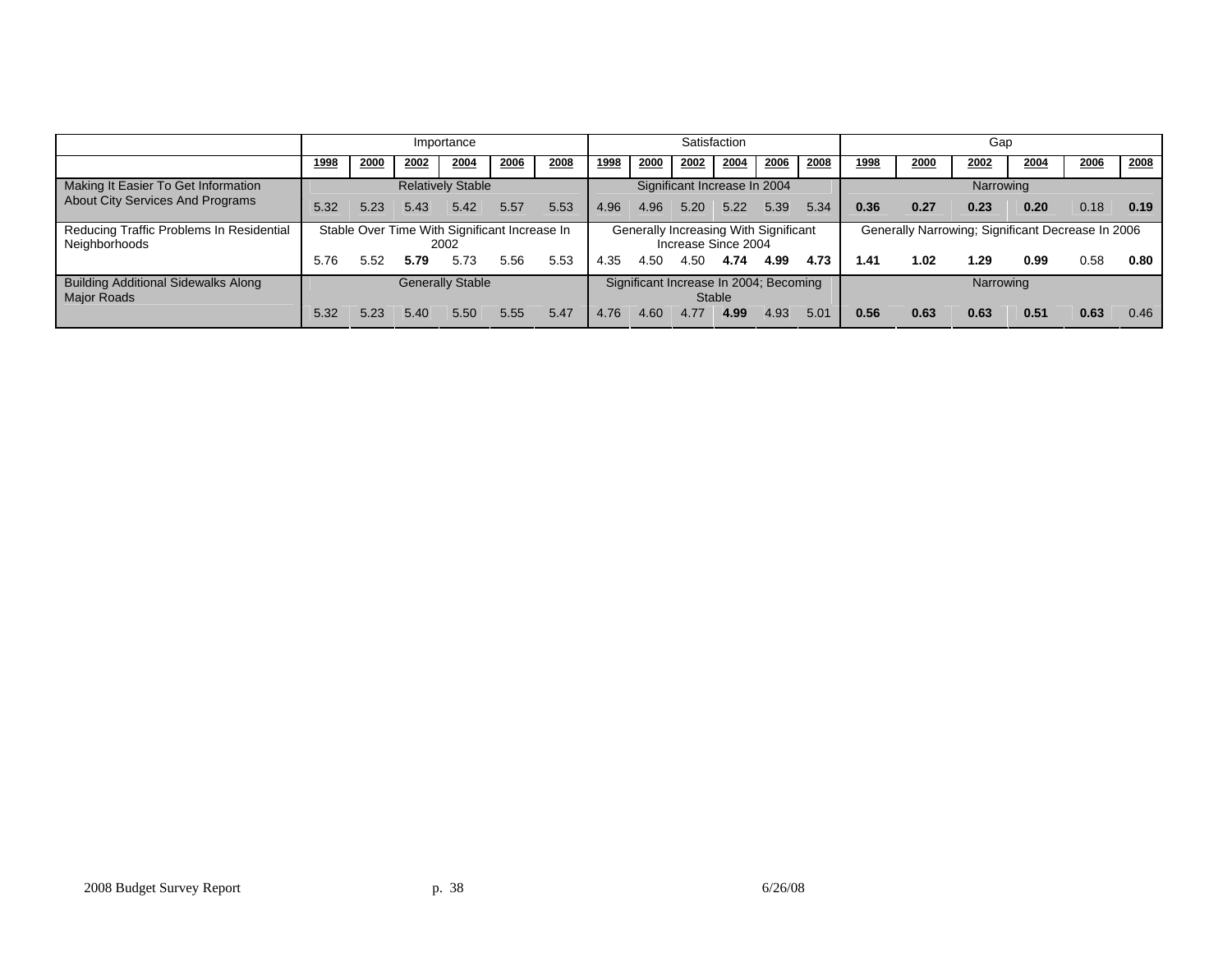|                                                                                             |      | Importance                                 |                              |      |      |                                                              |      | <b>Satisfaction</b>                        |                        |      |                            | Gap  |         |         |                                                                           |      |         |         |
|---------------------------------------------------------------------------------------------|------|--------------------------------------------|------------------------------|------|------|--------------------------------------------------------------|------|--------------------------------------------|------------------------|------|----------------------------|------|---------|---------|---------------------------------------------------------------------------|------|---------|---------|
|                                                                                             | 1998 | 2000                                       | 2002                         | 2004 | 2006 | 2008                                                         | 1998 | 2000                                       | 2002                   | 2004 | 2006                       | 2008 | 1998    | 2000    | 2002                                                                      | 2004 | 2006    | 2008    |
| Expanding The System Of Recreational<br>Trails Within Parks And Between Major               |      |                                            | Stable Over Time             |      |      |                                                              |      | Increasing With Significant Increase Since | 2004                   |      |                            |      |         |         | <b>Generally Narrowing</b>                                                |      |         |         |
| <b>Destinations</b>                                                                         | 5.12 | 5.20                                       | 5.30                         | 5.37 | 5.50 | 5.39                                                         | 4.97 | 5.02                                       | 5.09                   | 5.33 | 5.43                       | 5.44 | 0.15    | 0.18    | 0.21                                                                      | 0.04 | 0.07    | $-0.06$ |
| <b>Building Additional Neighborhood</b><br><b>Sidewalks</b>                                 |      | Significantly Increasing Since 2002        |                              |      |      | Generally Increasing With Significant<br>Increase Since 2004 |      |                                            |                        |      | <b>Slightly Increasing</b> |      |         |         |                                                                           |      |         |         |
|                                                                                             | 4.94 | 4.94                                       | 5.18                         | 5.29 | 5.32 | 5.30                                                         | 4.66 | 4.59                                       | 4.71                   | 4.95 | 4.96                       | 4.66 | 0.28    | 0.35    | 0.47                                                                      | 0.34 | 0.36    | 0.64    |
| Providing Outreach And Programs To<br>Give Neighborhoods Better Access To<br>City Services. |      |                                            | Increasing                   |      |      |                                                              |      |                                            | Increasing             |      |                            |      |         |         | Significantly Narrowing In 2008                                           |      |         |         |
|                                                                                             | 5.05 | 5.15                                       | 5.30                         | 5.33 | 5.30 | 5.29                                                         | 4.93 | 4.93                                       | 5.06                   | 5.12 | 5.16                       | 5.16 | 0.12    | 0.22    | 0.24                                                                      | 0.21 | 0.14    | 0.13    |
| Promoting Affordable Housing For City<br>Residents                                          |      |                                            | <b>Stable Over Time</b>      |      |      |                                                              |      |                                            | Increasing             |      |                            |      |         |         | Narrowing Through 2002; Widened Gap In 2004-2006<br>And Narrowing In 2008 |      |         |         |
|                                                                                             | 5.35 | 5.23                                       | 5.23                         | 5.34 | 5.44 | 5.29                                                         | 3.92 | 4.02                                       | 4.35                   | 4.31 | 4.43                       | 4.45 | 1.43    | 1.21    | 0.87                                                                      | 1.03 | 1.01    | 0.84    |
| Responding To Citizen Complaints About<br>Code Violations Like Illegal Housing              |      | Significant Increase In 2002 And Declining | Since                        |      |      |                                                              |      |                                            | Increasing             |      |                            |      |         |         | Significantly Narrowing In 2008                                           |      |         |         |
| Additions Or Junk Vehicles.                                                                 | 5.13 | 5.11                                       | 5.35                         | 5.28 | 5.25 | 5.04                                                         | 4.74 | 4.98                                       | 4.97                   | 5.09 | 5.19                       | 5.08 | 0.39    | 0.13    | 0.38                                                                      | 0.19 | 0.06    | $-0.03$ |
| Making Improvements For Bicycle Riders                                                      |      |                                            | Significant Increase In 2006 |      |      |                                                              |      | Increasing Since 2000 With Significant     | Increase In 2004       |      |                            |      |         |         | Significantly Widening In 2006                                            |      |         |         |
|                                                                                             | 4.89 | 4.82                                       | 4.90                         | 5.02 | 5.23 | 5.06                                                         | 4.42 | 4.36                                       | 4.57 4.81              |      | 4.78                       | 4.63 | 0.47    | 0.46    | 0.33                                                                      | 0.21 | 0.46    | 0.44    |
| Sponsoring Community Festivals And                                                          |      |                                            | Stable                       |      |      |                                                              |      |                                            | <b>Slight Decrease</b> |      |                            |      |         |         | Significantly Widening In 2008                                            |      |         |         |
| Events (New In 2006)                                                                        |      |                                            |                              |      | 5.01 | 4.98                                                         |      |                                            |                        |      | 5.24                       | 5.04 | $\star$ |         |                                                                           |      | $-0.02$ | $-0.06$ |
| <b>Supporting The Arts</b>                                                                  |      | <b>Stable Over Time</b>                    |                              |      |      | <b>Relatively Stable</b>                                     |      |                                            |                        |      | No Trend, Varying Gap      |      |         |         |                                                                           |      |         |         |
|                                                                                             | 4.83 | 4.69                                       | 4.85                         | 4.97 | 4.98 | 4.78                                                         | 4.90 | 4.85                                       | 5.00                   | 4.84 | 5.01                       | 5.04 | $-0.07$ | $-0.16$ | $-0.15$                                                                   | 0.13 | $-0.03$ | $-0.26$ |

# *Third Tier Of Importance*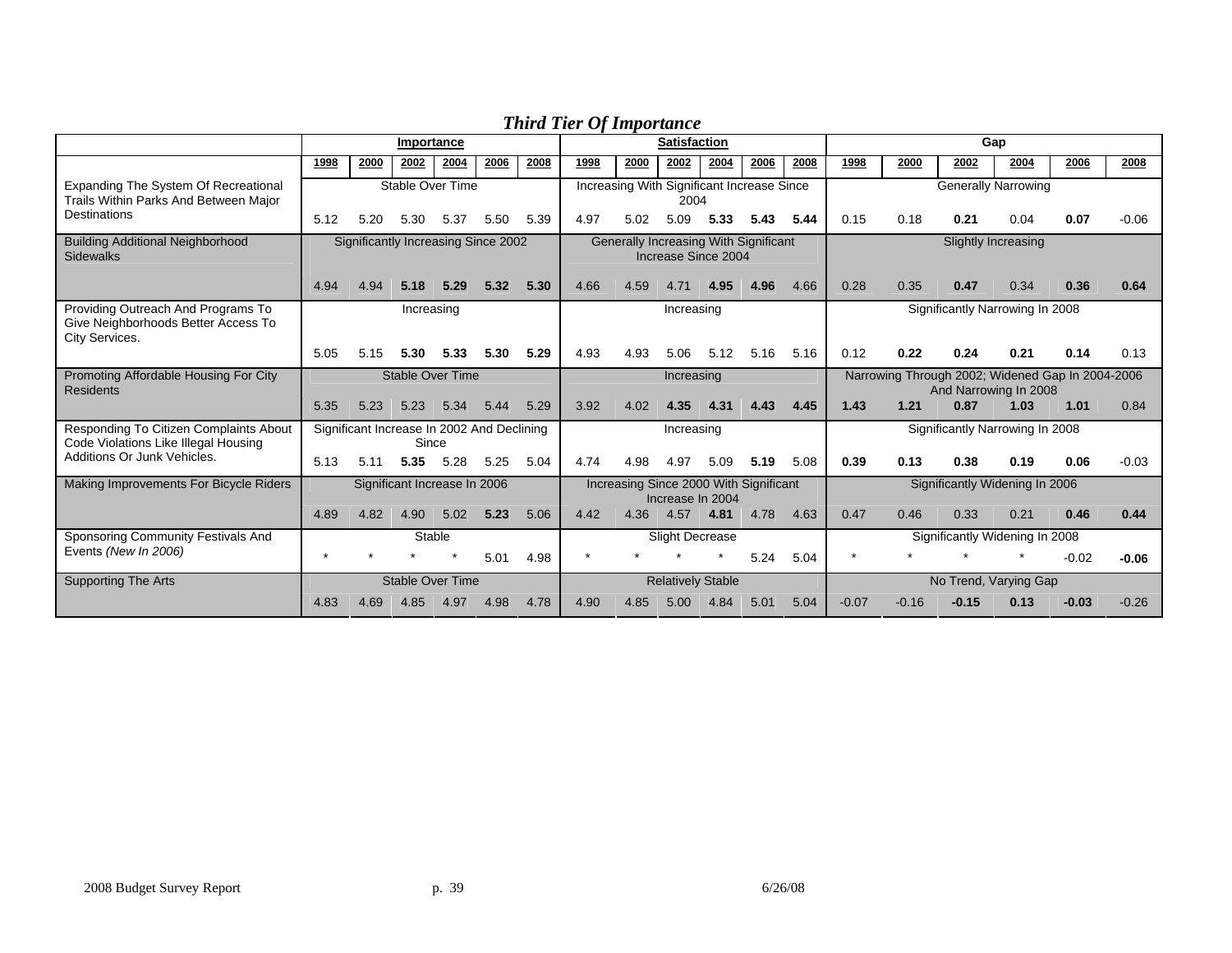# **Strategies for Addressing Traffic Congestion**

The 2008 Budget Survey asks respondents to state how strongly they agree or disagree with six different strategies (listed below) the City could employ to deal with increased traffic congestion.

- Widen major City roads.
- Encourage the state to widen state highways.
- Work with regional agencies to improve local transit service within Bellevue.
- Work with regional agencies to develop a reliable regional mass transit system.
- Divert traffic away from local neighborhoods even if it may increase travel time.
- Encourage and make it more attractive for people to choose transportation alternatives such as riding the bus, carpooling, and vanpooling. This could include building more carpool lanes and working to get more reliable and frequent bus service.

## **Nearly all respondents (92%) agree that in order to deal with increased traffic congestion, the City should work with regional agencies to improve local transit service within Bellevue** (68% strongly agree and 24% somewhat agree with this strategy).\*

As in 2006, respondents report the second greatest percentage of agreement ratings, eighty-six percent (86%) of respondents somewhat or strongly agree that the City should work with regional agencies to develop a reliable regional mass transit system. Furthermore, eighty-six percent (86%) of respondents also agree (somewhat or strongly) that the City should encourage and make it more attractive for people to choose transportation alternatives. Similar to 2006, respondents in 2008 agree (somewhat or strongly) that the City should encourage the state to widen state highways (73% in 2006 and 74% in 2008), or widen major City roads (67% in 2006 and 68% in 2008). The smallest proportion of people agree with the statement that the City should divert traffic away from local neighborhoods – significantly fewer respondents agree with this statement in 2008 (52%) compared to 2006 (65%) and 2002 (64%).

The table on the next page breaks out the percentage of agreement and disagreement ratings given for each of the five strategies.

*\* Note that the wording on this question was slightly altered in 2006. In the 2004 survey the phrase was: "Work with regional agencies to improve transit service for Bellevue." In 2006 it was changed to: "Work with regional agencies to improve local transit service within Bellevue."* 

(see table on next page)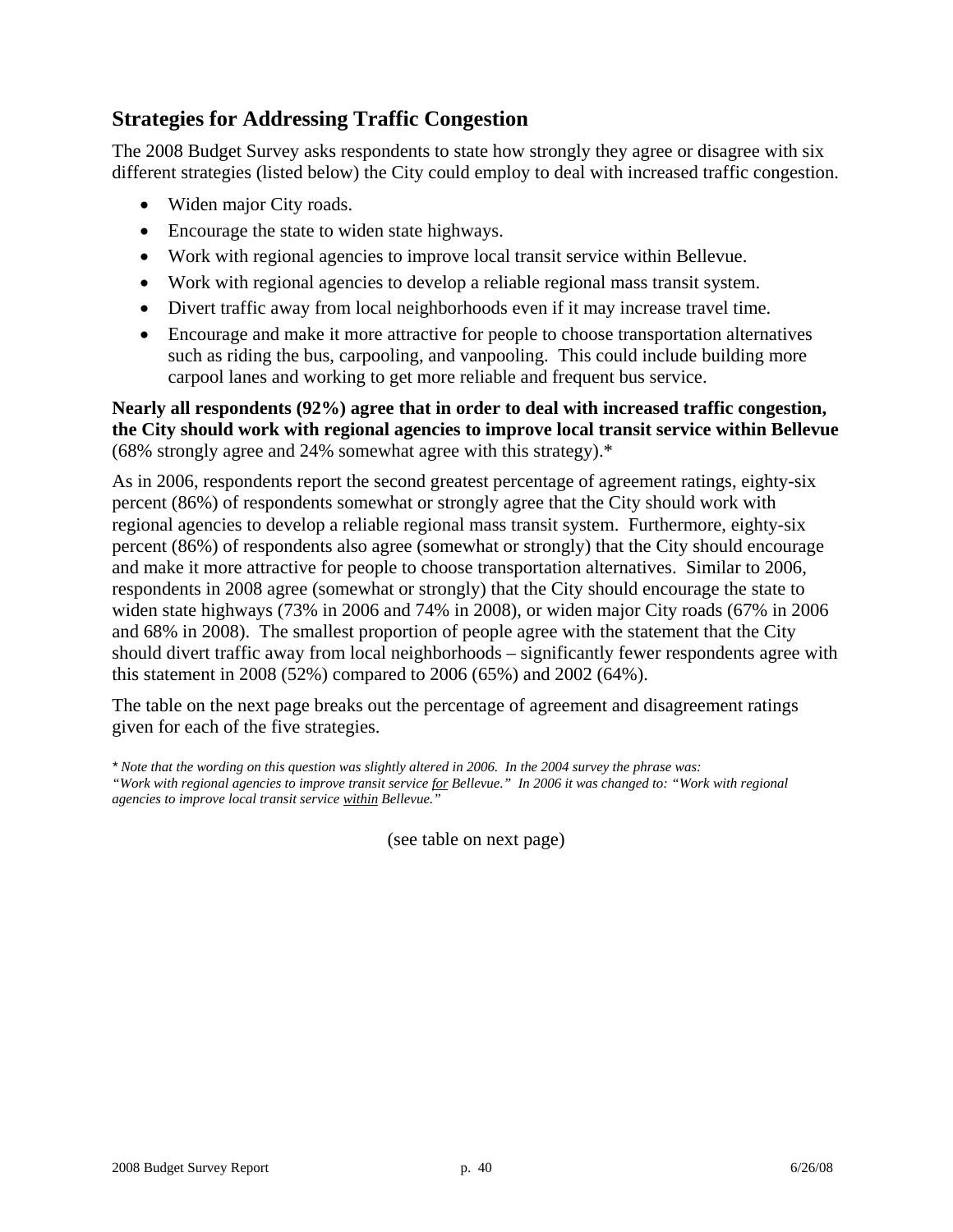| OPINIONS REGARDING TRANSPORTATION STRATEGIES                                                                                                        |                   | 2008 Survey                            |                                  |                                 |                                       |               |
|-----------------------------------------------------------------------------------------------------------------------------------------------------|-------------------|----------------------------------------|----------------------------------|---------------------------------|---------------------------------------|---------------|
|                                                                                                                                                     | Strongly<br>Agree | Somewhat<br>Agree                      | Neither<br>Agree Nor<br>Disagree | Somewhat<br>Disagree            | Strongly<br>Disagree                  | Don't<br>Know |
| Work with Regional<br>Agencies to Improve Local<br><b>Transit Service within</b><br><b>Bellevue</b><br>(wording changed slightly in 2006<br>survey) | 68%               | 24%<br>92%                             | 2%                               | 3%<br>5%                        | 2%                                    | 1%            |
| Work with Regional<br>Agencies to Develop A<br><b>Reliable Regional Mass</b><br><b>Transit System</b>                                               | 68%               | 18%<br>$\overline{\phantom{a}}$<br>86% | 2%                               | 5%                              | 6%<br>$\overline{\phantom{a}}$<br>11% | 1%            |
| Encourage and Make it<br>More Attractive for People<br>to Choose Transportation<br>Alternatives                                                     |                   | 67% 19%<br>86%                         | 3%                               | 4%                              | 6%<br>10%                             | ${<}1\%$      |
| Encourage The State To<br>Widen State Highways*                                                                                                     | 45%               | 29%<br>$\overline{\phantom{a}}$<br>74% | 5%                               | 13%<br>$\overline{\phantom{a}}$ | 7%<br>19%*                            | 1%            |
| Widen Major City Roads                                                                                                                              | 34%               | 34%<br>68%                             | 8%                               | 15%                             | 8%<br>23%                             | 1%            |
| Divert Traffic Away From<br>Local Neighborhoods Even<br>If It May Increase Travel<br>Time                                                           | 19%               | 33%<br>52%                             | 7%                               | 20%                             | 19%<br>39%                            | 2%            |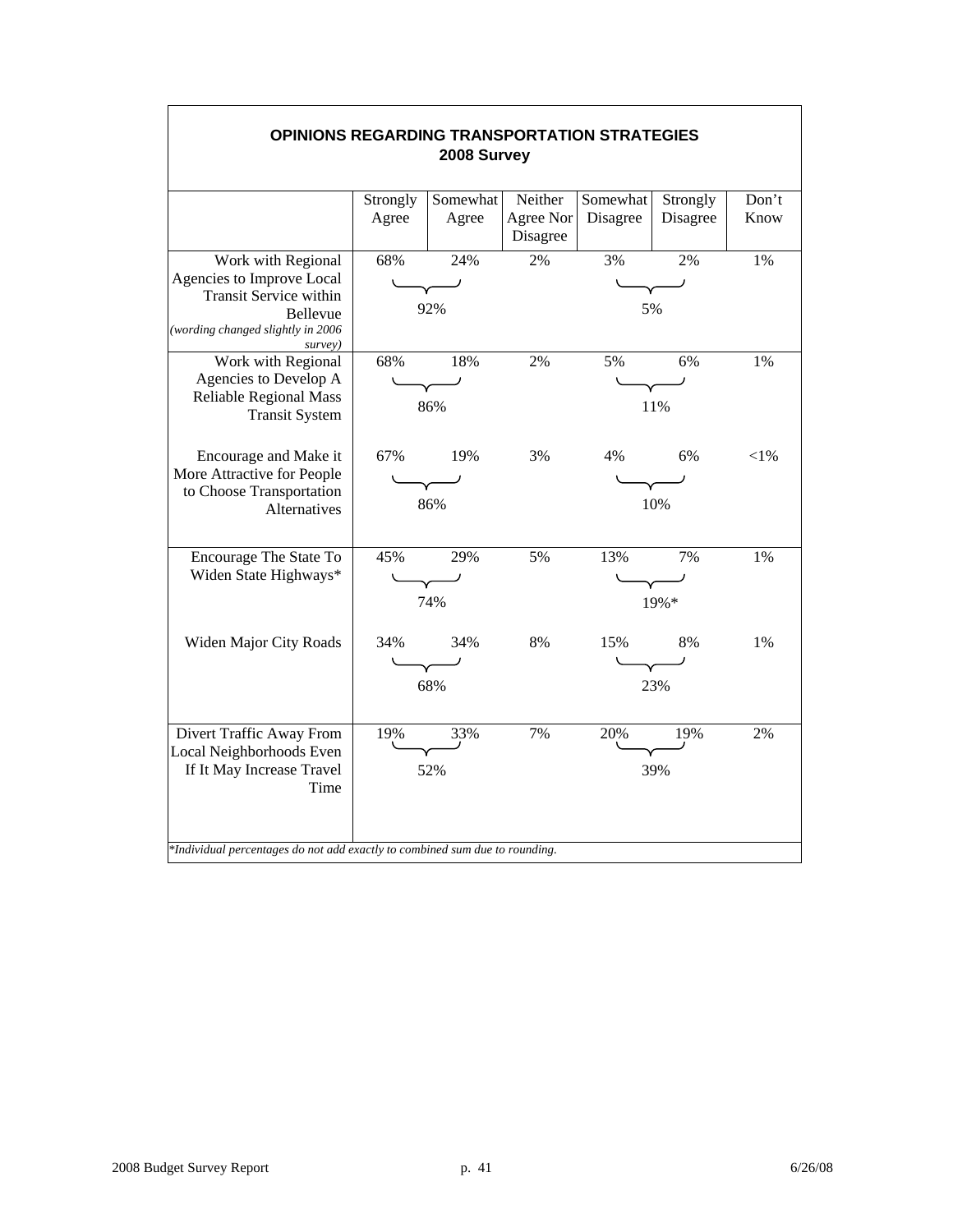The chart on the right shows trends in the transportation strategy series since it was first asked in 1997. In each survey year, every strategy has garnered a majority of support. Prior years have also yielded similar patterns in responses in which transit service-related strategies and strategies to help people choose alternatives to driving alone are most popular.



Over the years respondent's level of agreement with strategies for addressing traffic has remained fairly stable. However, the percentage of respondents that agree with the statement "in order to deal with increased traffic congestion, the city should divert traffic away from local neighborhoods even if it may increase travel time" significantly decreased from 65% in 2006 to 52% in 2008.

*\*Opinions of Strategies for Addressing Traffic – "Improve Local Transit Service" wording changed from "within Bellevue" to "local" in 2006.* 

*\*\*"Developing Mass Transit" was added in 2006 – it has yielded the same scores as "Encourage Alternative Choices".* 

#### *Survey Changes*

*As has been noted since the 2004 Budget Survey, the percent agreeing has trended significantly upward between 1997 and 2002 for several of these strategies: improving transit, encouraging alternative choices, and widening major city roads. The steep increase between 2000 and 2002 in the percent agreeing with encouraging alternative transportation choices is likely partly related to the change in wording on this item. In 2000 and prior years, it was worded: "Develop ways that encourage individuals to change the ways in which they travel." In 2002, it was changed to provide respondents more detail on how the City can encourage use of alternatives, as follows: "Encourage and make it more attractive for people to choose transportation alternatives such as riding the bus, carpooling, and vanpooling. This could include building more carpool lanes and working to get more reliable and frequent bus service."* 

 *"Work[ing] with Regional Agencies to Improve Local Transit Service within Bellevue" has been the most popular strategy for dealing with congestion each year this series has been on a budget survey. In 2000 and prior years this question was worded slightly differently to read "Work with Metro to provide Bellevue with better bus service, and from 2002 to 2004 the question read "Work[ing] with Regional Agencies to Improve Transit Service for Bellevue." The question was again changed in 2006 to read: "Work with Regional Agencies to Improve Local Transit Service within Bellevue").*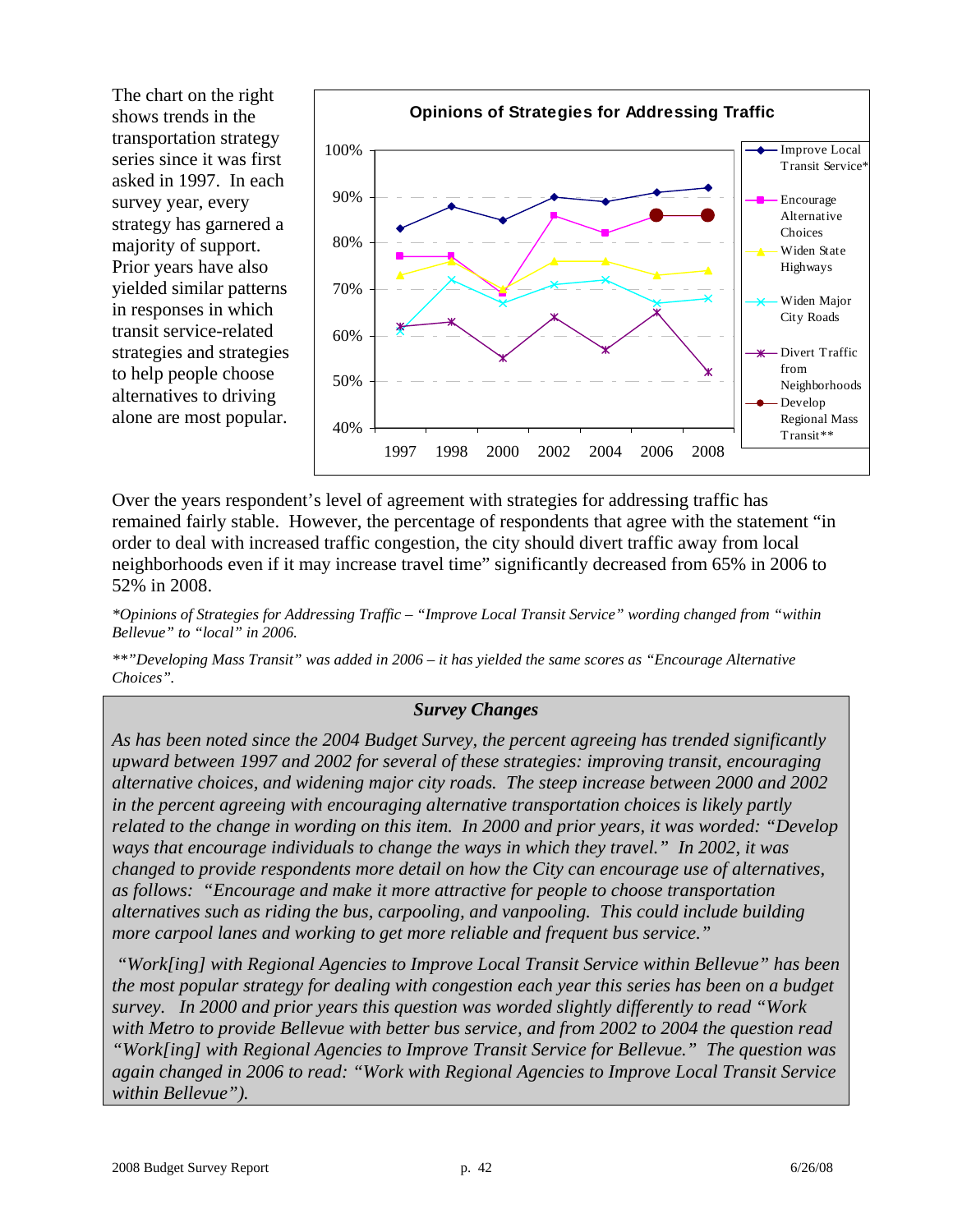# *Demographic Differences Agreement with Traffic Strategies Respondents Most Likely To Either Somewhat or Strongly Agree With Each Strategy*

- − *Widen major City roads: Respondents under the age of 35 as well as respondents without children in the household.*
- − *Encourage the state to widen state highways: Single-family residents, males, and respondents living in the 98007 zip code.*
- − *Work with regional agencies to improve local transit service within Bellevue: Male respondents, under the age of 35, and those respondents who have lived in Bellevue between 3 and 9 years.*
- − *Work with regional agencies to develop a reliable mass transit system: Multi-family residents, respondents who have children, respondents with an annual household income between \$35,000 and \$100,000, respondents under the age of 35, as well of those whose residency tenure is between 3 and 9 years.*
- − *Divert traffic away from local neighborhoods: Female respondents, without children in their household, residents of zip code 98004, and respondents aged 35 or older.*
- − *Encourage and make it more attractive for people to choose transportation alternatives: Multi-family residents and respondents who have lived in Bellevue between 3 and 9 years.*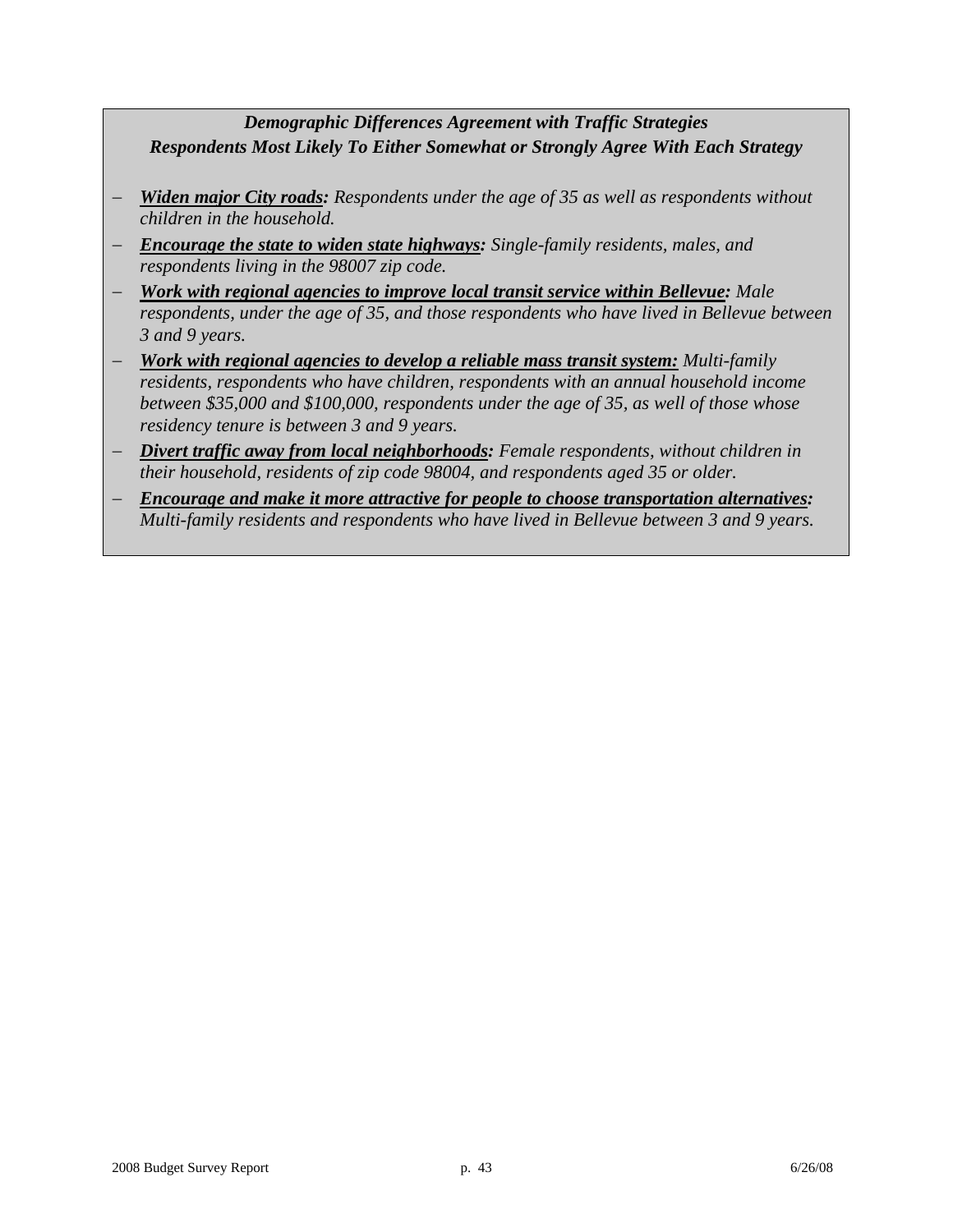# **Opinions regarding Taxes and Service Levels**

The Budget Survey asks residents whether they feel they are getting their money's worth for the taxes they pay for city services. **The majority of respondents (81%) feel they are getting their money's worth for their tax dollar, this remains stable compared to 2006 (82%).** Sixteen percent (16%) of respondents do not feel they are getting their money's worth for their tax dollar.

**Although slightly down in 2008 from 2006 the, overall the percentage of respondents who report getting their money's worth for their tax dollar has been trending upwards since 1996**. The table below shows the percentage reporting they are getting their money's worth and the percentage who



report they are not getting their money's worth during each survey year.

In general, there are few statistically significant differences between demographic groups; however, single-family residents are significantly more likely than multi-family residents to report they do not feel they are getting their money's worth for their tax dollar.

|                                | <b>VALUE FOR TAX DOLLAR: TRENDS IN RESPONSES</b> |      |      |      |      |      |      |  |  |
|--------------------------------|--------------------------------------------------|------|------|------|------|------|------|--|--|
| <b>(BASE: ALL RESPONDENTS)</b> |                                                  |      |      |      |      |      |      |  |  |
|                                | 1996                                             | 1998 | 2000 | 2002 | 2004 | 2006 | 2008 |  |  |
| Getting Money's Worth          | 72%                                              | 73%  | 78%  | 79%  | 81%  | 82%  | 81%  |  |  |
| Not Getting Money's Worth      | 20%                                              | 22%  | 16%  | 16%  | 16%  | 14%  | 16%  |  |  |
| Don't Know / Refused           | 8%                                               | 5%   | 6%   | 5%   | 3%   | 4%   | 4%   |  |  |



A second question asks respondents to weigh the corresponding relationship between services received for their tax dollar to identify the preferred level of taxes and services.

**Simliar to the previous survey wave, threequarters (77%) of all respondents say that the City should keep taxes and services about where they are.** Thirteen percent (13%) indicate they would prefer to see an increase in service levels and taxes, while eight percent (8%) of respondents say they want a decrease in taxes and service levels.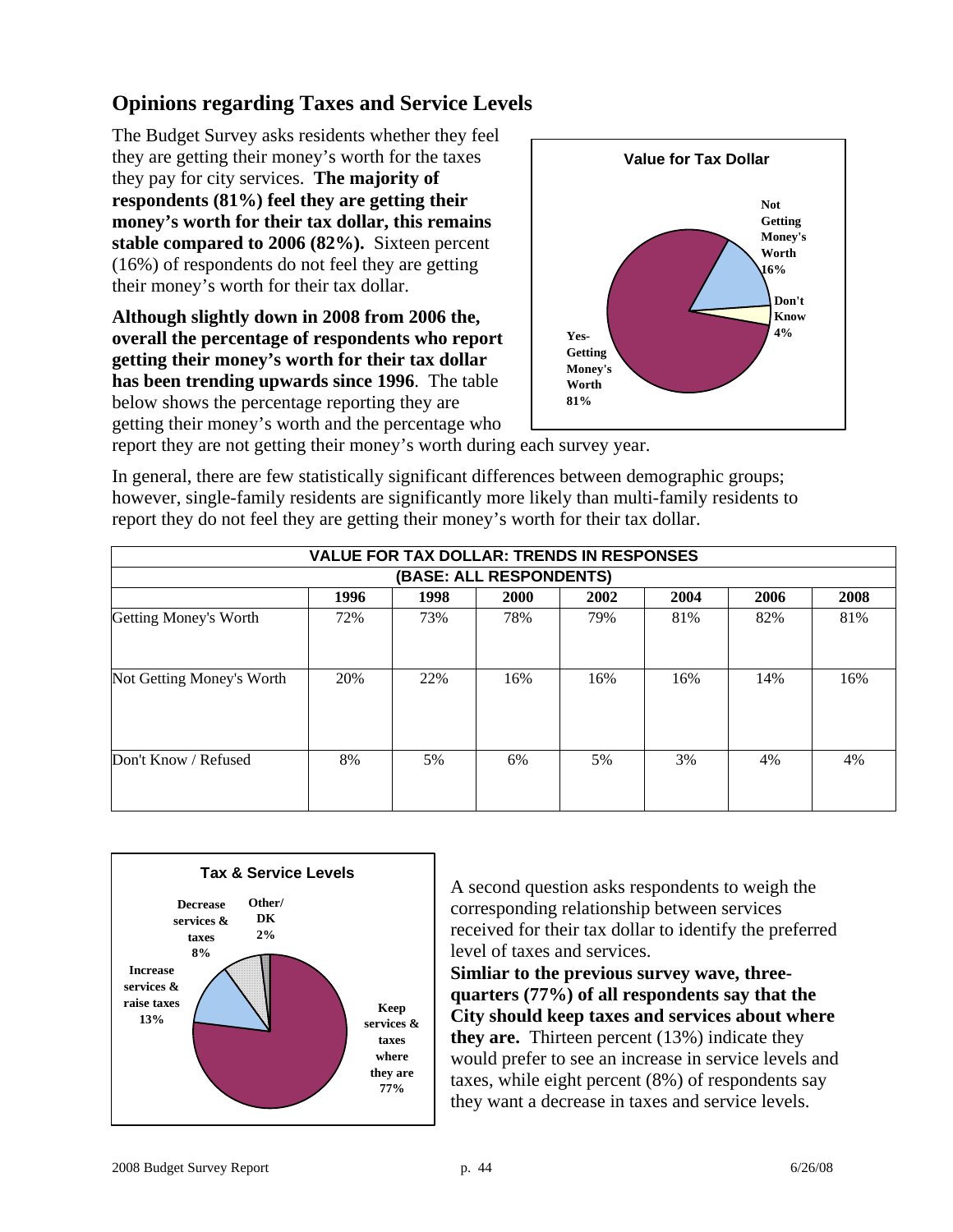| TAX AND SERVICE LEVELS: TRENDS IN RESPONSES |                         |      |             |      |      |      |      |  |  |  |
|---------------------------------------------|-------------------------|------|-------------|------|------|------|------|--|--|--|
|                                             | (BASE: ALL RESPONDENTS) |      |             |      |      |      |      |  |  |  |
|                                             | 1996                    | 1998 | <b>2000</b> | 2002 | 2004 | 2006 | 2008 |  |  |  |
| Keep Where They Are                         | 77%                     | 74%  | 74%         | 76%  | 75%  | 75%  | 77%  |  |  |  |
| <b>Increase</b>                             | 10%                     | 10%  | 9%          | 15%  | 15%  | 17%  | 13%  |  |  |  |
| Decrease                                    | 9%                      | 8%   | 9%          | 6%   | 8%   | 7%   | 8%   |  |  |  |
| Don't Know / Refused / It Depends           | 4%                      | 8%   | 8%          | 3%   | 2%   | 2%   | 3%   |  |  |  |

## *Demographic Differences in Tax and Service Level Preferences*

− *Multi-family residents are significantly more likely to support increased levels of services and taxes than are single-family residents.* 

# **Suggested Services/ Facilities to Increase or Decrease**

Respondents who said the City should either increase or decrease services and taxes were asked to suggest what services or facilities should be increased or decreased.

Among the fifty-two (52) respondents who say the City should increase services and taxes, almost three-quarters (72%) of respondents say that transportation services (such as road improvement & maintenance, transit and traffic improvements) should be increased. One in five respondents cite Police (22%) or recreation (20%) services as needing more funding. Development / zoning/ planning yields eight percent (8%) of comments by respondents, followed by schools and education (7%), providing outreach programs (3%) and government efficiency / lowering taxes (2%) as services to be increased. Four percent (4%) of respondents do not know which services should be increased. Please see the Field Services Report under separate cover for "other" verbatim responses.

Among the thirty-one (31) respondents who say the City should decrease services and taxes, twenty-three percent (23%) suggest cutting parks and recreation services, as well as providing outreach programs (17%). One in ten (11%) suggest cutting police services, or schools and education (10%). Less than one in ten respondents also indicate the following services should be decreased: streets / traffic (6%), government / efficiency / lower taxes (3%), and development / zoning / planning (2%). More than one-quarter (26%) of respondents do not know which services should be decreased. Please see the Field Services Report for "other" verbatim responses.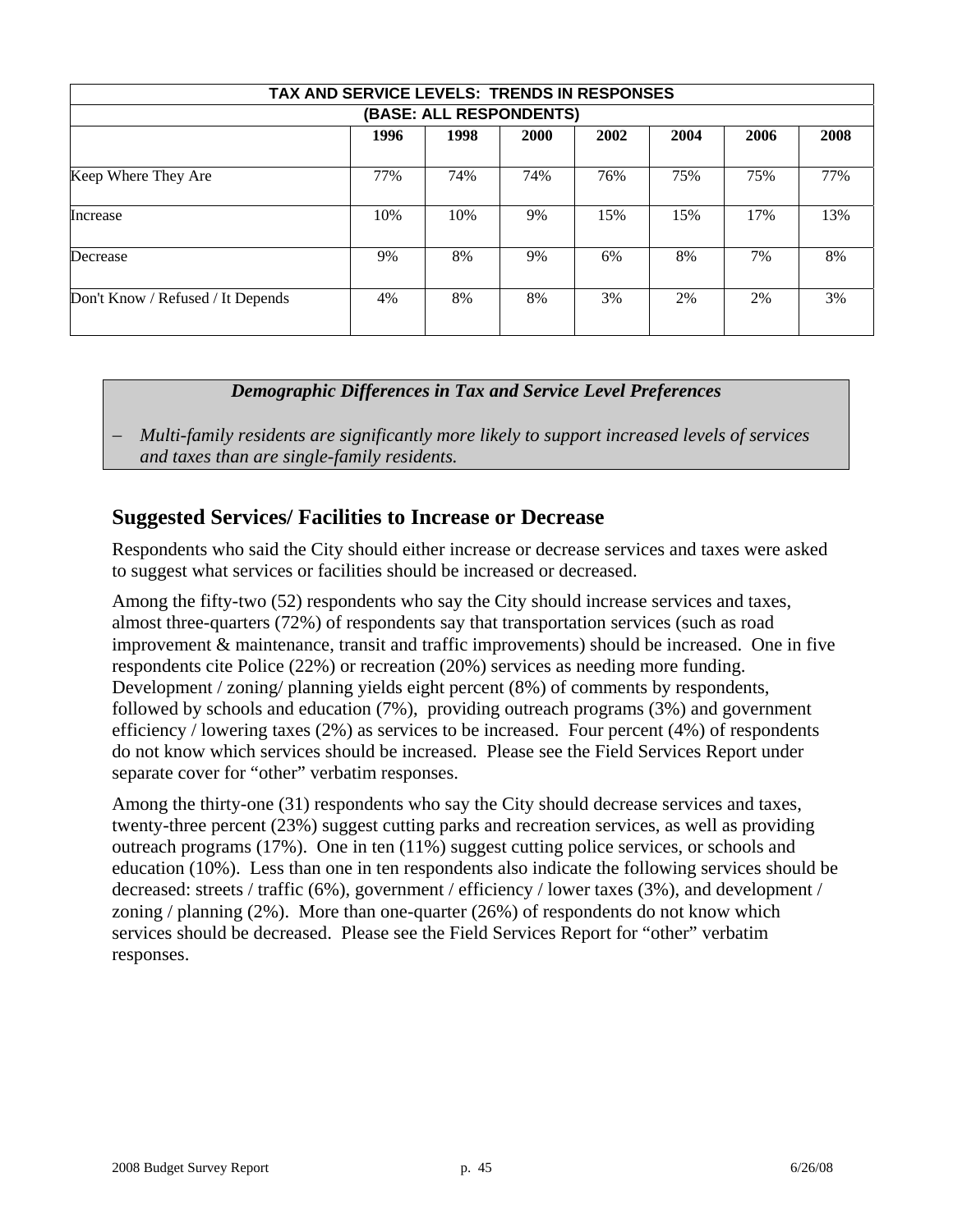# **Other Comments**

Interviewers asked respondents whether they had any additional comments for the City regarding needs and priorities for the next two-year budget. Two-thirds (64%) of respondents did not offer any final comments. Of the respondents who did have a concern regarding budget priorities, transportation/ traffic/ roads is perceived as the most important.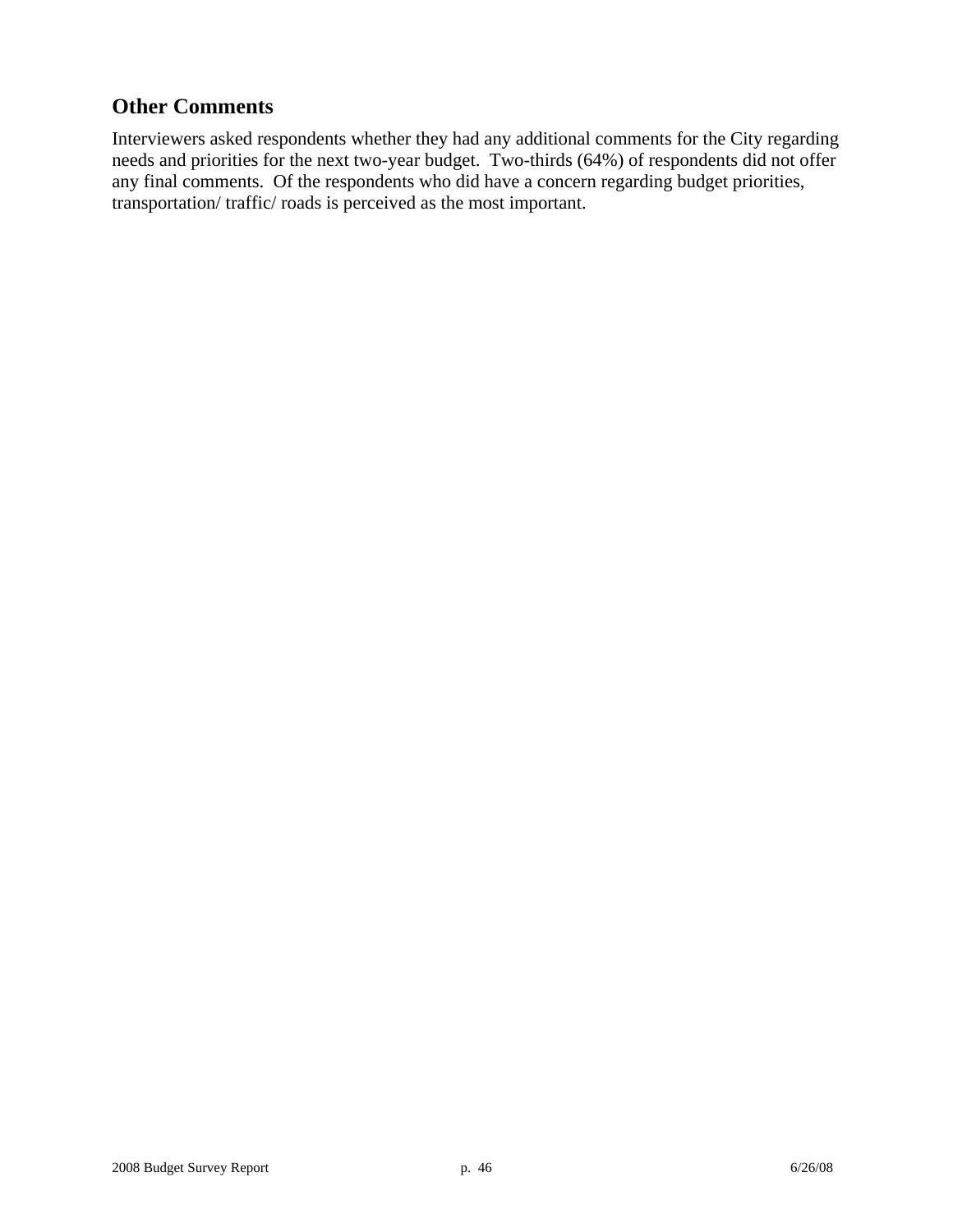# **Demographics - Survey Respondent Profile**

## **Household Size**

A majority (65%) of respondents surveyed in the 2008 Budget Survey report they have two adults (including themselves) living in their household. One-fifth (22%) of respondents report they are the only adult in their household while one in ten respondents (10%) report they have three or more adults living in their household.

## **Children in Household**

Sixty-five percent (65%) of respondents do not have children currently living in their household, while 13% have one child and 15% have two children living in their household. Six percent (6%) of respondents report they have three or more children in their household. As reported in previous Budget Surveys, respondents who live in a multi-family dwelling are more likely than single-family dwelling residents to *not* have any children (92% of multi-family residents have no children compared to 64% of single-family residents).

# **Dwelling Type**

Fifty-six percent (56%) of survey respondents interviewed live in single-family dwellings; 44% live in multiple family dwellings. The survey proportion is representative of households in Bellevue and was ensured with a screening quota.

## **Years Lived in Bellevue**

In conjunction with previous survey results, on average, respondents have lived in the City of Bellevue for fifteen (15.2) years. Thirteen percent (13%) of respondents have lived in Bellevue for 2 years or less. More than a third of respondents (36%) report living in Bellevue for three to nine years, while less have lived in Bellevue for 10 to 24 years (29%) or 25 or more years (22%).

## **Gender**

Half of survey respondents interviewed are male (51%); half are female (49%). Quotas were employed during respondent screening to ensure an equal split between proportions of males and females.

## **Age**

Equal to the 2006 survey four out of ten (40%) respondents are between the ages of 35 to 54. One quarter of respondents (29%) of respondents are under the age of 35. One in seven respondents report being 55 to 64 years old or 65 years or older (15% and 16%, respectively). Multi-family residents are more likely than single-family residents to be under the age of 35 (11% compared to 5%, respectively). Furthermore, single-family residents are more likely than multi-family residents to be between the ages of 35 and 54 (43% compared to 25%).

## **Ethnicity/Race**

The majority of respondents are white (71%). Fifteen percent (15%) are of Asian descent, while three percent (3%) of respondents say they are African American; 3% are Native American; 2% say they are Eastern European; 1% are Hispanic / Latino; and 4% refused to disclose their ethnic background.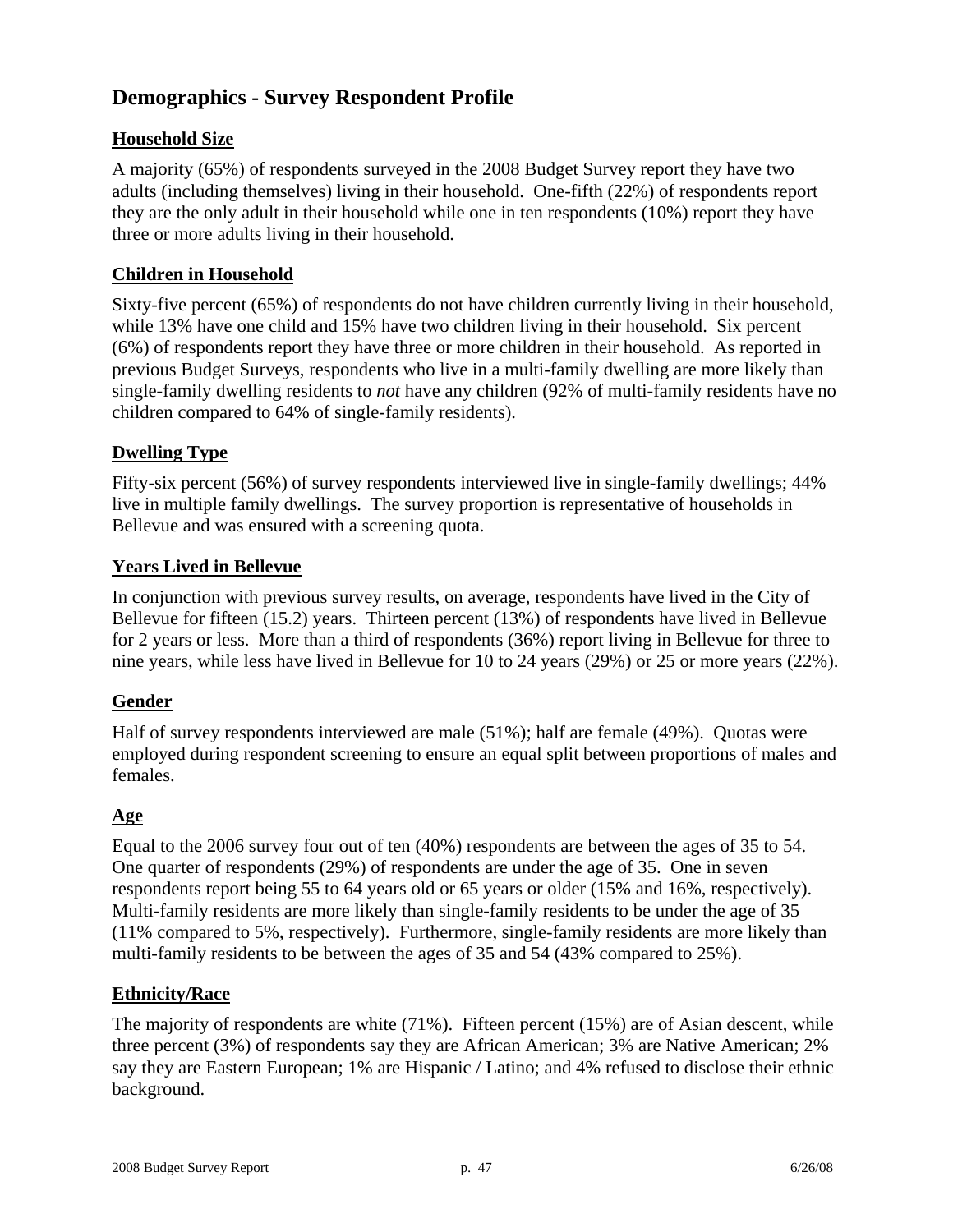## **Annual Household Income**

One in ten (10%) respondents has an annual household income of less than \$35,000, slightly lower than in 2006 (15%) and significantly lower than 2004 and 2002 (both 18%). One in three respondents (33%) report annual household incomes of \$35,000 to \$75,000, and fifty-seven percent (57%) of respondents have annual household incomes of \$75,000 or more. More than one in five respondents (23%) of respondents refused to disclose their income.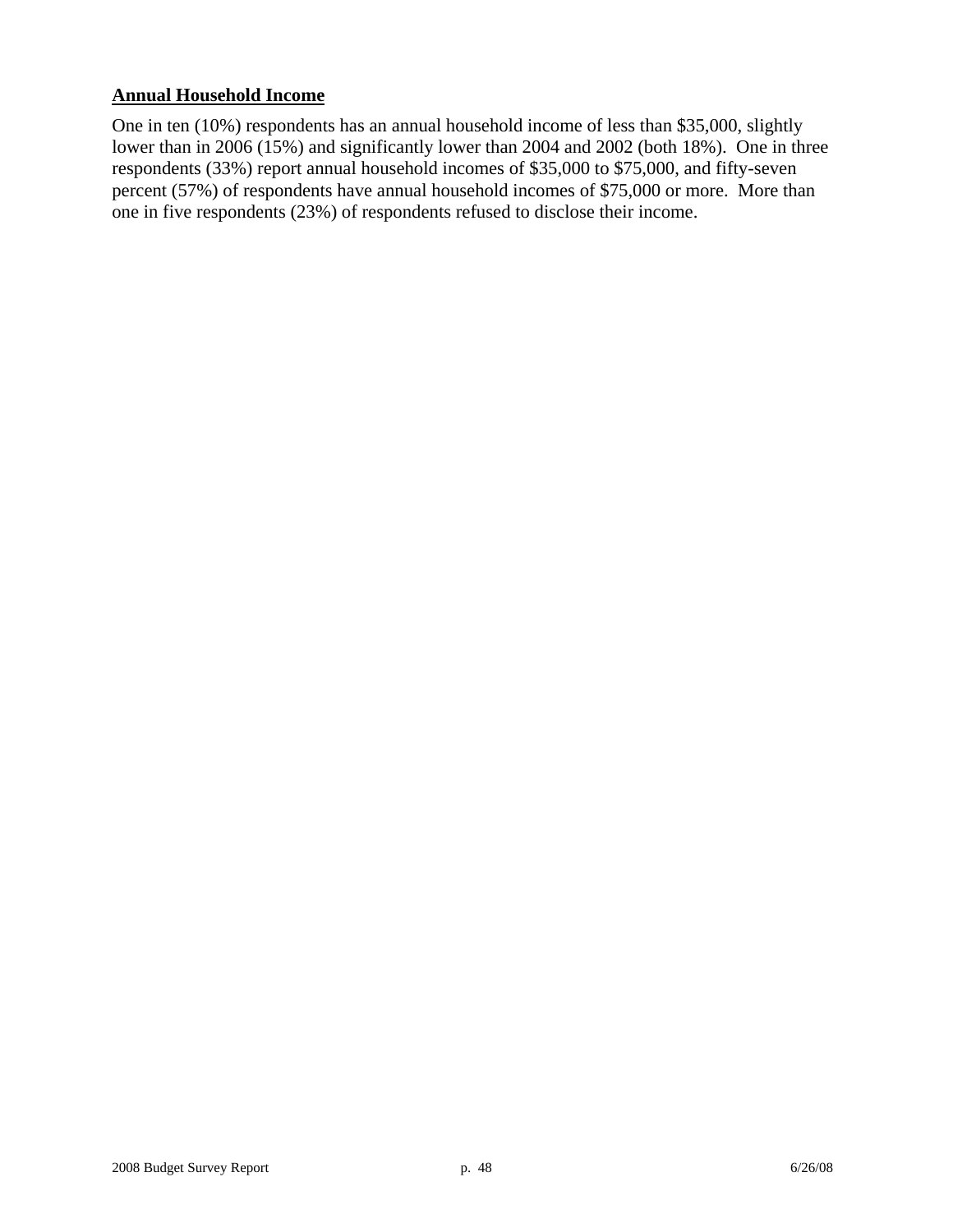*(Blank Page Inserted For Pagination Purposes.)*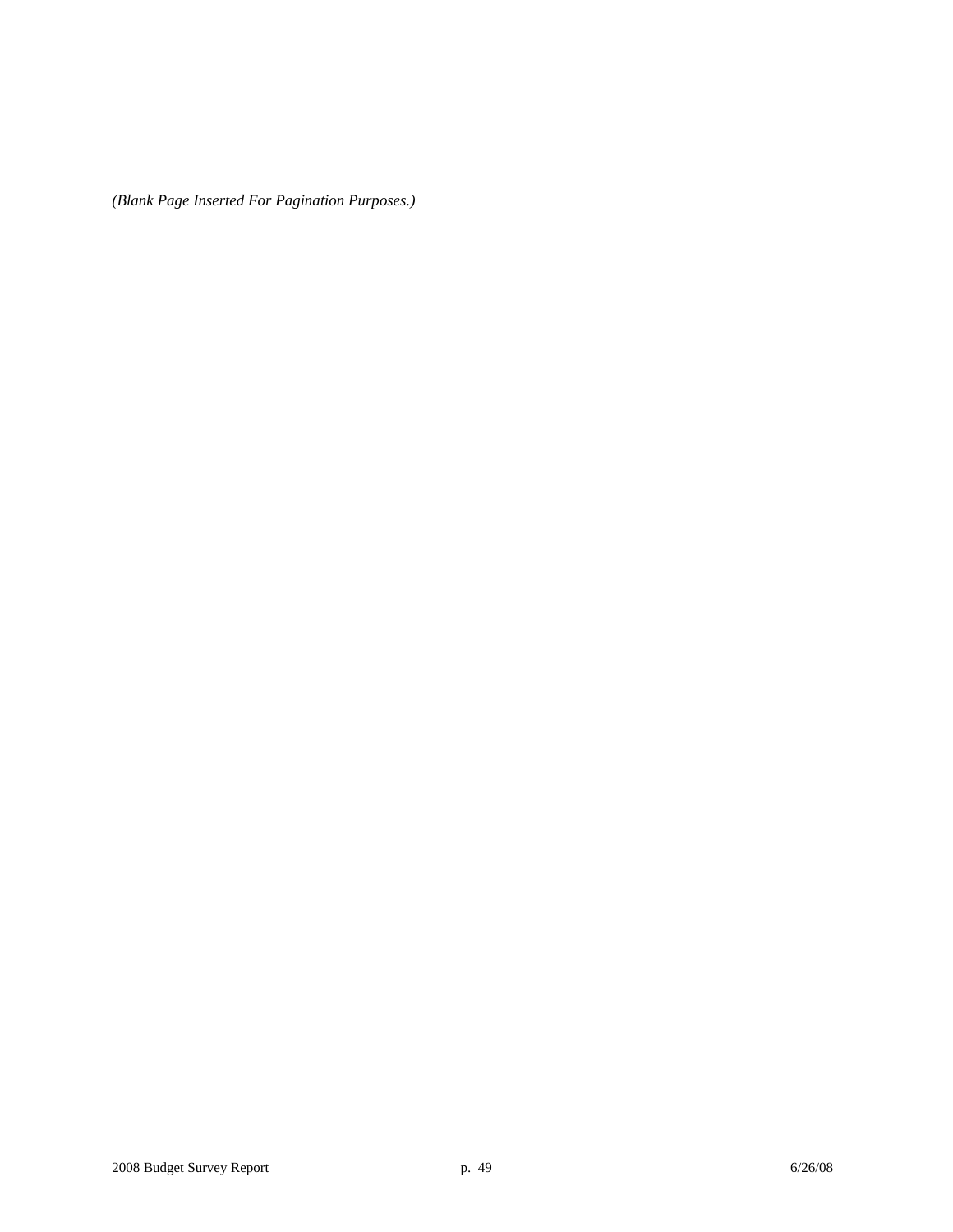**Appendices**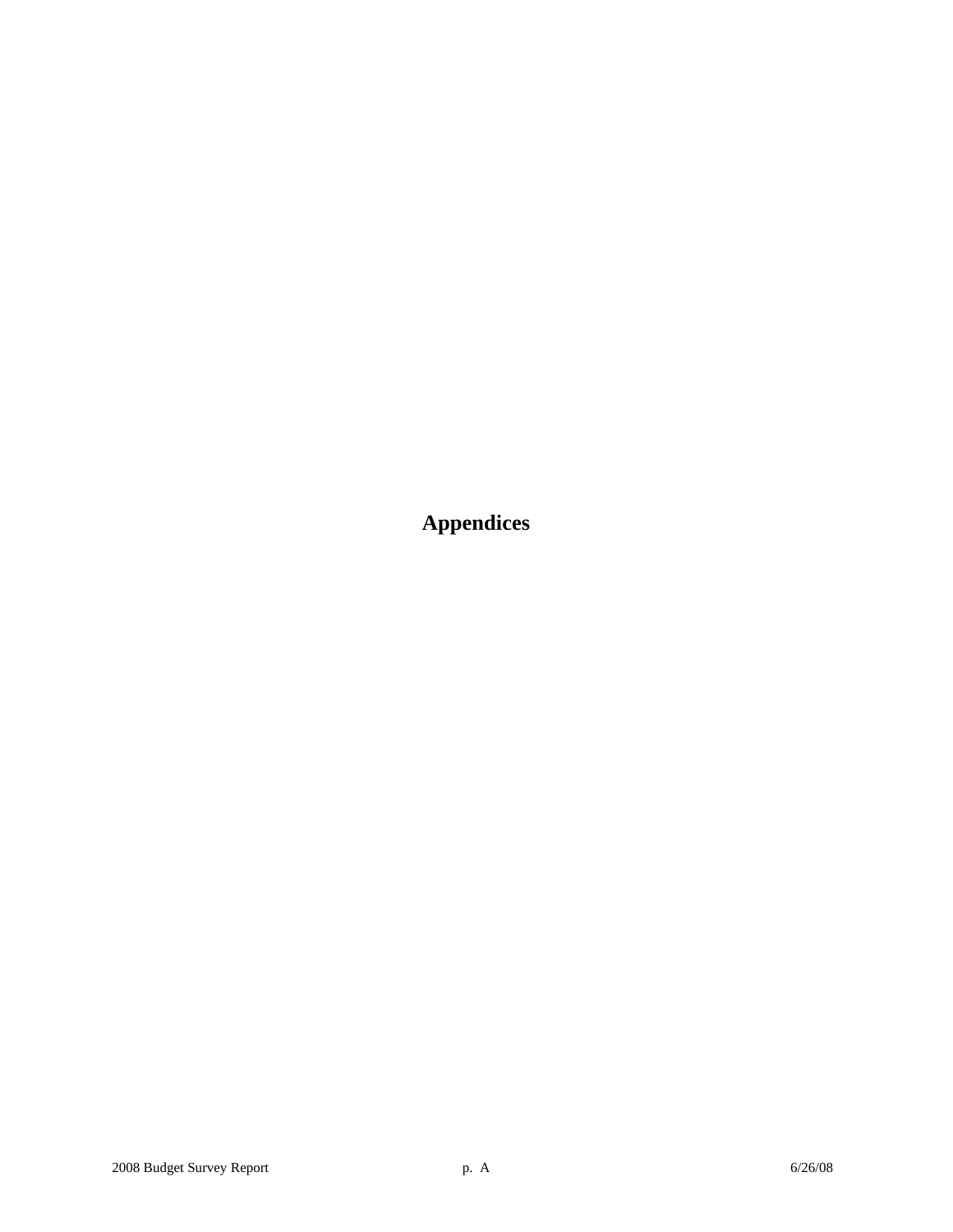*(Blank Page Inserted For Pagination Purposes.)*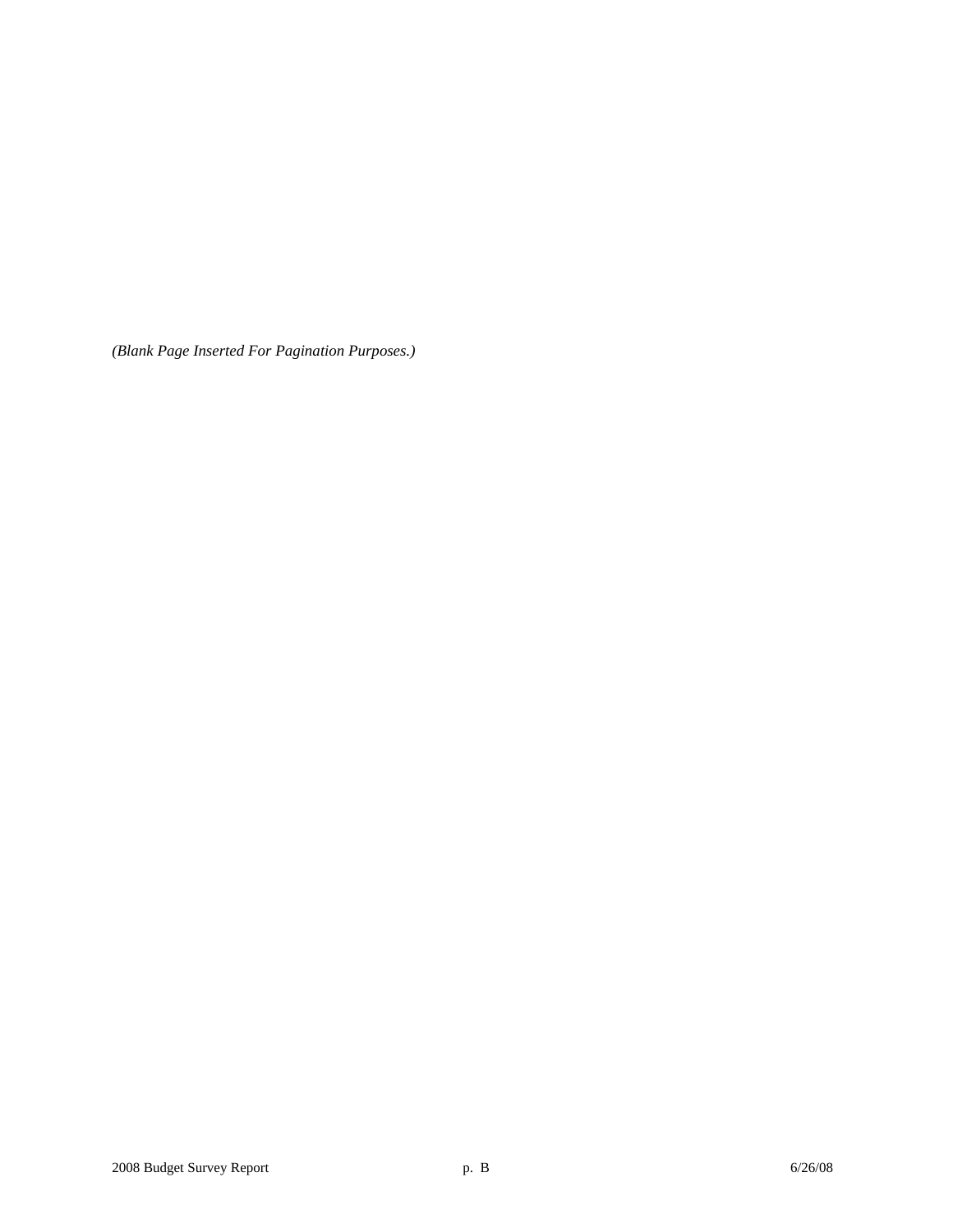# **2008 Budget Survey**

## **Examples Of Responses Naming Transportation As Biggest Problem**: **Citywide & In Neighborhoods**

*CITYWIDE QUESTION: Considering the City as a whole, what, if anything, is the biggest problem you feel the City should do something about over the next two years?* 

## **REDUCE TRAFFIC:**

### **General Comments on Traffic**

- Reducing the traffic flow.
- The traffic situation due to the construction.
- Traffic congestion especially around rush hour.
- Transportation congestion.
- Well if they are going to continue to build condos then they need to improve the infrastructure so there is less traffic congestion.
- Stop the transit from going through my neighborhood.

### **I405/ 520/ I-90:**

- Traffic flow, specifically 405.
- Improvements to I-405.
- Traffic. Better management on the 405. All the traffic that is flowing thru here. 148. It becomes cumbersome in the evening.
- Traffic/the 405 and downtown Bellevue.
- Traffic. 520 bridge.
- I think the transportation should improve access to I 90 and 405 and 520 from Bellevue because it is getting worse.
- Traffic along the 405 corridor.
- Transportation on the 405.
- The 520 bridge needs to be replaced and traffic on the 405 needs to be improved.
- I think that the whole problem with the 520 bridge. The problem is that we have some citizens with money and influence who want to make that bridge into six or eight lanes. They are completely ignoring mass transit.

### **COMMENTS ON ROADS:**

### **Improve Synchronize/ More Traffic Lights:**

- Synchronize the stop lights; you can't drive all the way down any street without having to stop 15 times.
- Study the traffic lights, and try to get rid of some of the cross lights.
- I think computerized and coordinated street signals can improve our way of traffic.
- Coordinate stop light's.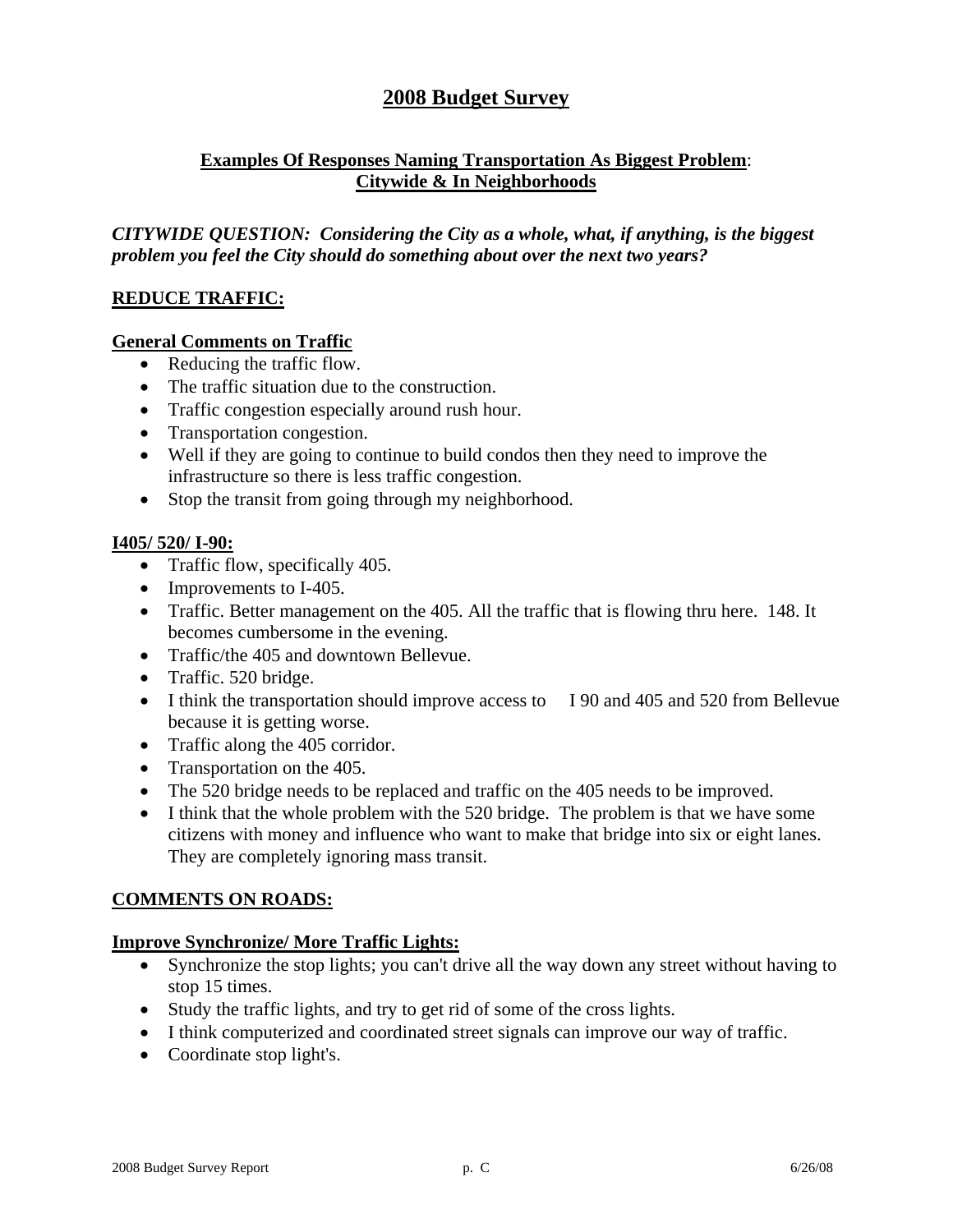## **Repair/ Better Maintain Roads:**

- Fix some of the city roads
- Road maintenance.
- Roads improvements.

# **IMPROVE BUS/TRANSIT SERVICE:**

- Public transportation, buses to run more and hard to get around.
- Transportation fine-tuning the bus service, and committing to rail.
- Transportation. There is a transit center, but there is no parking and no way to get there in town.
- Maybe have more public transportation.
- More transit lines, bus lines
- Public transportation mostly because energy prices are so high.
- Work on the public transportation issues.
- Work on the bus services, and traffic in the rural parts of Bellevue.
- Public transportation, suburban contained accesses to public construction.

## *NEIGHBORHOOD QUESTION: Is there any problem in your own neighborhood that you think the City should do something about over the next two years?[IF YES: What problem is that? (BASE = 158 respondents)]*

## **COMMENTS ON ROADS:**

### **Repair/ Better Maintain Roads**

- Some paving work is necessary.
- They should fix the roads.
- There is some pot holes that need attention. And there is some traffic that vastly exceeds the speed limit.
- Just pave our street for us.
- Maybe some road maintenance.
- Road maintenance in the winter .Gravel the road's

### **Improve/ More Streetlights**

- Street lights, and traffic control.
- Need lights, and walkways, and drainage,
- Street lights, and Side walks.

### **Traffic Signals/Speed Bumps**

- A lot of speeders in the neighborhood. Wish they would put speed bumps in our street.
- Speeding. I think speed bumps would go a long ways.

## **REDUCE TRAFFIC GENERAL:**

- Deal with traffic problems.
- Improve the traffic flow.
- Traffic control.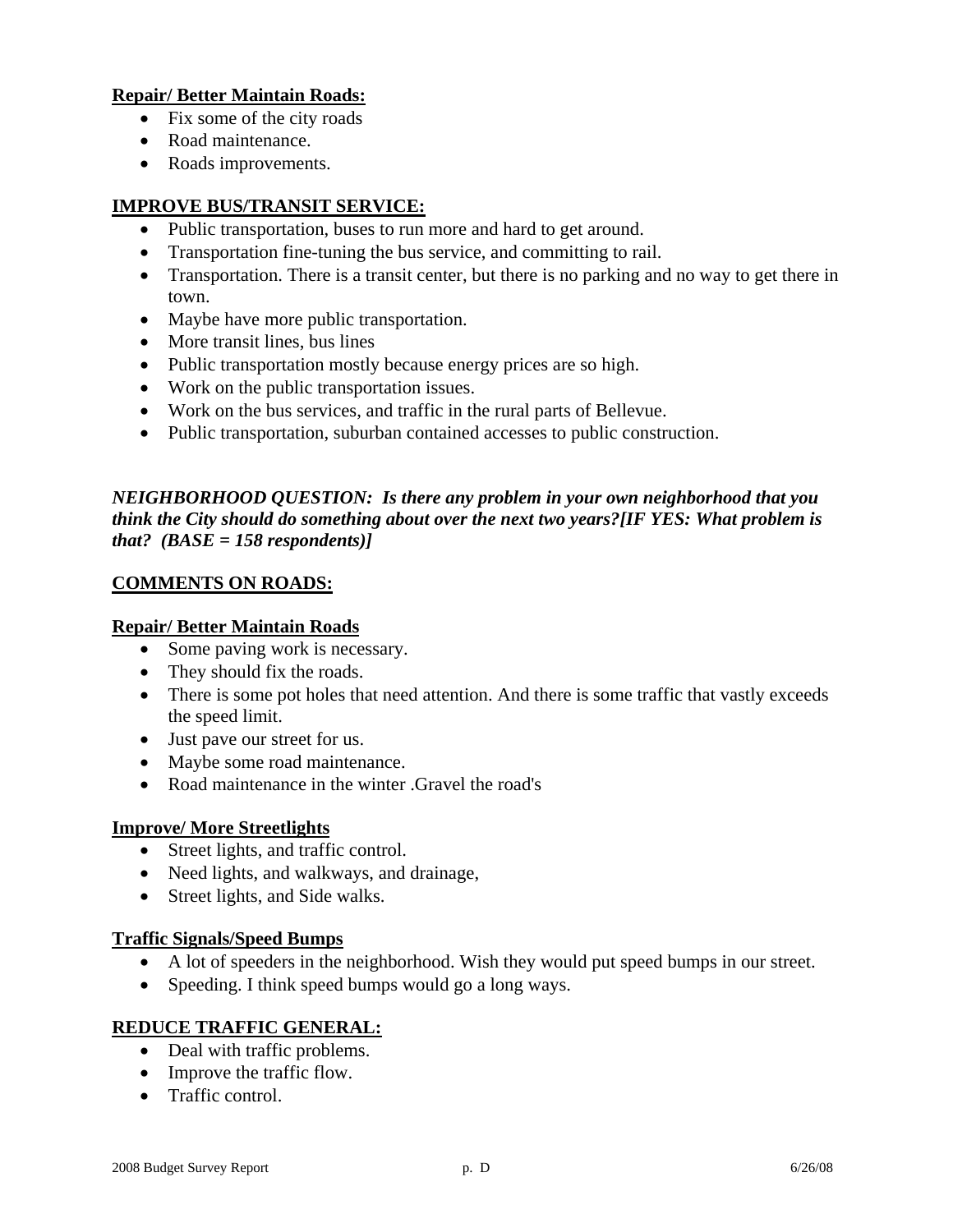## **REDUCE TRAFFIC –NEIGHBORHOOD SPECIFIC:**

- More speeding control on 99th. Wish not as much speeding traffic on 99th.
- The traffic. There is one major roadway that is a connector. It is 128 SE Ave.

## **REDUCE SPEEDING:**

- We live by the Lake Hills school on SE 8th St. It is supposed to be twenty five mph and people are always going around forty mph through there. They need to do something about that. They sometimes have police out there handing out tickets but it doesn't seem to have any lasting effect.
- There is some high speed traffic that comes through. More control.
- Speeding and traffic.

## **PEDESTRIAN/BIKE IMPROVEMENTS:**

- Probably look into widening the road and adding bike lanes.
- Again, sidewalks, and bike lanes.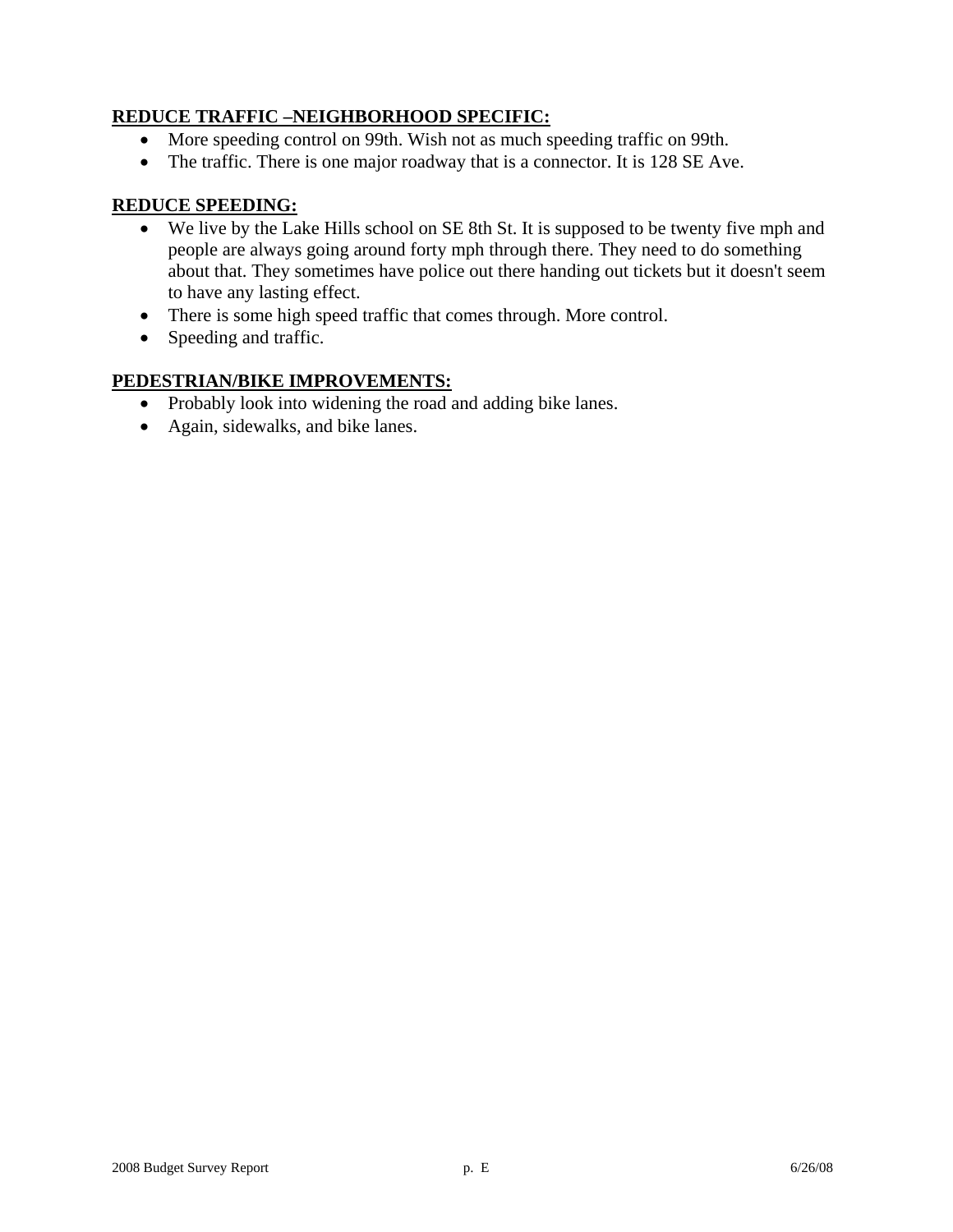*(Blank Page Inserted For Pagination Purposes.)*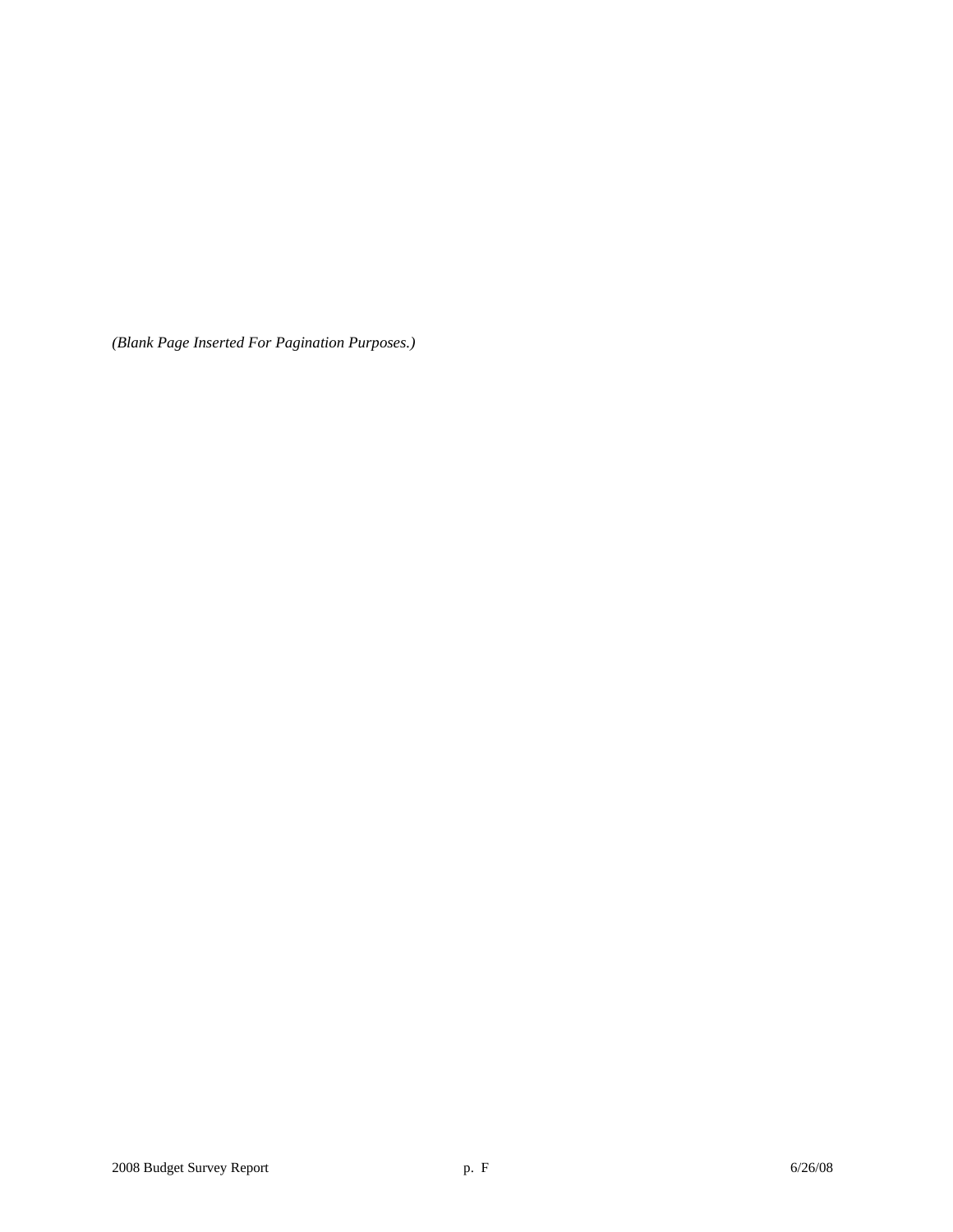### **Questionnaire**

# **City of Bellevue**

# **BUDGET SURVEY**

Final Questionnaire 2/29/08

INTRO Good afternoon/evening. I'm \_\_\_\_\_\_\_\_ of Opinion Research Northwest calling on behalf of the City of Bellevue. We're conducting a survey of Bellevue residents to understand community needs and service priorities. This will be used to help the City make decisions for the 2009-2010 City Budget, which covers both City services, like providing police protection and park programs; and City facilities, like building and maintaining streets.

#### **INTRODUCTION/SCREENING QUESTIONS**

- SCR1 For quality purposes, this call may be monitored. Are you 18 years or older? (IF NO ASK TO SPEAK TO SOMEONE WHO IS)
	- 1 YES **[CONTINUE]**
	- 2 NO [ PROBE FIRST: Is there someone available who is 18 or older? REINTRODUCE OR SCHEDULE CALLBACK WITH PERSON 18 OR OLDER] **[SKIPTO THANK22 – DISPOS = 22]**
	- 9 DON'T KNOW / REFUSED **[SKIPTO THANK8 DISPOS = 8]**
- PRESCR Have you participated in a survey for the City of Bellevue within the past 6 months?
	- 1 YES [SKIPTO THANK29 DISPOS = 29]<br>2 NO [CONTINUE]
	- NO [CONTINUE]
	- 8 DON'T KNOW [CONTINUE]
	- 9 REFUSED [SKIPTO THANK8 DISPOS=8]
- Q60 Just to verify, do you live in the City of Bellevue, that is within the City limits?
	- 1 YES **[CONTINUE]**
	- 2 NO **[SKIP TO THANK1 DISPOS = 23]**
	- 9 DON'T KNOW / REFUSED **[SKIP TO THANK8 DISPOS = 8]**

#### **[INTERVIEWER NOTE: BEAUX ARTS, CLYDE HILL, HUNTS POINT, MEDINA, YARROW BAY AND EASTGATE ARE** *NOT* **LOCATED IN BELLEVUE CITY LIMITS.]**

Qzip What is your zip code? \_\_\_\_\_ **[ENTER 5 DIGIT ZIP CODE]** 99999 **[REFUSED] [SKIP TO THANK8 – DISPOS = 8]**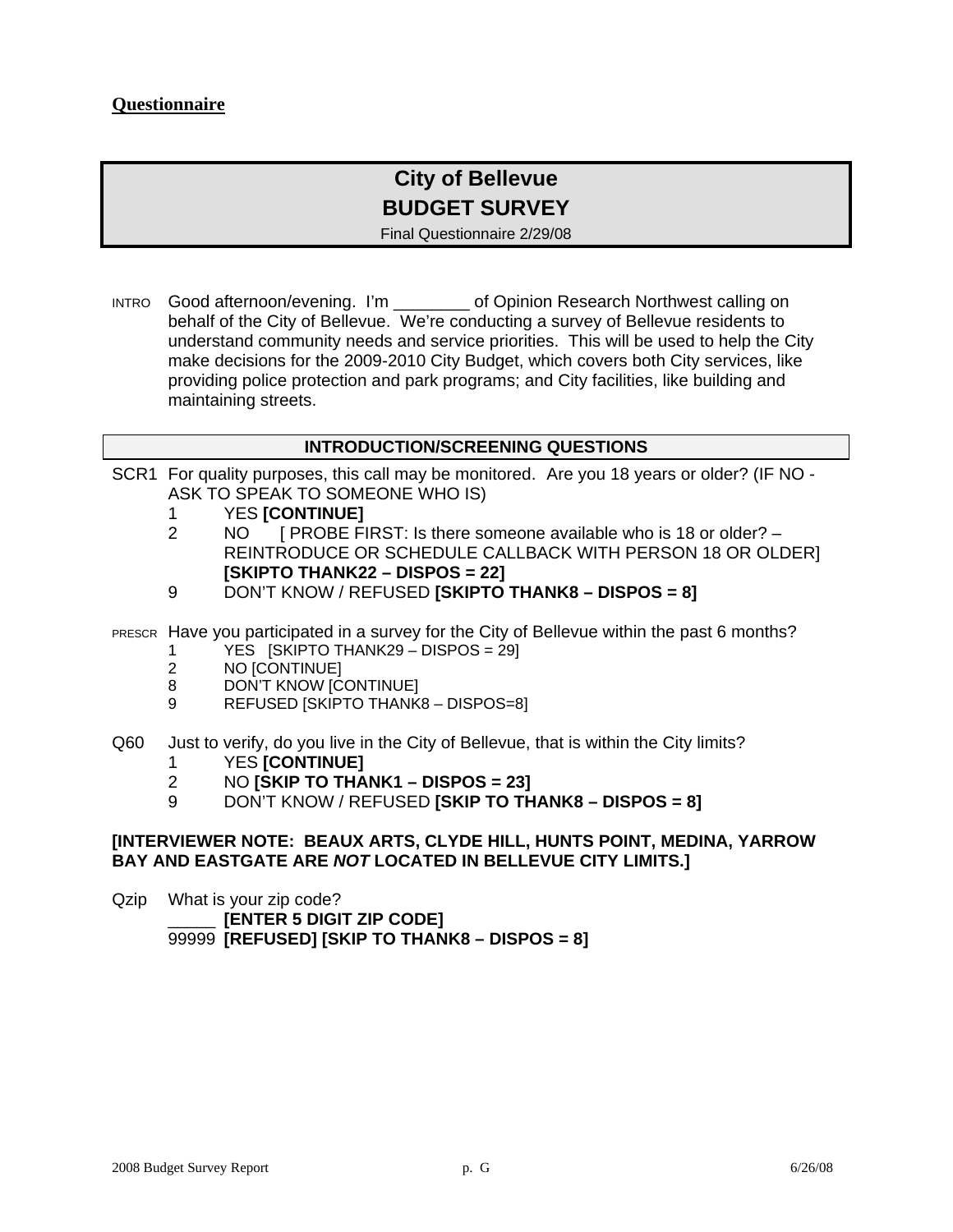### Q2 In what kind of home do you live? **[READ LIST] [SELECT ONE]**

- 1 Apartment, [MULTI-FAMILY]
- 2 A one family house detached from any other house, [SINGLE-FAMILY]
- 3 Trailer or mobile home, [SINGLE-FAMILY SEPARATE]
- 4 Townhouse, or [MULTI-FAMILY SEPARATE]<br>5 Condominium? [MULTI-FAMILY]
- 5 Condominium? [MULTI-FAMILY]
- 6 OTHER SPECIFY [CODE AS APPROPRIATE [SINGLE-FAMILY SEPARATE]
- 7 DON'T KNOW [PROBE: Which of these best describes the home in which you live?] [SKIP TO THANK8, DISPOS=8]
- 8 REFUSED [SKIP TO THANK8, DISPOS=8]
- Q80 [RECORD RESPONDENT'S GENDER]
	- 1 MALE
	- 2 FEMALE

#### **[QAL STATEMENT HERE]**

**[IF (Q2 = 1, 4 or 5) AND Q80=1] QUOTA = MULTI-FAMILY MALE, N=91 [IF (Q2 = 1, 4 or 5) AND Q80=2] QUOTA = MULTI-FAMILY FEMALE, N=91 [IF (Q2 = 2, 3 or 6) AND Q80=1] QUOTA = SINGLE-FAMILY MALE, N=111 [IF (Q2 = 2, 3 or 6) AND Q80=2] QUOTA = SINGLE-FAMILY FEMALE, N=111** 

#### **GENERAL FEELINGS TOWARD CITY AND NEIGHBORHOOD/COMMUNITY NEEDS**

- **QA1 How do you rate the quality of life in Bellevue? Would you say…** 
	- **1 Excellent,**
	- **2 Good,**
	- **3 Neither good nor poor,**
	- **4 Poor, or**
	- **5 Very poor?**
	- **8 DON'T KNOW**
	- **9 REFUSED**
- **QA1a** [IF QA1 = 1 OR 2] **What makes the quality of life in Bellevue [insert rating]?**  [OPEN-END] [PROBE TO CLARIFY]
- **QA1b** [IF QA1 = 2] **In your opinion, what would need to change or improve for the quality of life in Bellevue to be excellent?**  [OPEN-END] [PROBE TO CLARIFY]
- **QA1c** [IF QA1 = 3, 4 OR 5] **In your opinion, what would need to change or improve for the quality of life in Bellevue to be good or excellent?**  [OPEN-END] [PROBE TO CLARIFY]
- Q1 Considering the City as a whole, what, if anything, is the biggest problem you feel the City should do something about over the next two years? [OPEN-END] [PROBE TO CLARIFY]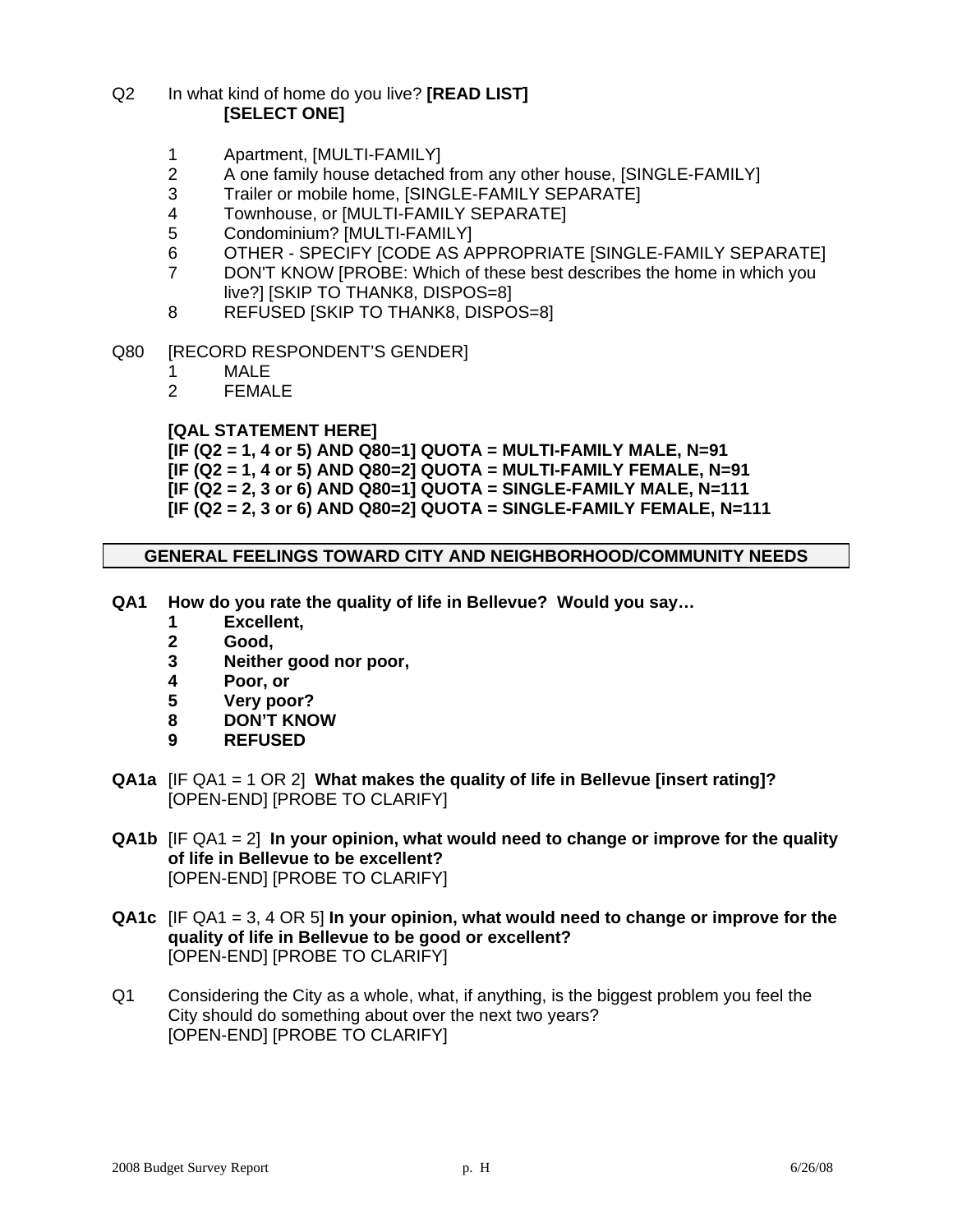- Q1a Are there any other citywide issues you feel the City of Bellevue should do something about over the next two years? **[IF YES, PROBE: And what is that?]** [OPEN-END] [PROBE TO CLARIFY]
- **Q1b How do you rate the quality of life in your own neighborhood? Would you say… 1 Excellent,** 
	- **2 Good,**
	- **3 Neither good nor poor,**
	- **4 Poor, or**
	- **5 Very poor?**
	- **8 DON'T KNOW**
	- **9 REFUSED**
- **Q1c** [IF Q1B < 3] **What makes the quality of life in your neighborhood [insert rating]?**  [OPEN-END] [PROBE TO CLARIFY] [PROBE ONCE FOR ANY OTHER REASONS]
- **Q1d** [IF Q1B = 2] **In your opinion, what would need to change or improve for the quality of life in your neighborhood to be excellent?**  [OPEN-END] [PROBE TO CLARIFY] [PROBE ONCE FOR ANY OTHER REASONS]
- **Q1e** [IF Q1B = 3, 4 OR 5] **In your opinion, what would need to change or improve for the quality of life in your neighborhood to be good or excellent?**  [OPEN-END] [PROBE TO CLARIFY] [PROBE ONCE FOR ANY OTHER REASONS]
- Q3 Is there any problem in your own neighborhood that you think the City should do something about over the next two years?
	- 1 YES
	- 2 NO **[SKIPTO Q5INTRO]**
	- 8 DON'T KNOW **[SKIPTO Q5INTRO]**
	- 9 REFUSED **[SKIPTO Q5INTRO]**
- Q4 **[IF Q3=1]** What problem is that? **[OPEN-END] [PROBE TO CLARIFY]**
- **Q5INTRO** Please tell me if you "strongly agree", "somewhat agree", "neither agree nor disagree", "somewhat disagree", or "strongly disagree" with the following statements.

## **[ROTATE Q5 TO Q6]**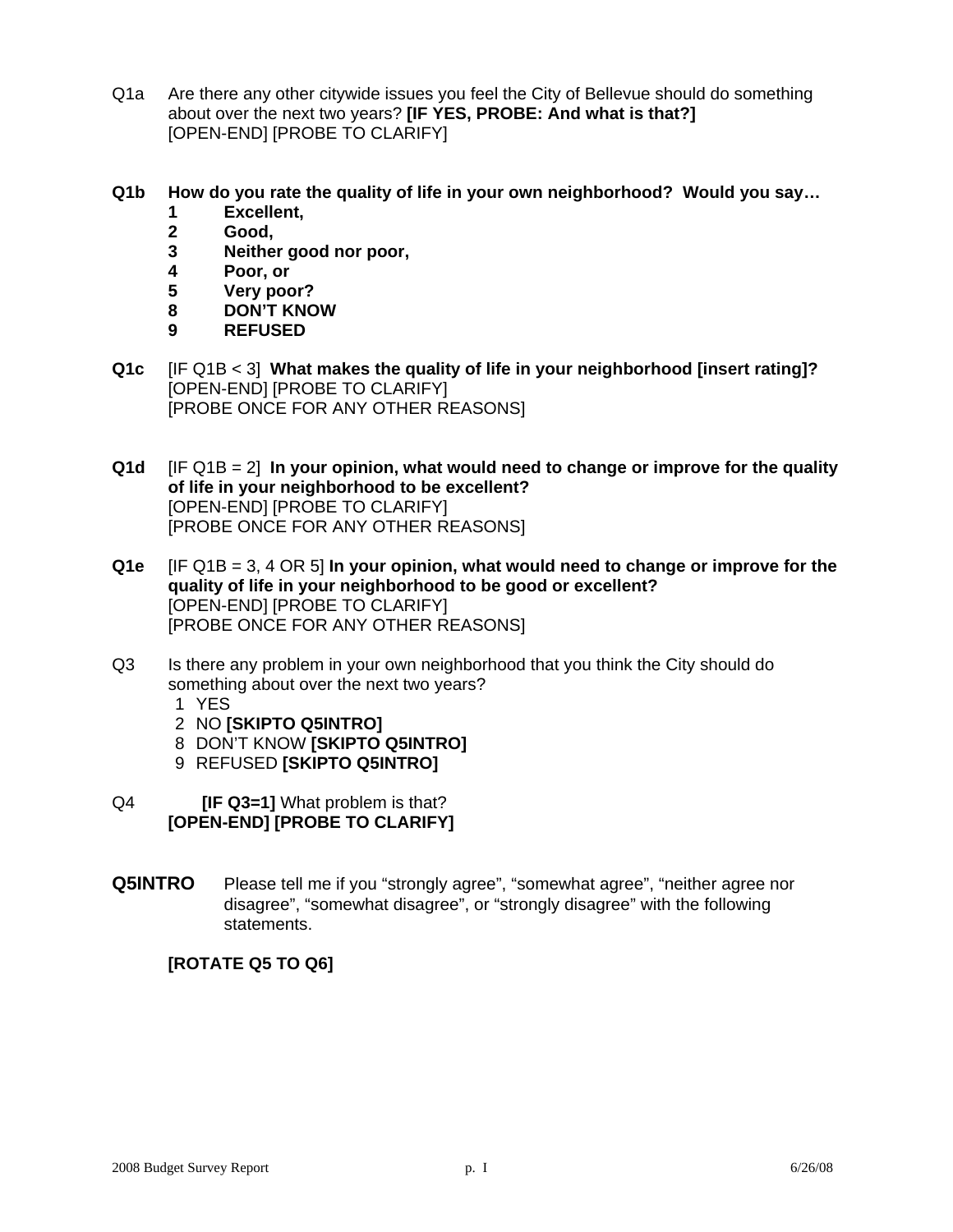- Q5. Careful and balanced stewardship of our natural environment and natural resources will result in a long term increase in the quality of life of Bellevue.
	- 1 STRONGLY DISAGREE
	- 2 SOMEWHAT DISAGREE
	- 3 NEITHER AGREE NOR DISAGREE
	- 4 SOMEWHAT AGREE
	- 5 STRONGLY AGREE
	- 8 DON'T KNOW
	- 9 REFUSED

Q5a Careful and balanced stewardship of our natural environment and natural resources will result in a long term increase in the economic vitality of Bellevue.

- 1 STRONGLY DISAGREE
- 2 SOMEWHAT DISAGREE
- 3 NEITHER AGREE NOR DISAGREE
- 4 SOMEWHAT AGREE
- 5 STRONGLY AGREE
- 8 DON'T KNOW
- 9 REFUSED

Q5b I am happy with how much the City is doing at facilitating and encouraging environmentally sustainable practices in the community.

- 1 STRONGLY DISAGREE
- 2 SOMEWHAT DISAGREE
- 3 NEITHER AGREE NOR DISAGREE
- 4 SOMEWHAT AGREE
- 5 STRONGLY AGREE
- 8 DON'T KNOW
- 9 REFUSED

Q5c I am happy with how much the City is doing in making its own operations and policies more environmentally sustainable.

- 1 STRONGLY DISAGREE
- 2 SOMEWHAT DISAGREE
- 3 NEITHER AGREE NOR DISAGREE
- 4 SOMEWHAT AGREE
- 5 STRONGLY AGREE
- 8 DON'T KNOW
- 9 REFUSED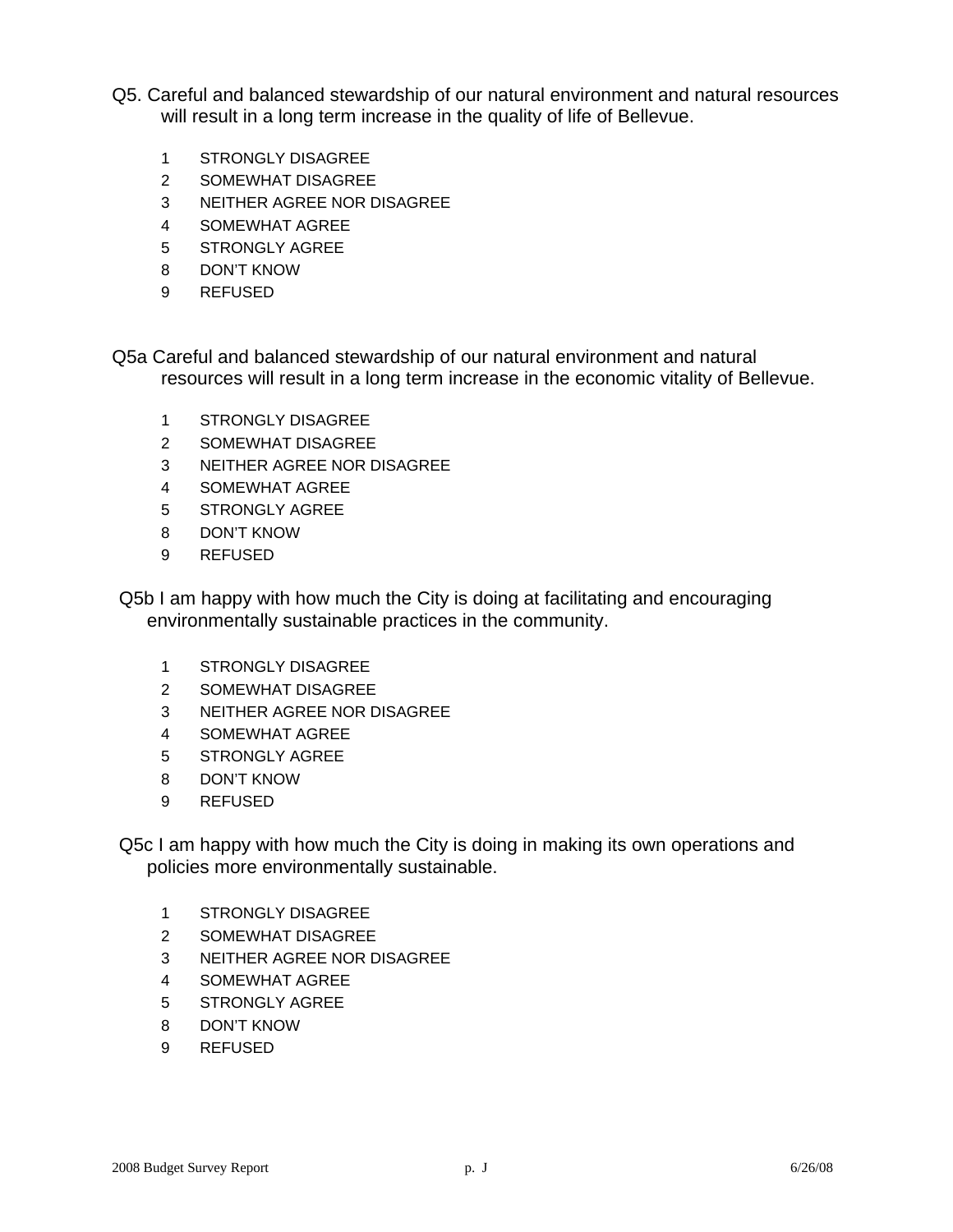Q6. Having safe drinking water and clean air are important factors in your quality of life in Bellevue.

- 1 STRONGLY DISAGREE<br>2 SOMEWHAT DISAGREE
- SOMEWHAT DISAGREE
- 3 NEITHER AGREE NOR DISAGREE
- 4 SOMEWHAT AGREE
- 5 STRONGLY AGREE
- 8 DON'T KNOW
- 9 REFUSED

### INTPD The next few questions are about the Bellevue Police Department.

Q7. How would you rate the staff of the Bellevue Police Department on…

## **[ROTATE Q7A-Q7F]**

- A. Professionalism
- B. Being courteous
- C. Honesty
- D. Fair and equal treatment
- E. Responsiveness
- F. Communication skills

#### **Would you say…**

- 5 Excellent,
- 4 Good,
- 3 Neither good nor poor,
- 2 Poor, or
- 1 Very poor?
- 8 DON'T KNOW
- 9 REFUSED

Q7G. What would you say is your primary source of information about the Bellevue police department and its officers?

[DO NOT READ LIST - SELECT PRIMARY SOURCE OF INFORMATION]

- 1 WORD OF MOUTH: FRIENDS / FAMILY / CO-WORKERS
- 2 NEWSPAPER (SPECIFY:  $\qquad \qquad$ )
- 3 RADIO TELEVISION
- 4 CONTACT DIRECTLY WITH THE POLICE
- 5 ONLINE / INTERNET
- 6 MAILER / FLYER / SOMETHING IN THE MAIL
- 7 OTHER (SPECIFY: )
- 8 DON'T RECALL
- 88 DON'T KNOW
- 99 REFUSED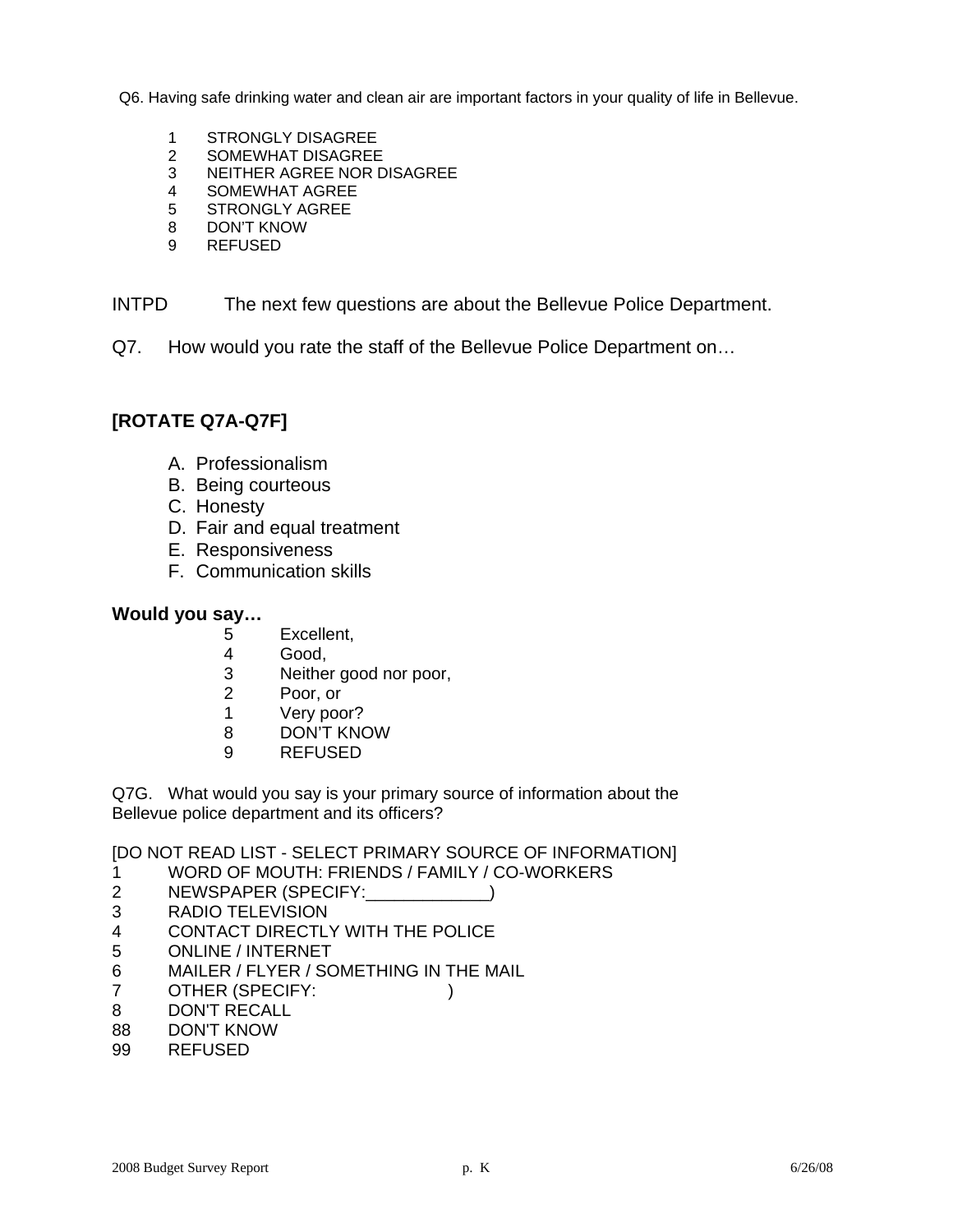Q8. Overall, how satisfied are you with the quality of services provided by the Bellevue Police Department? Would you say 7 meaning "completely satisfied," 1 meaning "not at all satisfied," or some number in between?

> 1 NOT AT ALL SATISFIED 2 3 4 5 6 7 COMPLETELY SATISFIED 8 DON'T KNOW 9 REFUSED

#### **PRIORITIES FOR CITY SERVICES**

**INTROA** I'm going to read you a list of services and facilities provided by the City.

First, I would like you to tell me how important it is that the City provide each of these services and facilities. Then tell me how satisfied you are with the job the City is doing at providing that service or facility.

Each will use a 7 to 1 scale, with 7 being the highest rating and 1 being the lowest. As you think about each item, please consider that the City must set priorities and make tradeoffs for use of limited funds.

**WILL NEED TO PROVIDE THE FOLLOWING TO INTERVIEWERS SO THAT IS AVAILABLE TO THEM DURING INTERVIEWS:** 

**IF ROOM, ADD THIS TO EACH IMPORTANCE SCREEN: [IF NEEDED/IF RESPONDENT ASKS: Remember, as you think about each item, consider that the City must set priorities and make tradeoffs for use of limited funds.]** 

#### **GO OVER THE BELOW DURING TRAINING AND PROVIDE TO DCS ON PAPER IF NECESSARY:**

[IF NECESSARY: I understand that you may not have personal experience with this, however to preserve the validity of the survey we are required to ask everyone the same questions. If you do not know, please feel free to say so. However, please keep in mind that your answers do not need to be based on personal experience with each item, but may be based on your general perceptions.]

[IF RESPONDENT SAYS "IT DEPENDS": Then thinking about [this item] in general, how important is it to you?/How satisfied are you with the job the City is doing on this?]

#### **[ROTATE BLOCKS, I.E. HOUSING, FIRE & MEDIC, ETC.] [GROUP 1 = YELLOW, GROUP 2 = GREEN] – RANDOM SECTION DISTRIBUTION**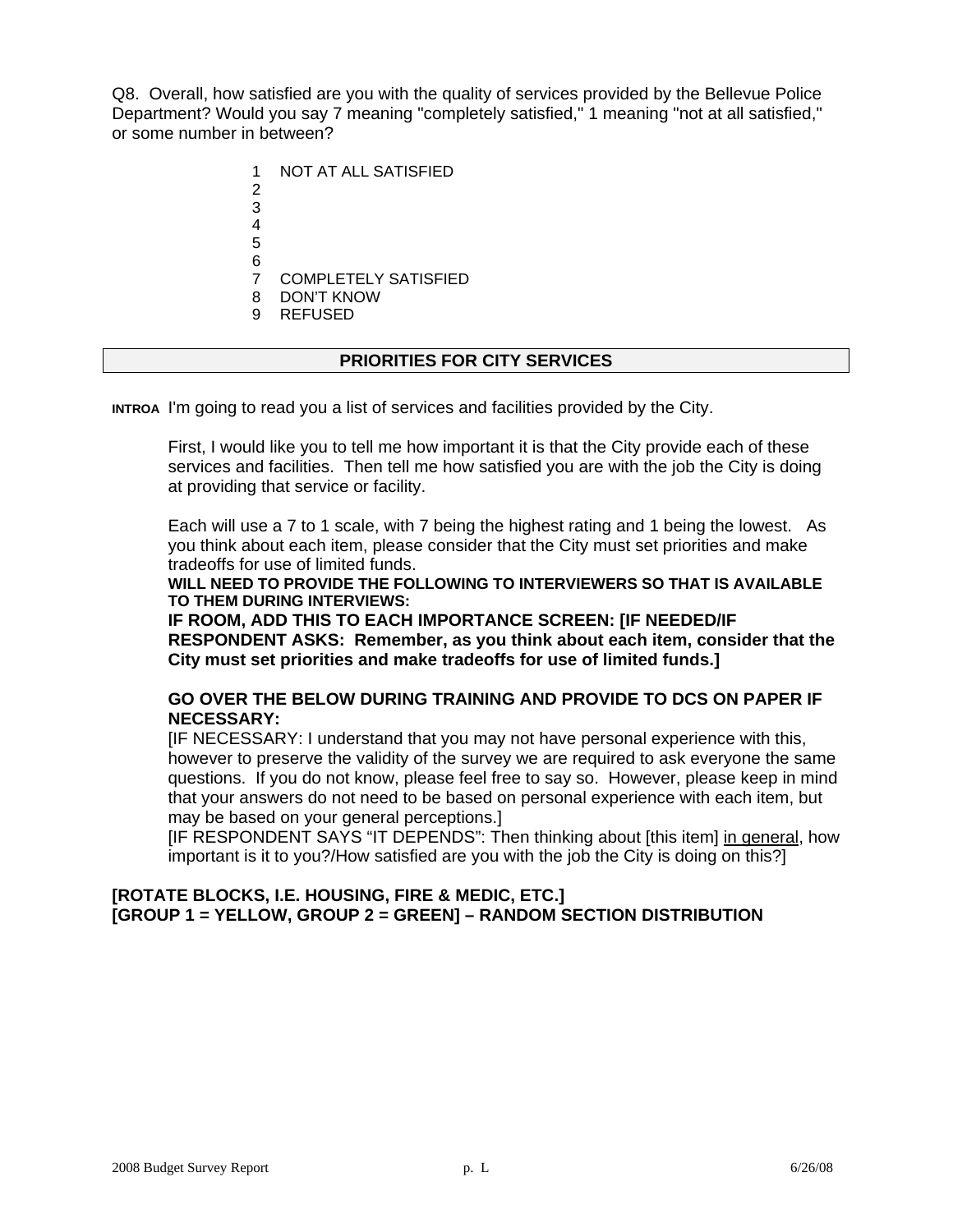### **HOUSING**

Q11a First, how **important** is it that the City is

### **Responding to citizens' complaints about code violations like illegal housing additions or junk vehicles?**

Would you say 7 - "extremely important," 1 - "not at all important," or some number in between?

- 1 NOT AT ALL IMPORTANT
- 2
- 3
- 4
- 5
- 6
- 7 EXTREMELY IMPORTANT
- 8 DON'T KNOW
- 9 REFUSED
- Q11b And how **satisfied** are you with the job the City is doing on this?

### **(Responding to citizens' complaints about code violations like illegal housing additions or junk vehicles? )**

Would you say 7 meaning "completely satisfied," 1 meaning "not at all satisfied," or some number in between?

1 NOT AT ALL SATISFIED

2 3 4 5 6 7 COMPLETELY SATISFIED 8 DON'T KNOW 9 REFUSED

Q12a / q12b Promoting affordable housing for City residents

### **FIRE AND MEDIC**

- Q14a / Q14b Preventing fires through public education and safety inspections
- Q15a / Q15b Responding to fires
- Q17a / Q17b Providing emergency medical services such as Medic One
- Q18a / Q18b Preparing for disasters, such as earthquakes and major storms

#### **RECREATION**

**NOTE: This section is split into two parts: Q20-Q27 & Q28-Q30, noted by the line. Respondents will randomly get one of the two sections.** 

Q20c/Q20d Providing recreation programs for youth, seniors, and special needs populations such as the disabled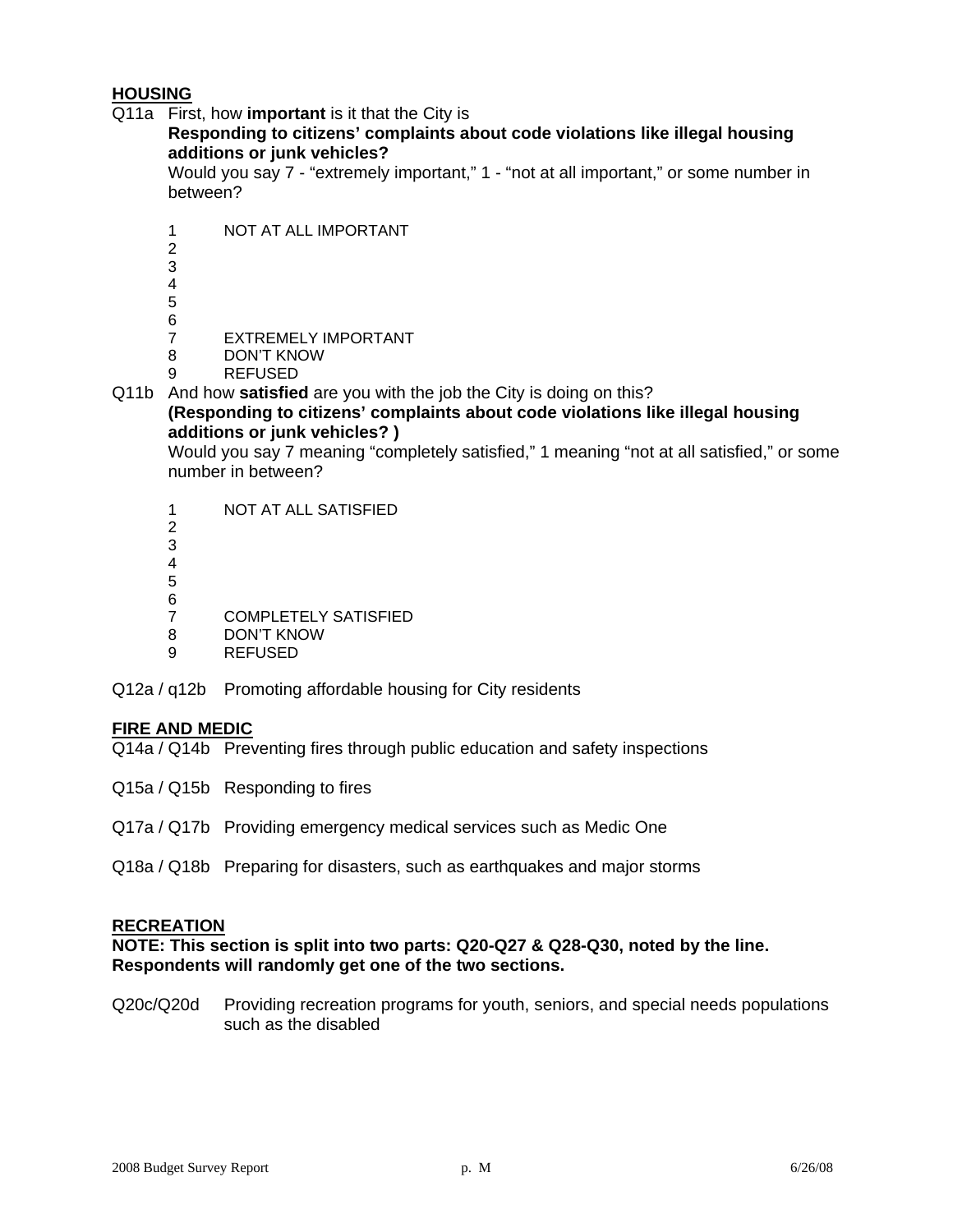Q21c/Q21d Providing opportunities for individuals to lead healthy and active lifestyles, including ball fields, trails, swimming . etc.

Q22c/Q22d Sponsoring community festivals and events in the City and its neighborhoods Q25a / Q25b Ensuring clean and well-maintained parks and park facilities

Q27a / Q27b Further developing major parks *serving all areas of the Cit*y, such as the Downtown Park, Botanical Garden, and Crossroads Park.

**\*\*\*\*\*\*\*\*\*\*\*\*\*\*\*\*\*\*\*\*\*\*\*\*\*\*\*\*\*\*\*\*\*\*\*\*\*\*\*\*\*\*\*\*\*\*\*\*\*\*\*\*\*\*\*\*\*\*\*\*\*\*\*\*\*\*\*\*\*\*\*\*\*\*\*\*\*\*\*\*\*** 

- Q28a / Q28b Providing services for residents in need, such as support for crisis hot lines, local food banks, and help to victims of domestic violence*. [NOTE: MOVE TO "OTHER CATEGORY in Final Report"]*
- Q29a / Q29b Preserving open spaces and natural areas for people, fish, birds, and other animals
- Q29c/ Q29d Protecting water quality in Bellevue's lakes and streams
- Q30a / Q30b Expanding the system of recreational trails within parks and between major destinations.

#### **DEVELOPMENT / ZONING / PLANNING**

- Q33a / Q33b Managing the City's physical development through planning and zoning.
- Q34a / Q34b Promoting jobs and economic development.
- Q35a / Q35b Making it easier to get information about City services and programs.
- Q36a / Q36b Building neighborhood improvements, such as sidewalks, crosswalks and neighborhood parks*.*

#### **POLICE, CRIME-RELATE**

.

- Q37a / Q37b Community policing, such as bike patrols and neighborhood police officers.
- Q38a / Q38b Responding to citizen calls for police assistance.
- Q39a / Q39b Reducing traffic accidents through enforcing traffic laws.
- Q40a / Q40b Investigating and solving crimes.
- Q40c / Q40d **[THIS ITEM MUST ALWAYS FOLLOW INVESTIGATING AND SOLVING CRIMES]** Prosecuting misdemeanor and gross misdemeanor crimes committed in Bellevue, such as: thefts of less than \$250 in value, driving under the influence of alcohol or driving with a suspended license, and misdemeanor assaults involving domestic violence.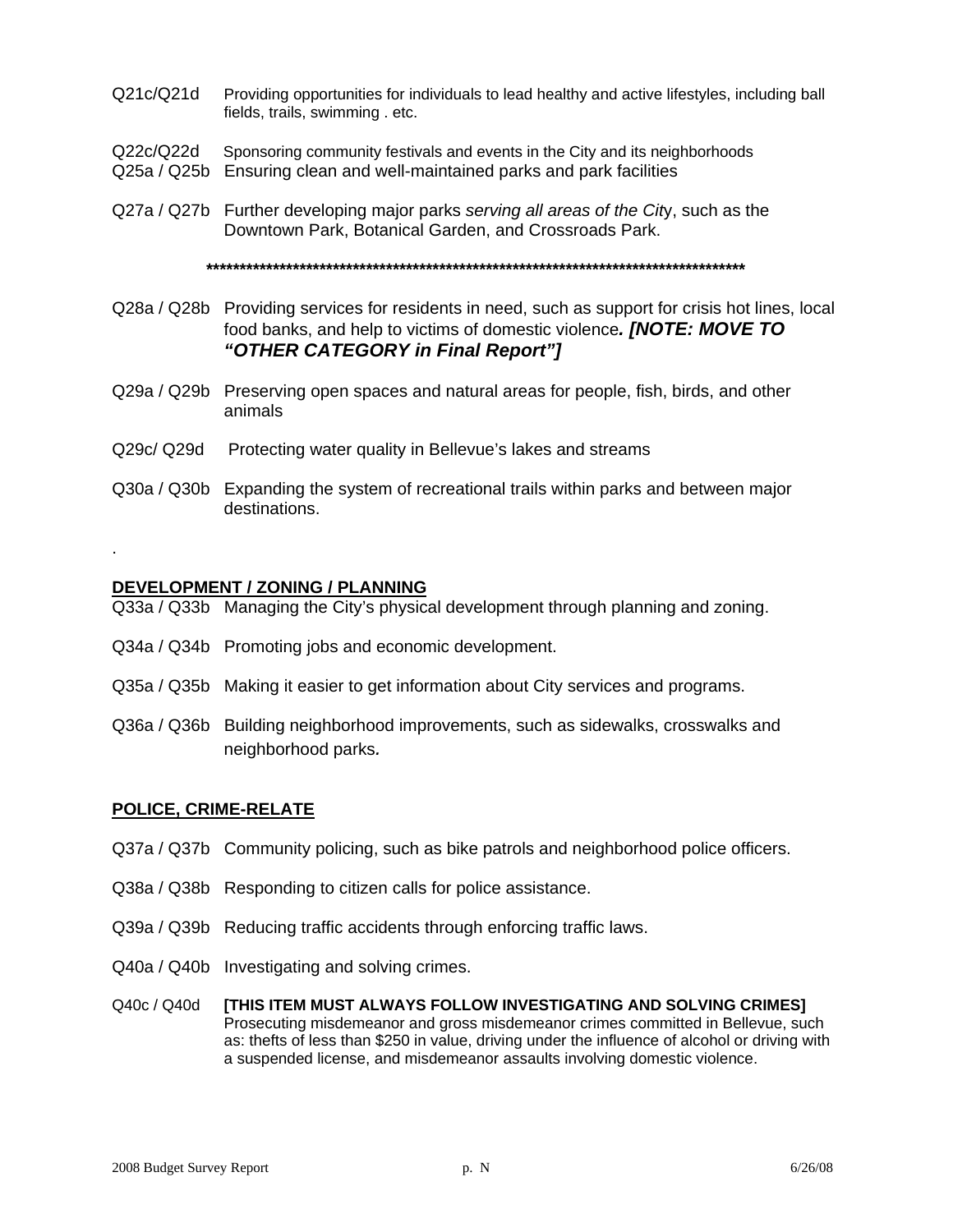[IF THE RESPONDENT SAY'S "DON'T KNOW" WHEN ASKED TO PROVIDE AN IMPORTANCE RATING OR ASKS FOR CLARIFICATION, READ FOLLOWING STATEMENT AND PROBE AGAIN FOR AN IMPORTANCE RATING:] "I can tell you that the County is responsible for handling prosecution of all felony crimes in King County while prosecution of misdemeanors that occur in cities is handled by cities. Given this, how important is it that the City is prosecuting misdemeanor crimes committed in Bellevue?"

#### **STREETS / TRAFFIC**

- Q42a / Q42b Maintaining existing streets and sidewalks.
- Q43a / Q43b Building or widening City roads to help ease traffic congestion.
- Q44a / Q44b Building additional neighborhood sidewalks.
- Q45a / Q45b Building additional sidewalks along major roads.
- Q46a / Q46b Making improvements for bicycle riders.
- Q47a / Q47b Reducing traffic problems in residential neighborhoods.
- Q48a / Q48b Keeping Bellevue streets clean.

#### **OTHER**

- Q49a / Q49b Supporting the arts.
- Q50a / Q50b Maintaining street lights and traffic signals.
- Q51a / Q51b Providing outreach and programs to give neighborhoods better access to City services.
- Q51c / Q51d Providing police traffic enforcement in residential neighborhoods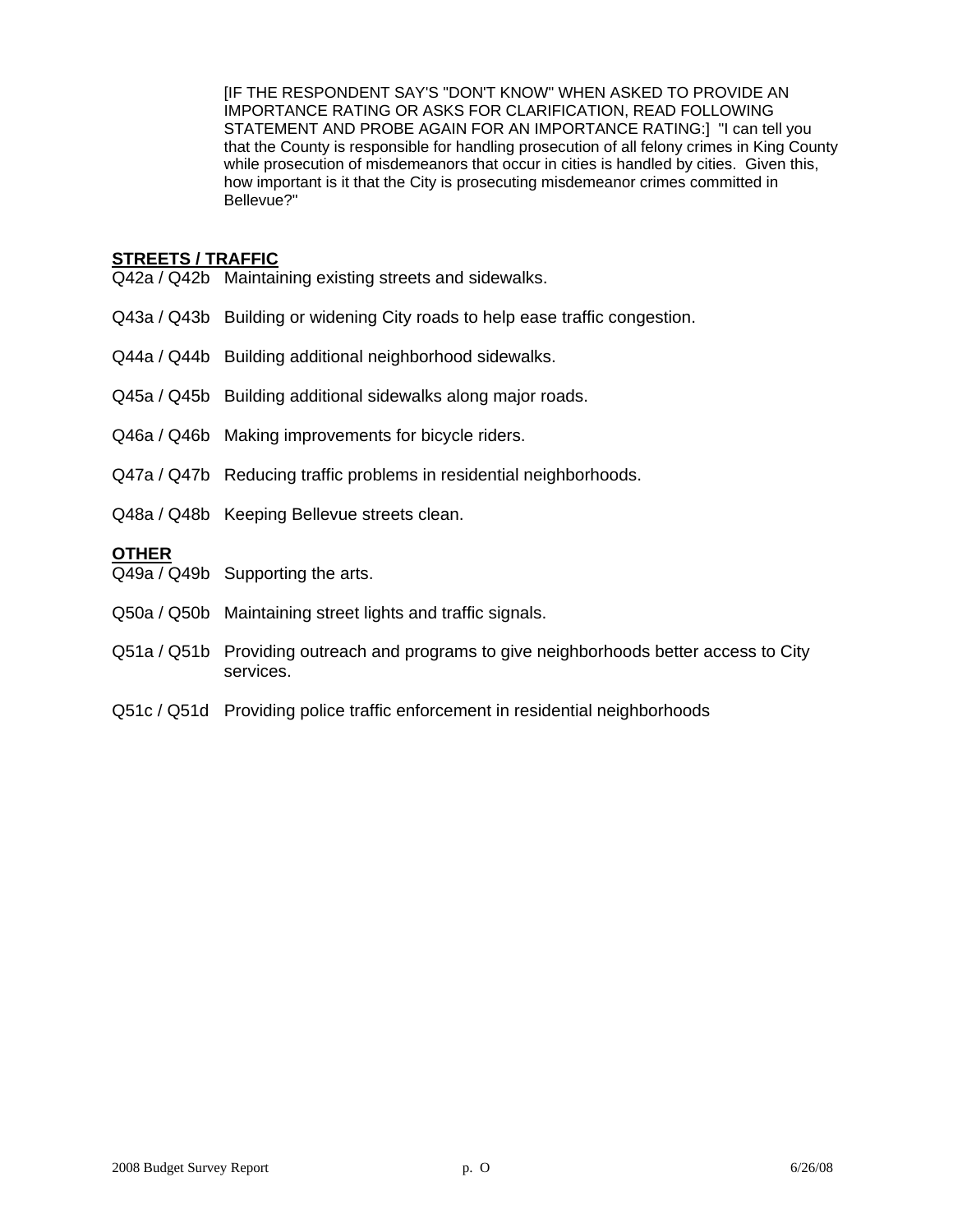|      |                         | <b>BUDGET PRIORITIES</b>                                                                                                                                                                                                                                                                         |
|------|-------------------------|--------------------------------------------------------------------------------------------------------------------------------------------------------------------------------------------------------------------------------------------------------------------------------------------------|
| Q55A |                         | Later this year, the City of Bellevue will be developing and adopting its budget for the<br>2009 to 2010 time period. What would you like the City to make its biggest budget<br>priority when allocating funding to programs and services?<br>[OPEN-END] [PROBE TO CLARIFY]                     |
|      |                         | INTRO55 Next is a question that gets at budget priorities in a slightly different way. I'm going to<br>read you a list of six budget priorities. After I read through the list, please tell me which<br>one you believe is the most important for the City to give priority to over the next two |
|      | years.<br>[ROTATE LIST] | [NOTE TO INTERVIEWERS: READ LIST SLOWLY AND READ ENTIRE LIST TWICE<br><b>BEFORE ACCEPTING FIRST RESPONSE.]</b>                                                                                                                                                                                   |
|      |                         | [INTERVIEWER: The budget priorities are/And again those are]                                                                                                                                                                                                                                     |
|      | 1                       | Transportation                                                                                                                                                                                                                                                                                   |
|      | 2                       | <b>Public Safety</b>                                                                                                                                                                                                                                                                             |
|      | 3                       | Parks                                                                                                                                                                                                                                                                                            |
|      | 4                       | Neighborhood Preservation                                                                                                                                                                                                                                                                        |
|      | 5                       | <b>Economic Development</b>                                                                                                                                                                                                                                                                      |
|      | 6                       | <b>Environmental Protection</b>                                                                                                                                                                                                                                                                  |
|      |                         | Q55a1 Which one is the most important?                                                                                                                                                                                                                                                           |
|      | 1                       | (Transportation)                                                                                                                                                                                                                                                                                 |
|      | $\overline{2}$          | (Public Safety)                                                                                                                                                                                                                                                                                  |
|      | 3                       | (Parks)                                                                                                                                                                                                                                                                                          |
|      | 4                       | (Neighborhood Preservation)                                                                                                                                                                                                                                                                      |
|      | 5<br>6                  | (Economic Development)<br>(Environmental Protection)                                                                                                                                                                                                                                             |
|      | 8                       | <b>DON'T KNOW</b>                                                                                                                                                                                                                                                                                |
|      | 9                       | <b>REFUSED</b>                                                                                                                                                                                                                                                                                   |
|      |                         | Q55a2 Which one is the second most important?                                                                                                                                                                                                                                                    |
|      | 1                       | (Transportation)                                                                                                                                                                                                                                                                                 |
|      | 2                       | (Public Safety)                                                                                                                                                                                                                                                                                  |
|      | 3                       | (Parks)                                                                                                                                                                                                                                                                                          |
|      | 4                       | (Neighborhood Preservation)                                                                                                                                                                                                                                                                      |
|      | 5                       | (Economic Development)                                                                                                                                                                                                                                                                           |
|      | 6                       | (Environmental Protection)                                                                                                                                                                                                                                                                       |
|      | 8                       | <b>DON'T KNOW</b>                                                                                                                                                                                                                                                                                |
|      | 9                       | <b>REFUSED</b>                                                                                                                                                                                                                                                                                   |
|      |                         | Q55a3 Which one is the third most important?                                                                                                                                                                                                                                                     |
|      | 1                       | (Transportation)                                                                                                                                                                                                                                                                                 |
|      | $\overline{2}$          | (Public Safety)                                                                                                                                                                                                                                                                                  |
|      | 3                       | (Parks)                                                                                                                                                                                                                                                                                          |
|      | 4                       | (Neighborhood Preservation)                                                                                                                                                                                                                                                                      |
|      | 5                       | (Economic Development)                                                                                                                                                                                                                                                                           |
|      | 6<br>8                  | (Environmental Protection)<br><b>DON'T KNOW</b>                                                                                                                                                                                                                                                  |
|      | 9                       | <b>REFUSED</b>                                                                                                                                                                                                                                                                                   |
|      |                         |                                                                                                                                                                                                                                                                                                  |
|      |                         |                                                                                                                                                                                                                                                                                                  |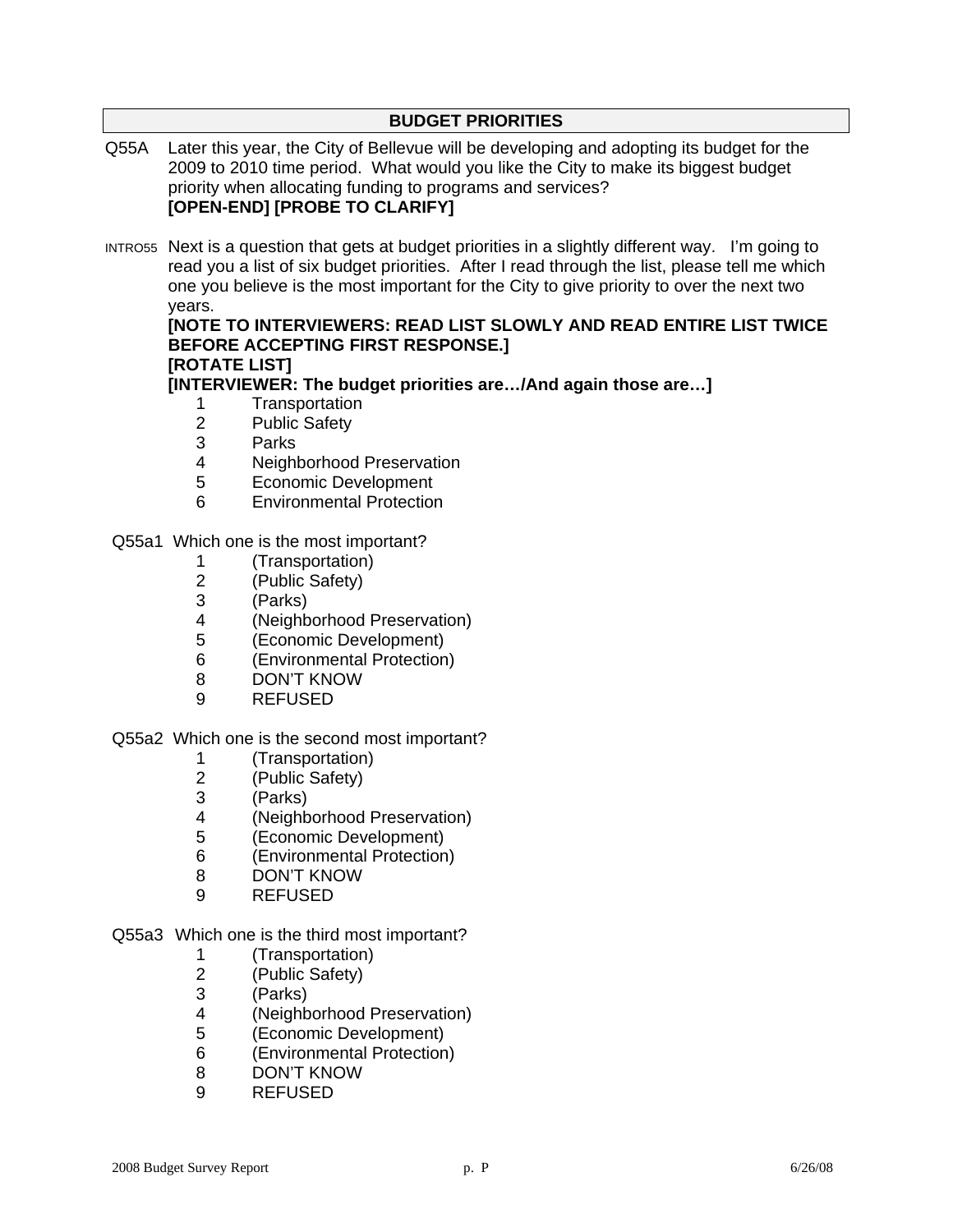- Q56INT Please tell me if you "strongly agree", "somewhat agree", "neither agree nor disagree", "somewhat disagree", or "strongly disagree" with the following statements. **[ROTATE Q56A TO Q56E]**
- Q56a In order to deal with increased traffic congestion, the city should **Widen major City roads.**  Do you agree or disagree? (Do you strongly or somewhat agree / disagree?)
	- 1 STRONGLY DISAGREE<br>2 SOMEWHAT DISAGREE
	- 2 SOMEWHAT DISAGREE
	- 3 NEITHER AGREE NOR DISAGREE
	- 4 SOMEWHAT AGREE
	- 5 STRONGLY AGREE
	- 8 DON'T KNOW
	- 9 REFUSED
- Q56b In order to deal with increased traffic congestion, the city should **Encourage the state to widen state highways.**
- Q56c In order to deal with increased traffic congestion, the city should **Work with regional agencies to improve local transit service within Bellevue.**
- **Q56c1** In order to deal with increased traffic congestion, the city should

**Work with regional agencies to develop a reliable regional mass transit system.**

- Q56d In order to deal with increased traffic congestion, the city should **Divert traffic away from local neighborhoods even if it may increase travel time.**
- Q56e In order to deal with increased traffic congestion, the city should **Encourage and make it more attractive for people to choose transportation alternatives such as riding the bus, carpooling, and vanpooling. This could include building more carpool lanes and working to get more reliable and frequent bus service.**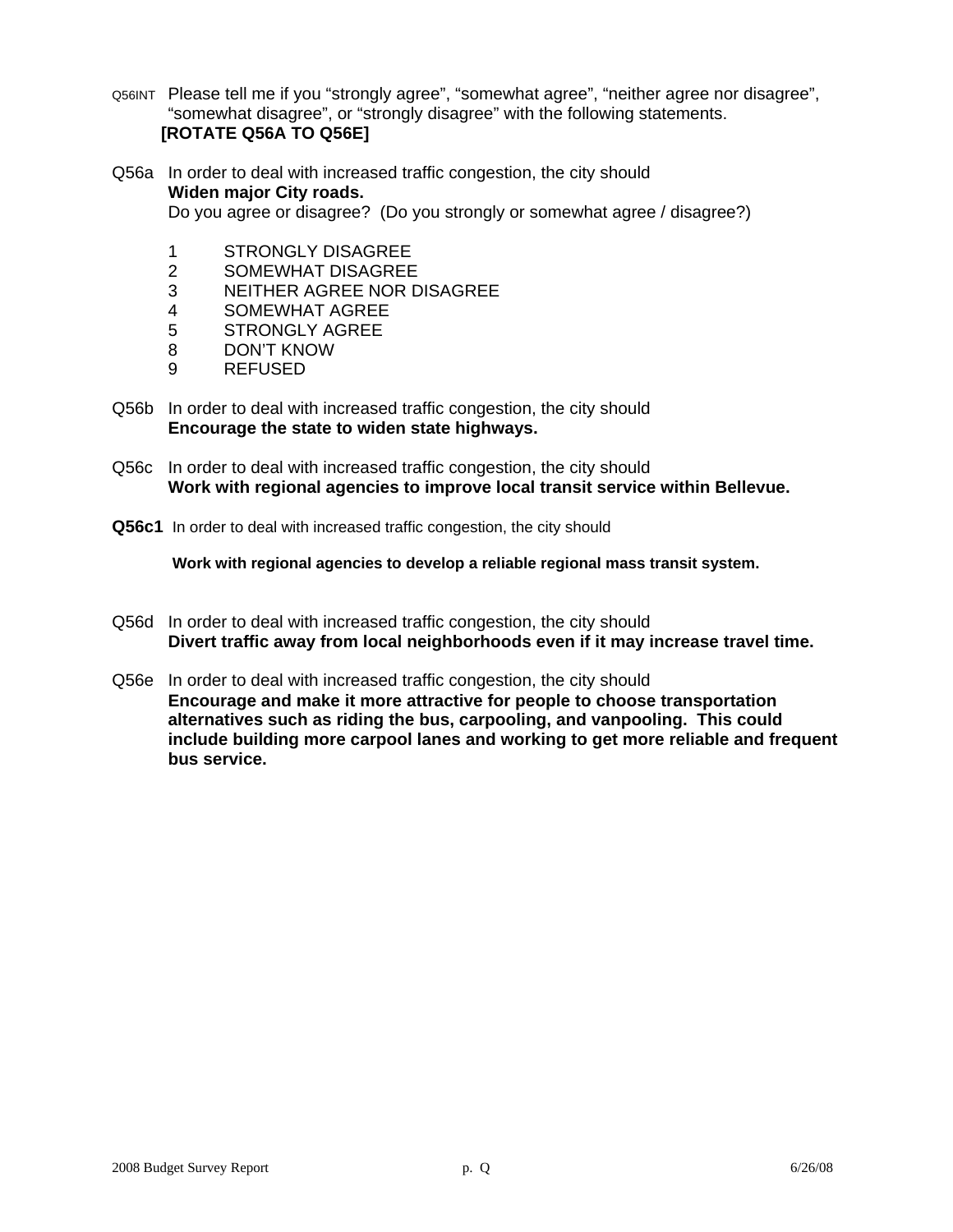#### **GENERAL SERVICE LEVELS & SPENDING**

- Q57 Thinking about City of Bellevue services and facilities, do you feel you are getting your money's worth for your tax dollar or not?
	- 1 YES, GETTING MONEY'S WORTH
	- 2 NO, NOT GETTING MONEY'S WORTH
	- 8 DON'T KNOW
	- 9 REFUSED

Q58 You support City services and facilities through a portion of property, sales and other taxes. Considering all City services on the one hand, and taxes on the other, which of the following statements comes closest to your view?

## **[READ ALL 3 OPTIONS BEFORE ACCEPTING ANSWER]**

- 1 Decrease services and taxes,
- 2 Keep taxes and services about where they are, or
- 3 Increase services and raise taxes?
- 4 NO OPINION/DON'T KNOW
- 5 IT DEPENDS
- 6 REFUSED
- Q58a **[IF Q58=1]** What services or facilities should be decreased? **[OPEN-END] [PROBE TO CLARIFY]**
- Q58b **[IF Q58=3]** What services or facilities should be increased? **[OPEN-END] [PROBE TO CLARIFY]**

### **GENERAL COMMENTS**

Q59 Do you have any additional comments for the City regarding needs and priorities for the next two-year budget? **[OPEN-END] [PROBE TO CLARIFY]** 

#### **DEMOGRAPHICS**

#### **INTROB THE FOLLOWING QUESTIONS ARE FOR CLASSIFICATION PURPOSES ONLY**

- Q100 How many adults age, 18 or older currently live in your home, including yourself? ENTER NUMBER OF ADULTS
	- 99 DON'T KNOW / REFUSED
- Q101 How many children under age 18 currently live in your home?
	- \_\_ ENTER NUMBER OF CHILDREN<br>99 DON'T KNOW / REFUSED
	- DON'T KNOW / REFUSED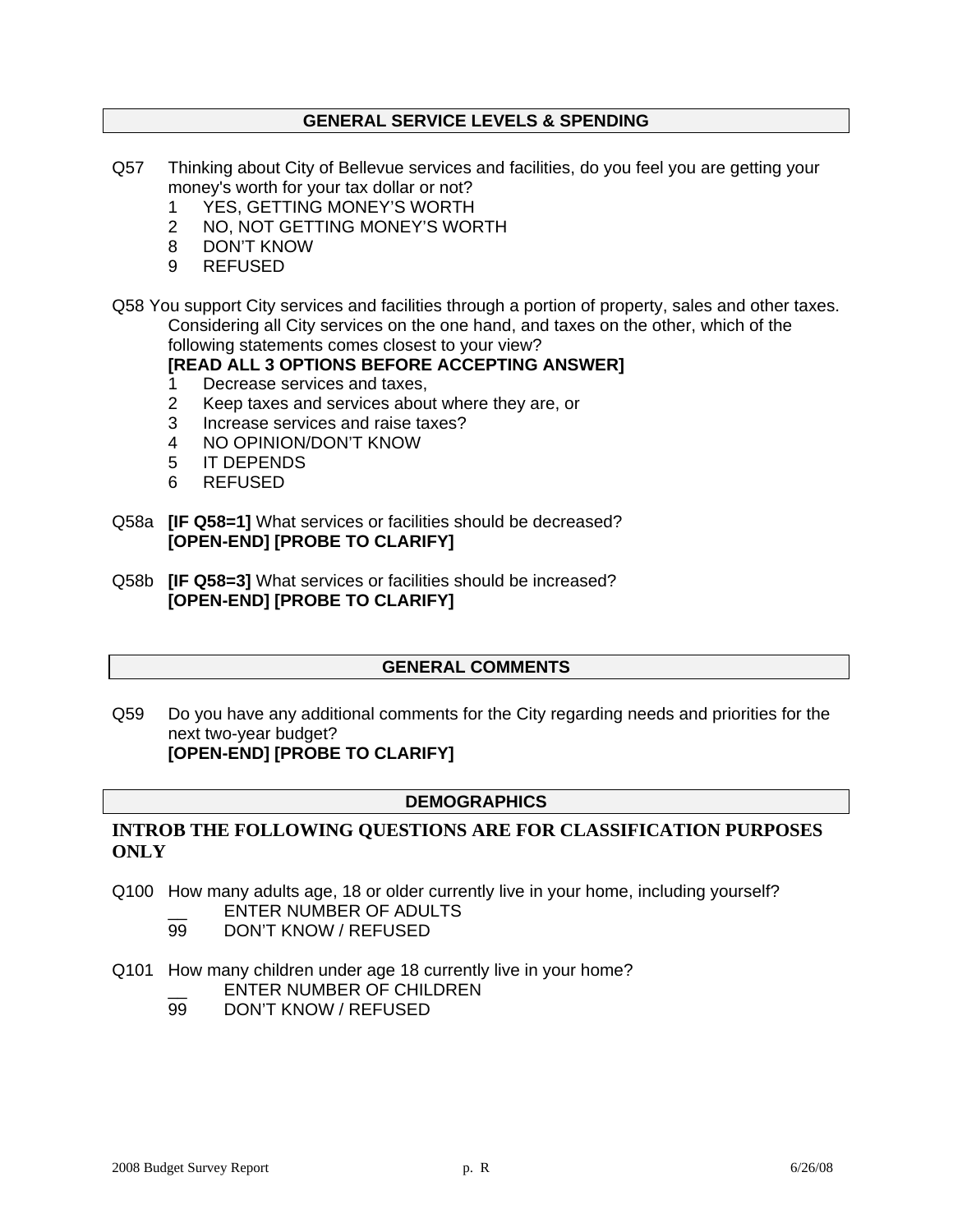Q100e Is your residence located to the North of Interstate 90 or to the South of Interstate 90?

- 1 NORTH OF I-90
- 2 SOUTH OF I-90
- 8 DON'T KNOW
- 9 REFUSED
- Q102 What are the two closest major cross streets to your home? [NOTES TO INTERVIEWER: RECORD VERBATIM RESPONSE.] [BE SURE TO INCLUDE DIRECTIONAL NOTATIONS, E.G., NW, SE, ETC.] [IF REFUSES TO PROVIDE ONE OR BOTH CROSS STREETS, INDICATE SO.]
- Q103 How many years have you lived in Bellevue?
	- [IF LESS THAN 1 YEAR, ENTER 1]
	- \_\_\_\_\_\_ENTER NUMBER OF YEARS<br>99 DON'T KNOW / REFUSED
	- DON'T KNOW / REFUSED
- VOTE Are you registered to vote in Bellevue?
	- 1 YES<br>2 NO
	- NO
	- 8 DON'T KNOW
	- 9 REFUSED
- Q105 What is your age?
	- \_\_\_\_\_\_ENTER RESPONDENT'S AGE<br>99 DON'T KNOW / REFUSED
	- DON'T KNOW / REFUSED
- Q106 [IF Q105=99] Into which of the following ranges is your age?
	- 1 18-24,
	- 2 25-34,
	- 3 35-44,
	- 3 45-54,
	- 4 55-64,
	- 5 65-74, or
	- 6 75 or over?
	- 8 DON'T KNOW
	- 9 REFUSED

Q106B Do you have access to the Internet at home? And how about at work?

- 1 AT HOME ONLY
- 2 AT WORK ONLY
- 3 BOTH AT HOME AND AT WORK
- 4 NEITHER
- 8 DON'T KNOW
- 9 REFUSED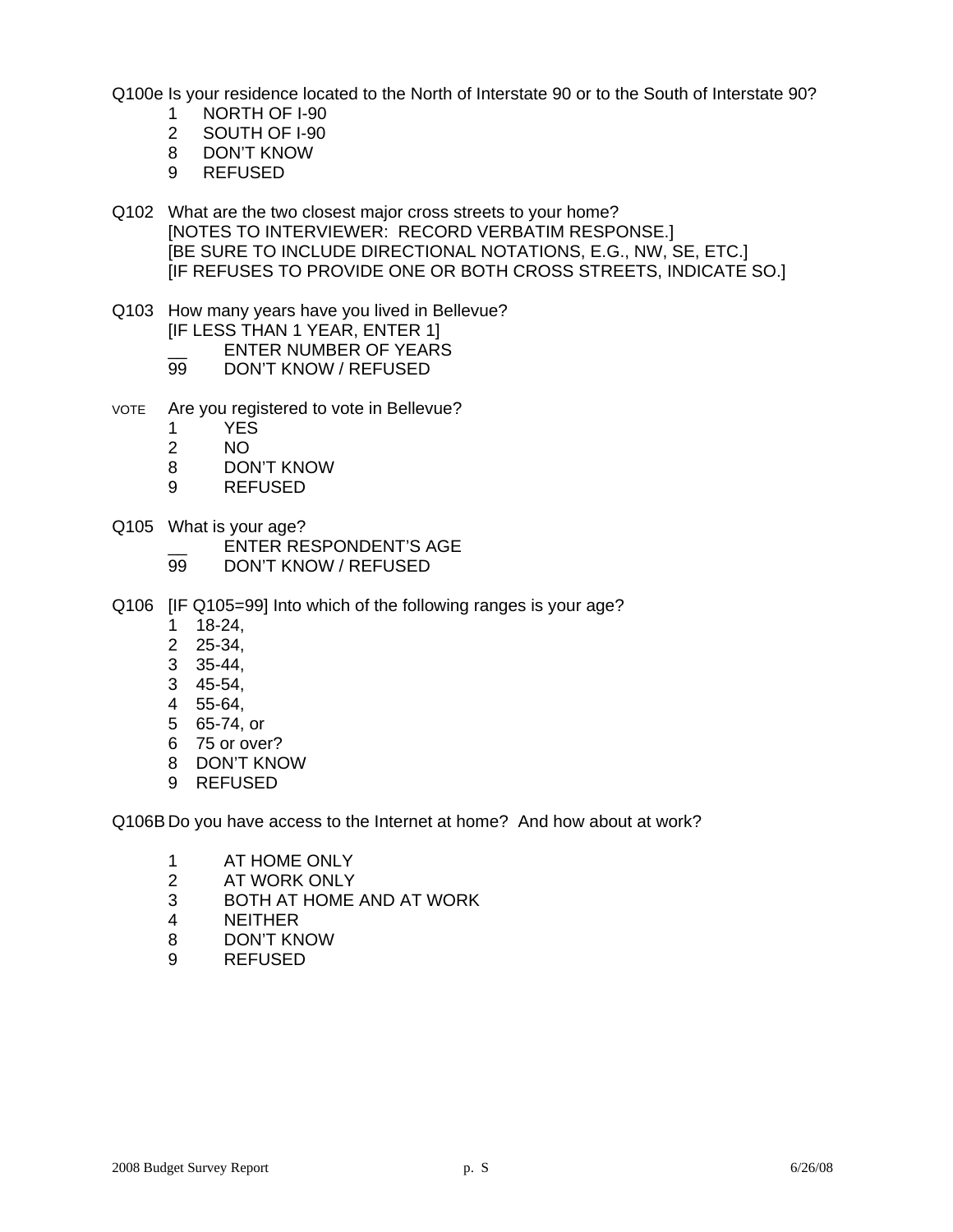- Q107 Which of the following ethnic groups describe your background?
	- 1 African American,
	- 2 Hispanic/Latino,
	- 3 Asian/Pacific Islander,
	- 4 Eastern European,
	- 5 Native American, or
	- 6 Caucasian?
	- 8 DON'T KNOW
	- 9 REFUSED

## Q108 What is your approximate annual household income?

- 1 (Less than \$20,000,)
- 2 (\$20,000 to less than \$35,000,)
- 3 (\$35,000 to less than \$50,000,)
- 4 (\$50,000 to less than \$60,000,)
- 5 (\$60,000 to less than \$75,000,)
- 6 (\$75,000 to less than \$100,000,)
- 7 (\$100,000 to less than \$150,000, or)
- 8 (\$150,000 or more?)
- 9 DON'T KNOW / REFUSED

## Q111 And finally, just to verify, did I reach you by dialing  $(\# \# \#)$  ### -  $\# \# \# \{?$

- 1 YES **[SKIP TO PART]**
- 2 NO **[SKIP TO Q112]**
- 9 DON'T KNOW / REFUSED **[SKIP TO PART]**
- Q112 May I please have your correct phone number?

| (###) ### - ####   | ENTER CORRECT 10 DIGIT NUMBER DIALED |
|--------------------|--------------------------------------|
| $(999)$ 999 – 9999 | DON'T KNOW REFUSED                   |

#### PART Would you be interested in participating in future research with the City of Bellevue?

- 1 YES
- 2 NO **[SKIPTO THANK]**
- 9 DON'T KNOW/REFUSED **[SKIPTO THANK]**

NAME May I please get your first and last name so the City will know who to contact? **[OPEN-END][CLARIFY SPELLING]** 

EMAIL And do you have an email address that the City can contact you at?

 [IF YES, PROBE: What is your email address?] **[OPEN-END] [CLARIFY SPELLING OF EMAIL ADDRESS]**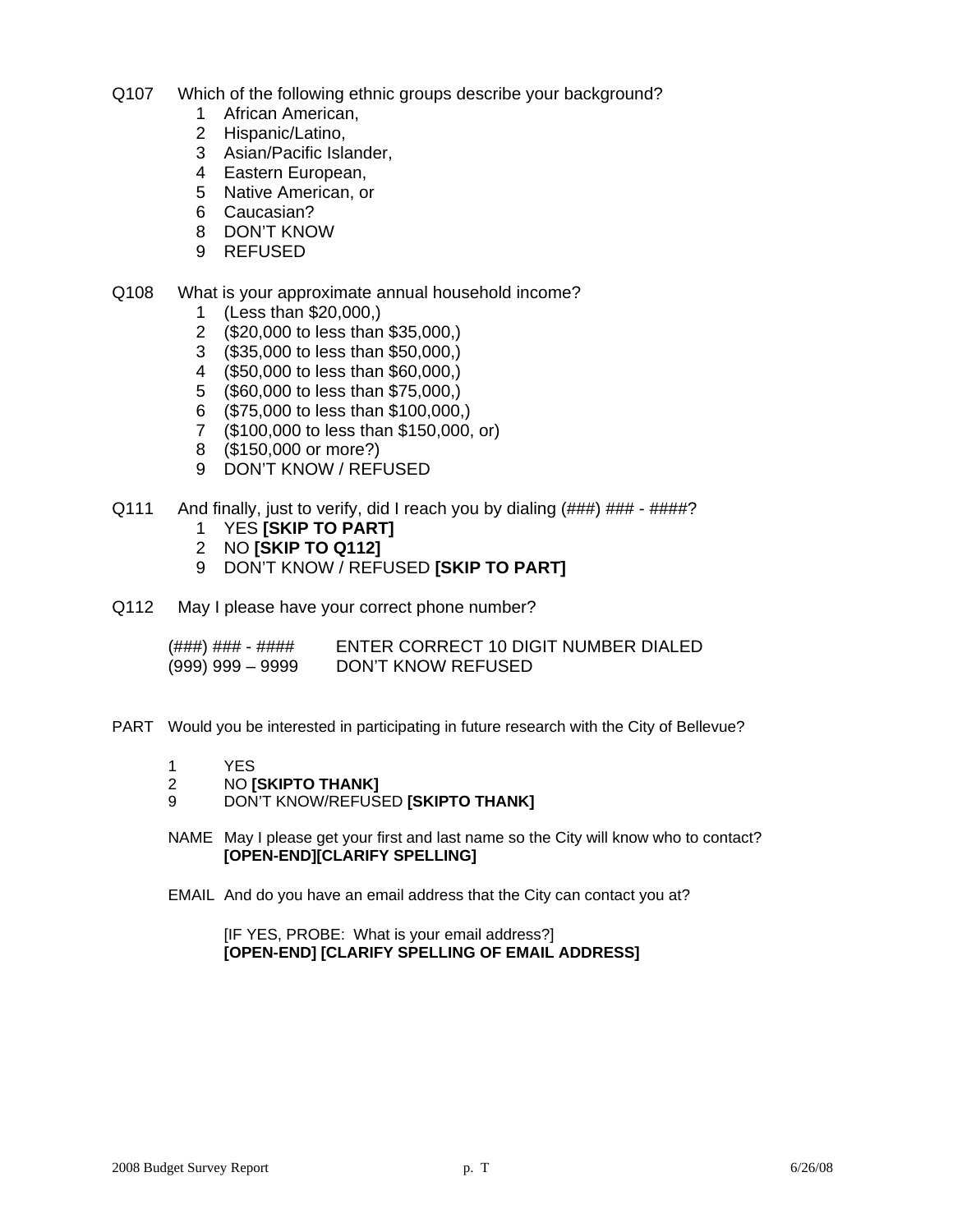- THANK Those are all the questions we have. On behalf of the City of Bellevue and Northwest Research Group I'd like to thank you for participating in our survey today/tonight. Your opinions are important to us! If you would like any additional information about programs and services provided by the City of Bellevue, please call the City Hall Information Desk at (425) 452-6800 or I can provide you with the City's Website address if you would like. (BellevueWA.gov ) **[DISPOS = 40]**
- THANK1 I'm sorry we are only interviewing those who live within the City of Bellevue. Those are all the questions we have. Have a good day/evening.

[ALTERNATE THANK / LIVE IN NON-BELLEVUE AREA (BEAUX ARTS, CLYDE HILL, HUNTS POINT, MEDINA, YARROW BAY, OR EASTGATE: I'm sorry, but we have completed the number of interviews needed in your area. Those are all the questions we have. Have a good day / evening.]

## **[DISPOS = 23]**

- THANK2 I'm sorry we have completed the number of interviews needed for the group you represent. Those are all the questions we have. Have a good day/evening. **[DISPOS = 28]**
- THANKOQ I'm sorry we have completed the number of interviews needed for the group you represent. Those are all the questions we have. Have a good day/evening.

**[IF (Q2 = 1 OR 3) AND Q80=1] DISPOS = 24 [IF (Q2 = 1 OR 3) AND Q80=2] DISPOS = 25 [IF (Q2 = 2) AND Q80=1] DISPOS = 26 [IF (Q2 = 2) AND Q80=2] DISPOS = 27**

- THANK8 I'm sorry we cannot continue without that information. Those are all the questions we have. Have a good day/evening. **[DISPOS = 8]**
- THANK22 I'm sorry we are only interviewing those who are 18 years of age or older. Those are all the questions we have. Have a good day/evening. **[DISPOS = 22]**
- THANK29 Great. Thank you for participating in that survey with the City of Bellevue; we won't take up any more of your time with another survey. Have a good day/evening. **[DISPOS = 29]**